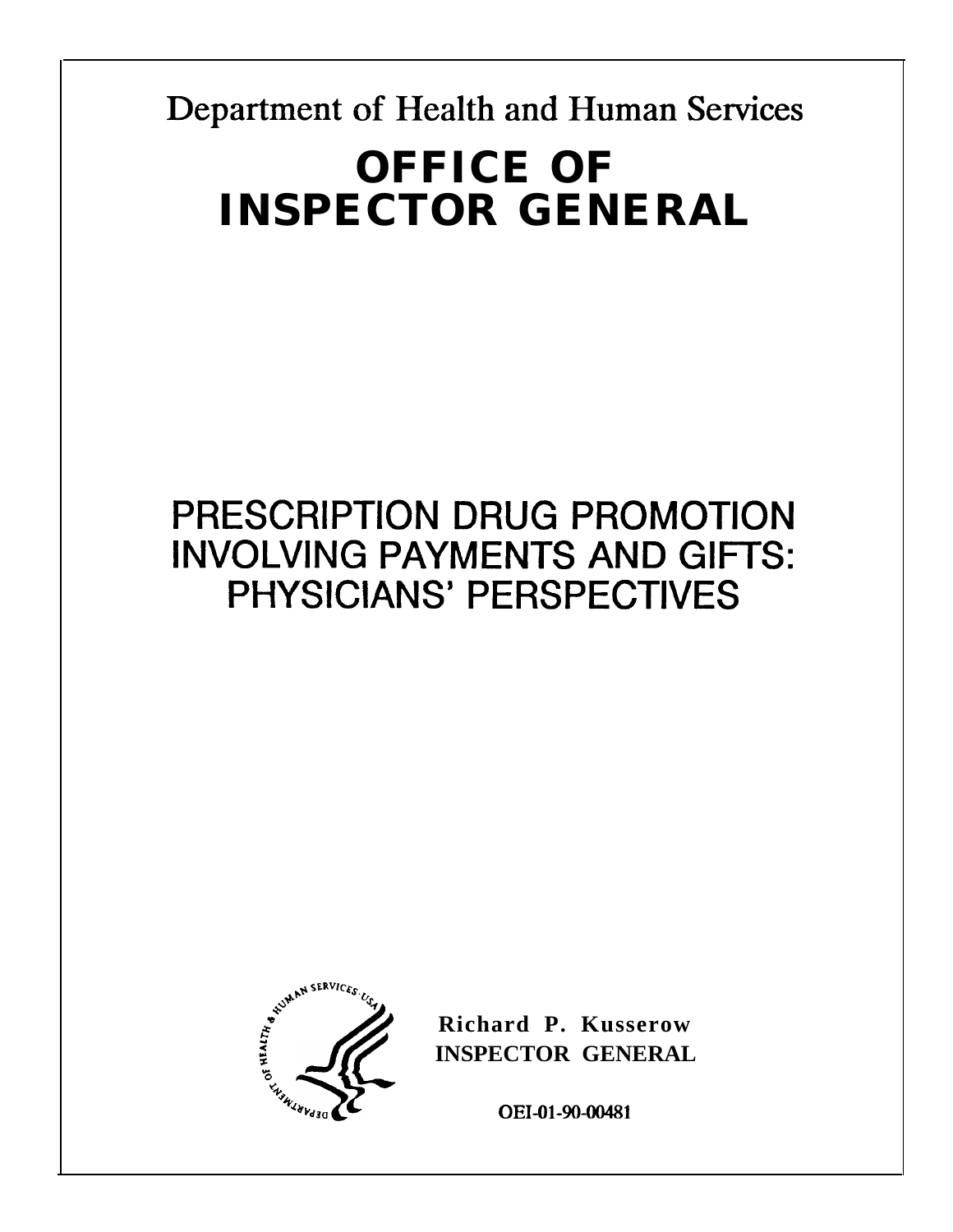## **OFFICE OF INSPECTOR GENERAL**

The mission of the Office of Inspector General (OIG), as mandated by Public Law 95-452, as amended, is to protect the integrity of the Department of Health and Human Services' (HHS) programs as well as the health and welfare of beneficiaries served by those programs. This statutory mission is carried out through a nationwide network of audits, investigations, and inspections conducted by three OIG operating components: the Office of Audit Services, the Office of Investigations, and the Office of Evaluation and Inspections. The OIG also informs the Secretary of HHS of program, and management problems, and recommends courses to correct them.

## **OFFICE OF AUDIT SERVICES**

The OIG's Office of Audit Services (OAS) provides all auditing services for HHS, either by conducting audits with its own audit resources or by overseeing audit work done by others. Audits examine the performance of HHS programs and/or its grantees and contractors in carrying out their respective responsibilities and are intended to provide independent assessments of HHS programs and operations in order to reduce waste, abuse, and mismanagement and to promote economy and efficiency throughout the Department.

## **OFFICE OF INVESTIGATIONS**

The OIG's Office of Investigations (01) conducts criminal, civil, and administrative investigations of allegations of wrongdoing in HHS programs or to HHS beneficiaries and of unjust enrichment by providers. The investigative efforts of 01 lead to criminal convictions, administrative sanctions, or civil money penalties. The 01 also oversees State Medicaid fraud control units which investigate and prosecute fraud and patient abuse in the Medicaid program.

## **OFFICE OF EVALUATION AND INSPECTIONS**

The OIG's Office of Evaluation and Inspections (OEI) conducts short-term management and program evaluations (called inspections) that focus on issues of concern to the Department, the Congress, and the public. The findings and recommendations contained in these inspection reports generate rapid, accurate, and up-to-date information on the efficiency, vulnerability, and effectiveness of departmental programs.

This report was prepared under the direction of Mark R. Yessian, Ph.D., the Regional Inspector General, and Martha B. Kvaal, Deputy Regional Inspector General, Boston Region, Office of Evaluation and Inspections. Participating in this project were the following people:

**Boston Region** Headquarters David Veroff, **Project Leader** Mary Beth Clarke David Schrag, **Lead Analyst Penny Thompson** Barry McCoy Barbara Tedesco Fred Kwan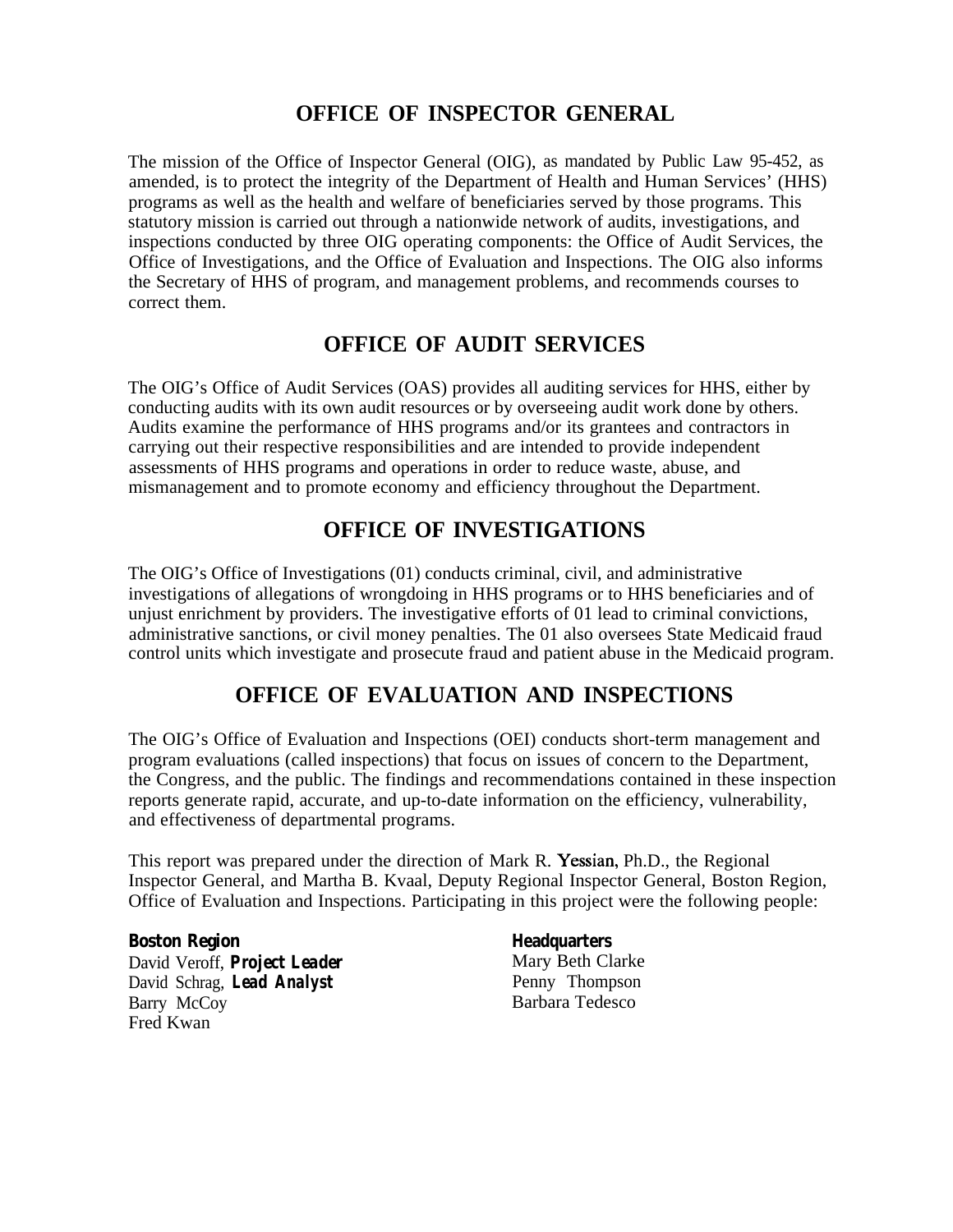## **PURPOSE**

The purpose of this study is to estimate to what extent physicians are offered gifts and payments from pharmaceutical companies.

## **BACKGROUND**

There has been much attention paid recently to prescription drug promotion practices involving payments and gifts. In December 1990, the Senate Labor and Human Resources Committee held hearings that highlighted questionable promotional \* practices. At these hearings, the American Medical Association (AMA) announced the release of ethical guidelines on gifts to physicians from industry. The Pharmaceutical Manufacturers Association (PMA) immediately adopted these guidelines in full.

In August 1991, we reported the range of prescription drug promotion practices involving payments and gifts. We discussed the vulnerabilities such practices present and the responses of government and private groups to inappropriate and illegal practices.

We found that gifts and offers of value related to studies, speaking engagements, and program attendance are used by pharmaceutical companies to promote their drugs. We also found that promotional practices involving items of value appear to affect physicians' prescribing decisions. The medical community and the pharmaceutical industry consider certain promotional practices involving items of value to be inappropriate. It is unclear, however, what effect their recently developed ethical guidelines have had and will have on pharmaceutical companies and physicians. The Department of Health and Human Services (HHS) has taken initial action in controlling inappropriate or illegal activity. In particular, the Food and Drug Administration (FDA) has drafted guidelines defining the difference between scientific education and promotion.

We concluded in our first report that the concerns raised by our findings warranted further monitoring of prescription drug promotion. As part of that effort, we have selected a national random sample of approximately 1,000 physicians to inquire about items of value offered to them by pharmaceutical companies.

We asked physicians questions about the offers that had been extended to them in the previous 12 months. The period covered by our survey was fall 1990 to fall 1991. The objective of our study is not to evaluate the effectiveness of the  $AMA/PMA$  guidelines, which were in effect for most but not all of our survey period. We do, however, use the guidelines as reference points to classify the offers.

i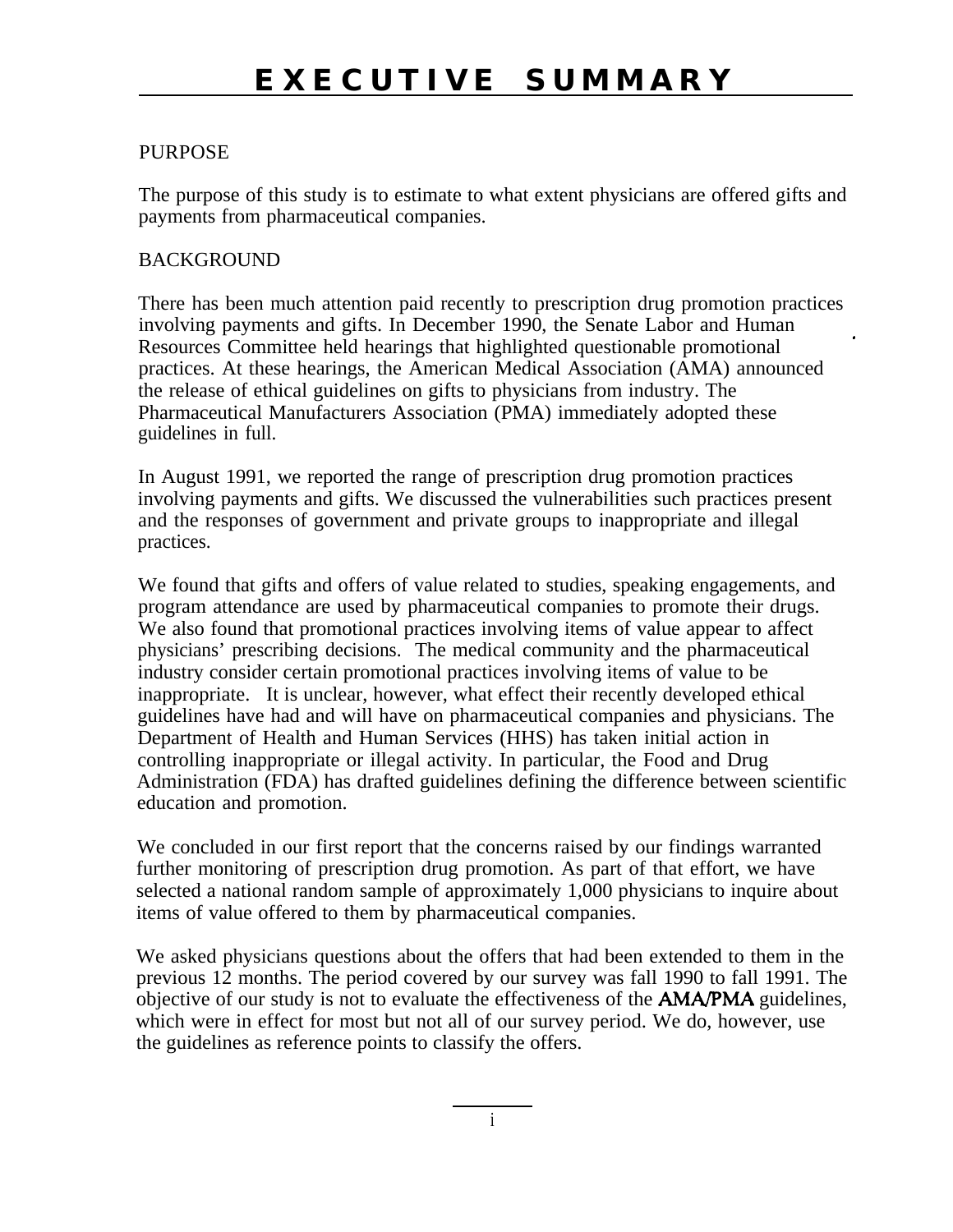## FINDINGS

*Pharmaceutical companies offered gifts or payments on at least one occasion in the year* prior to fall 1991 to 82 percent of physicians. Gifts most frequently offered included pens, *notepads, pharmaceutical samples for personal or family use, meals, and &inks; payments most frequently offered included travel expenses and honoraria for attending educational programs, and compensation for participation in focus groups.* 

- Pharmaceutical companies offered gifts and payments on an average of 28 occasions to each physician and offered gifts and payments other than small gifts such as pens and notepads on an average of 13 occasions to each physician. The contract of the contract of the contract of the contract of the contract of the contract of the contract of the contract of the contract of the contract of the contract of the contract of the contract of the
- According to physicians' estimates, the median value of all gifts and payments  $\blacktriangleright$ offered each physician was \$125.
- Pharmaceutical companies were more likely to offer gifts and payments to physicians who were frequent prescribers than to those who were infrequent prescribers.

*In the year prior to fall 1991, pharmaceutical companies offered many physicians gifts or payments that are specifically defii by the current AMA/PMA guidelines as being inappropriate. These offers include gifts that bear no relation to the physician's work and payment of travel expenses or honoraria for attending educational programs or meetings.* 

- Pharmaceutical companies offered such gifts or payments at least once to 27 ь percent of physicians.
- Pharmaceutical companies offered such gifts or payments at least once to 36 percent of physicians who wrote at least 50 prescriptions a week.
- Some of these offers, in addition to being defined as inappropriate, may be illegal.

## **The AMA/PMA guidelines' definition of what is inappropriate is not precise in some** cases. In the year prior to fall 1991, pharmaceutical companies offered many physicians *gijIs0rpaymenBthatfallhtogmyarearintheguideline.s.*

- *'* Pharmaceutical companies offered 5 1 percent of physicians pharmaceutical samples for their own or their family's use. These offers may have had no relation to the physicians' practice and may not have entailed benefits to patients.
- Pharmaceutical companies offered physicians compensation for involvement in different types of focus groups and studies. Some of these offers may have been token consulting arrangements or gifts with strings attached.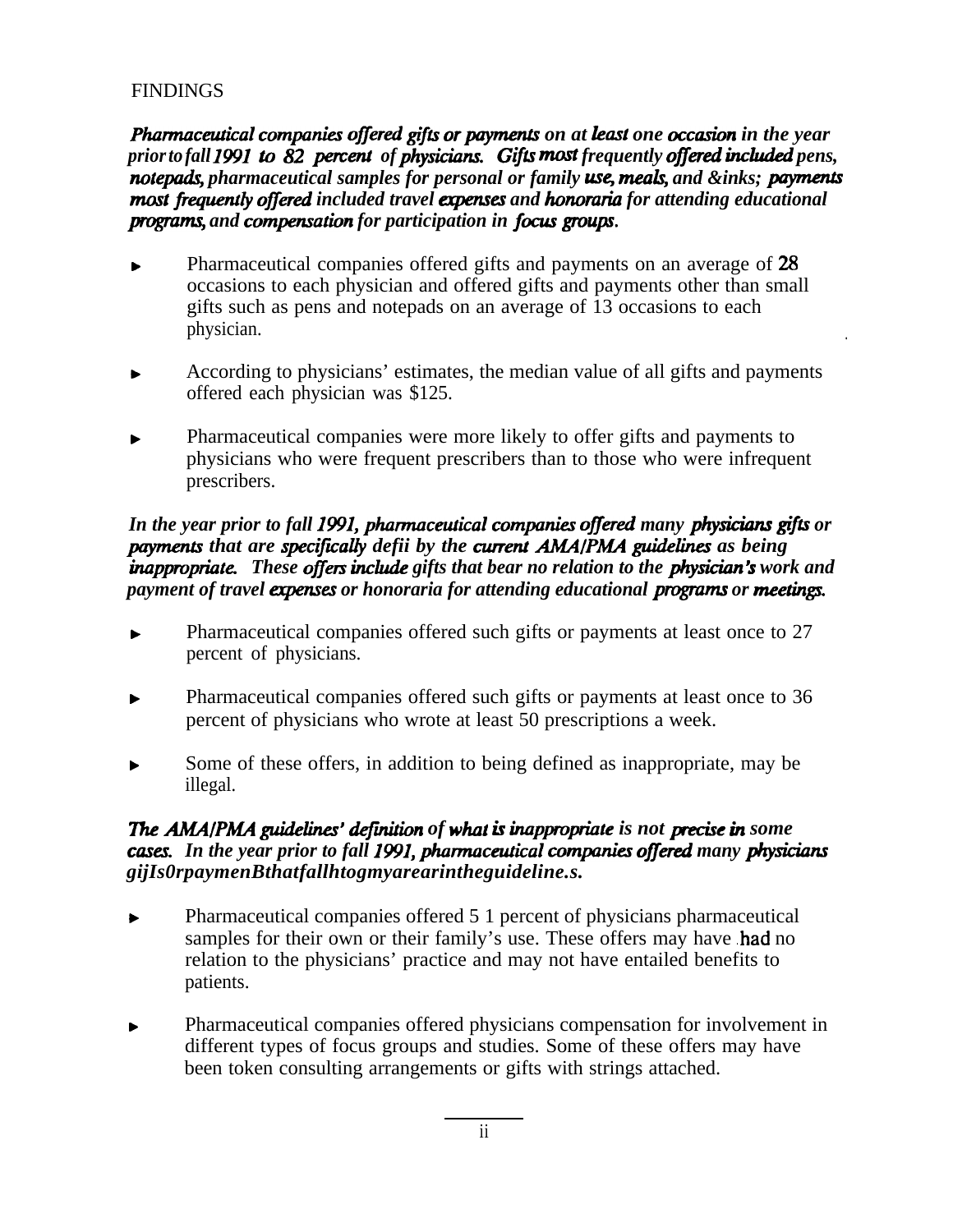### **RECOMMENDATIONS**

Although the findings of this study do not allow us to measure the effects of the AMA/PMA guidelines, the evidence of so many offers now seen as inappropriate raises some important conclusions. If most of these offers took place prior to the guidelines' promulgation, then these findings indicate that the guidelines addressed a significant problem and that continued attention to their adherence is necessary. If, however, some of the offers have taken place since the implementation of the guidelines, more attention should be paid to their adherence. Our recommendations focus on further clarifications the Department of Health and Human Services and the PMA should make on the interpretation of certain offers.

## **The Public Health** Service (PHS), **through** the Food and Drug **Administration** (FDA), **should finalize guidelines defining** what it **considers promotional** activity and what it considers scientific interchange.

These guidelines would clarify how important FDA considers gifts and  $\blacktriangleright$ payments associated with educational seminars and meetings to be in indicating promotional intent.

## **The Pharmaceutical Manufacturers Association** should work with the American Medical Association to more **specifically** define **lines** of **propriety** in the **remaining gray areas** of their guidelines.

Improved clarity is necessary in areas of market surveys, focus groups, and **post**marketing surveillance research.

## **COMMENTS**

We received written comments on our draft report from the Assistant Secretary for Health (PHS), the American Medical Association (AMA), the Pharmaceutical Manufacturers Association (PMA), the Accreditation Council for Continuing Medical Education (ACCME), and the Public Citizen Health Research Group (PCHRG). The full texts of these comments are in Appendix E. We also received notice of concurrence with no elaboration from the Assistant Secretary for Planning and Evaluation.

The PHS concurred with the recommendations of our report. They also made several technical comments resulting in our making slight changes in presentation, including more information about biasing effects. The AMA cited the importance of our study and had favorable comments about it. The PMA felt the report had significant methodological flaws and problems with the reporting of the results and conclusions. We addressed the **PMA's** comments about the presentation of the value of offers, but disagree with the remainder of their comments. The ACCME made supportive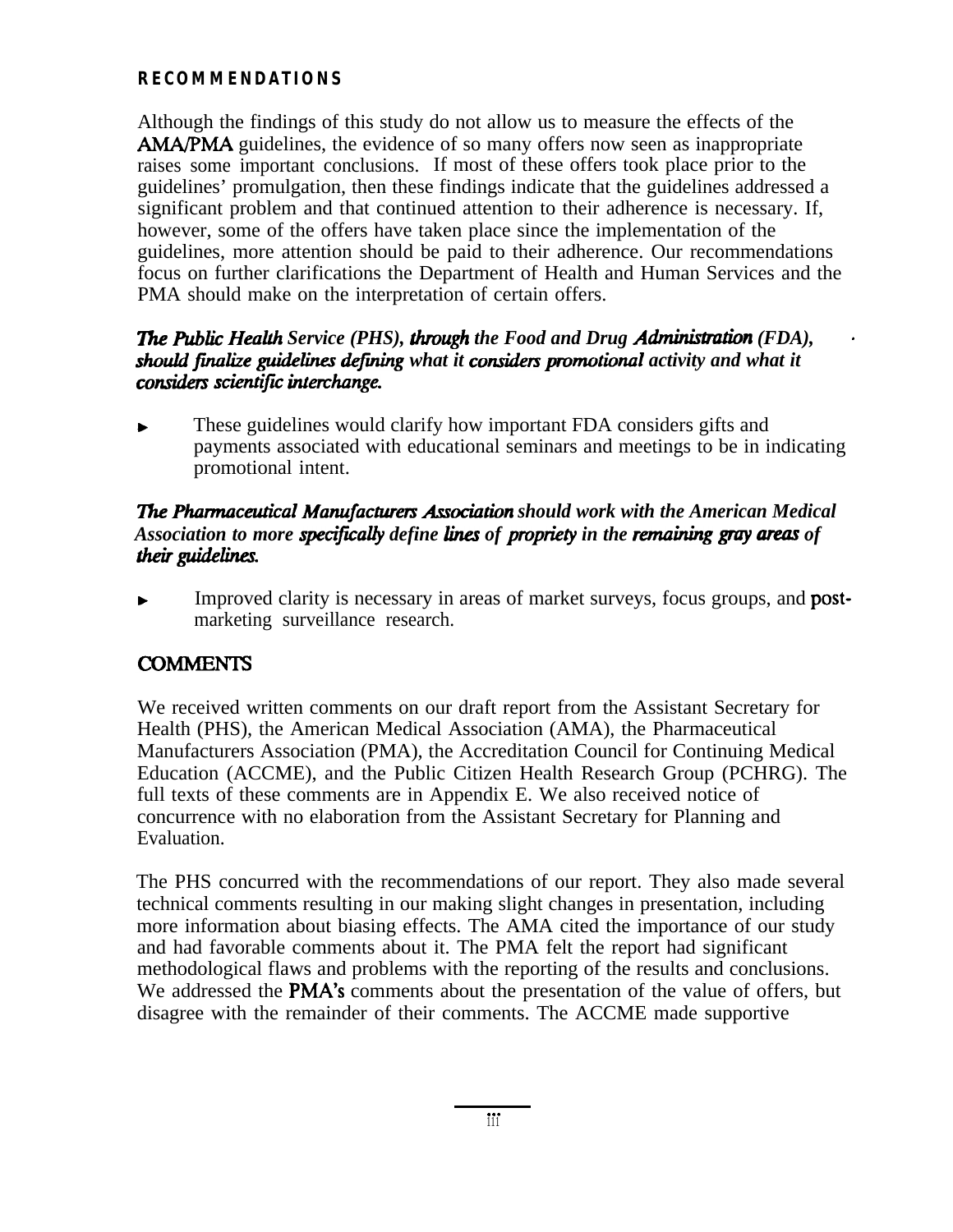comments. The PCHRG supported our findings. However, because they felt our findings demonstrated that the **AMA/PMA** guidelines have failed, they suggested that we recommend legislation banning gifts and payments extended for promotional purposes. Because we cannot draw conclusions about the effectiveness of the guidelines, we have not incorporated PCHRG's suggestion to recommend new legislation.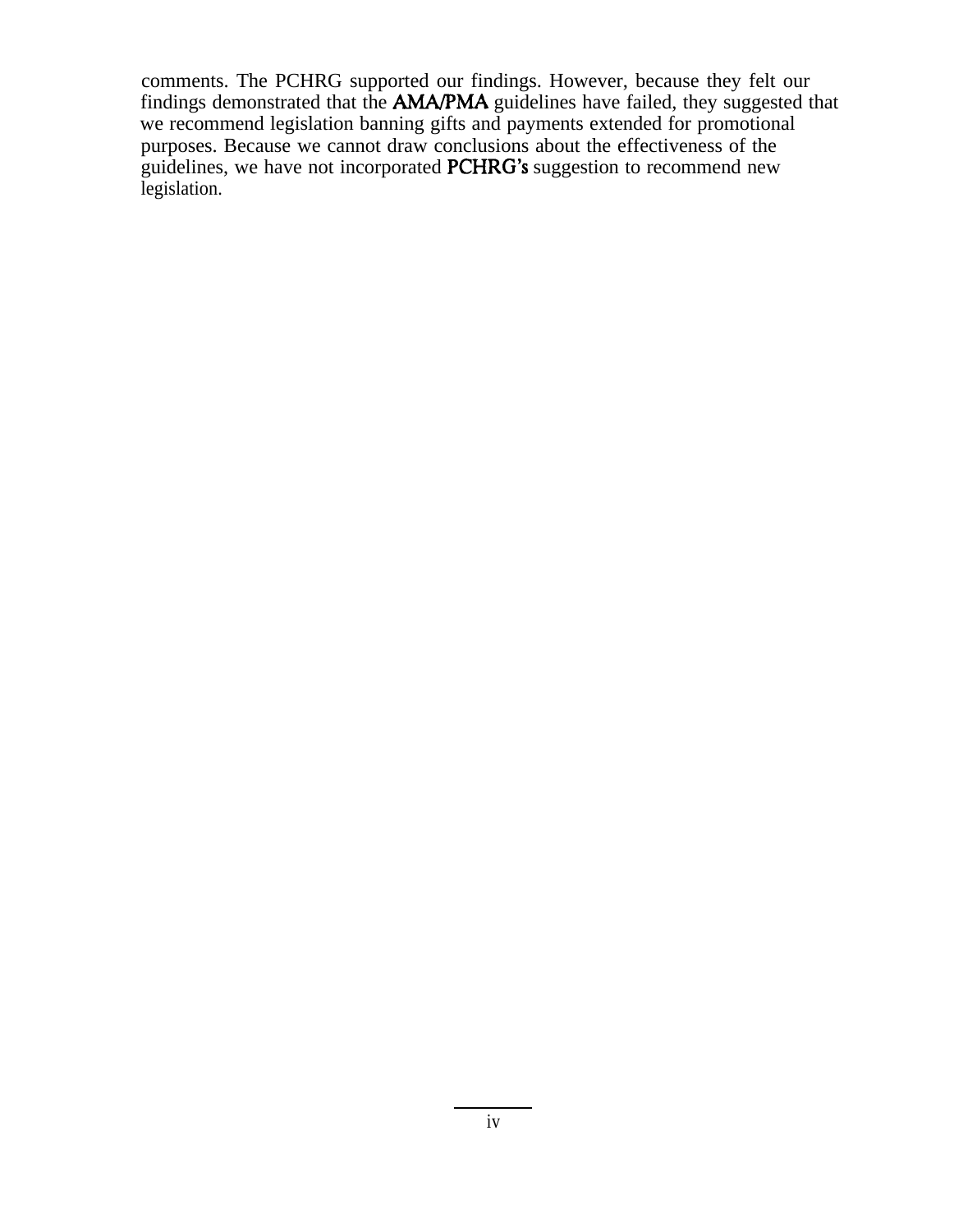## **TABLE OF CONTENTS**

## **EXECUTIVE SUMMARY**

|    | Most Physicians Were Offered At Least One Gift or Payment 3    |
|----|----------------------------------------------------------------|
|    | Many Physicians Were Offered Inappropriate Gifts or Payments 6 |
|    |                                                                |
|    |                                                                |
|    |                                                                |
|    | <b>APPENDICES</b>                                              |
|    |                                                                |
|    |                                                                |
|    |                                                                |
|    |                                                                |
| Е. | Detailed Comments on Draft Report  E. 1                        |
|    |                                                                |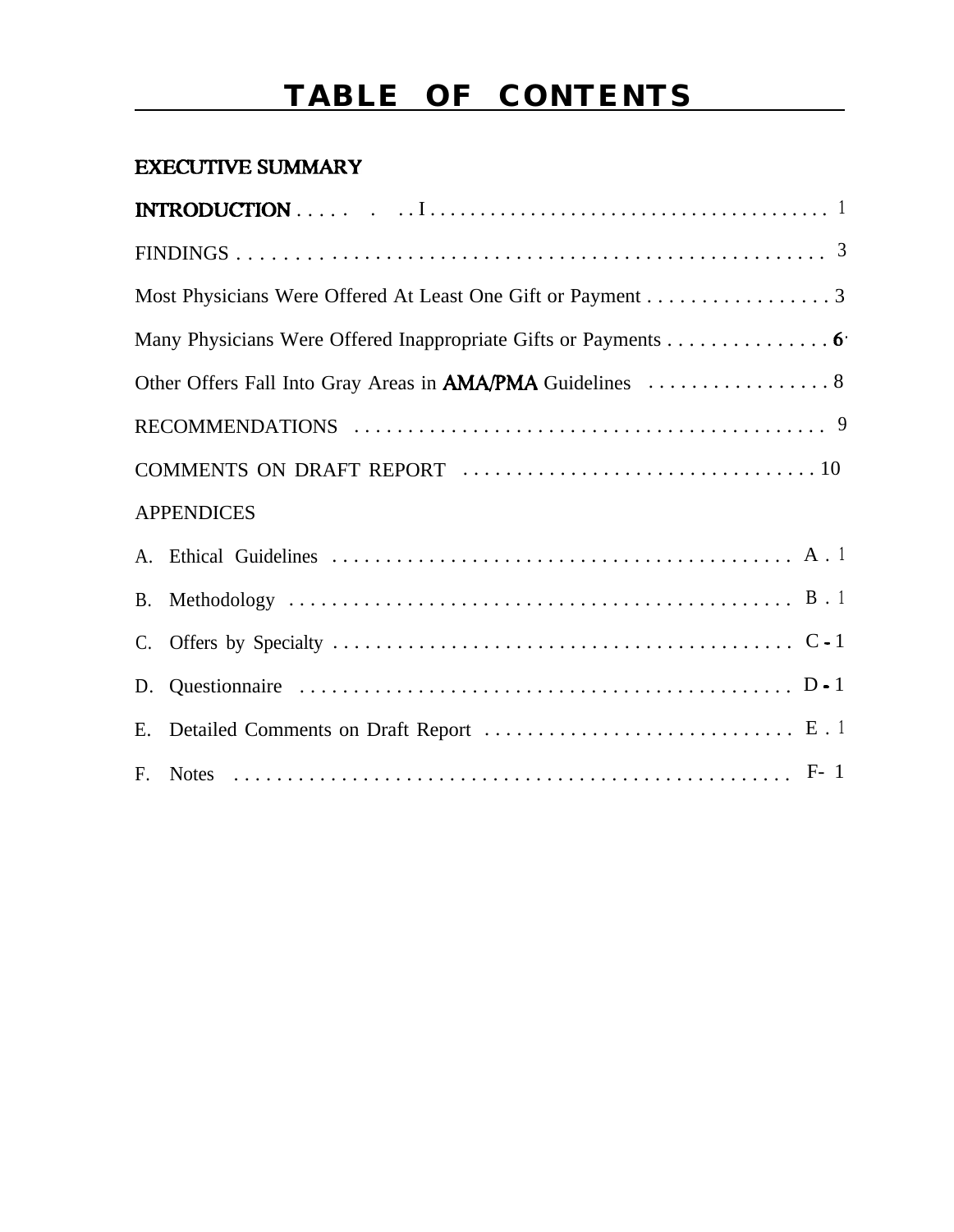The purpose of this study is to estimate to what extent physicians are offered gifts and payments from pharmaceutical companies.

## **BACKGROUND**

There has been much attention paid recently to prescription drug promotion practices involving payments and gifts. In December 1990, the Senate Labor and Human Resources Committee held hearings that highlighted questionable promotional practices. At these hearings, the American Medical Association (AMA) announced the release of ethical guidelines on gifts to physicians from industry. The Pharmaceutical Manufacturers Association (PMA) immediately adopted these guidelines in full.'

In August 1991, we reported the range of prescription drug promotion practices involving payments and gifts.<sup>2</sup> We discussed the vulnerabilities such practices present and the responses of government and private groups to inappropriate and illegal practices.

We found that gifts and offers of value related to studies, speaking engagements, and program attendance are used by pharmaceutical companies to promote their drugs. We also found that promotional practices involving items of value appear to affect physicians' prescribing decisions.<sup>3</sup> The medical community and the pharmaceutical industry consider certain promotional practices involving items of value to be inappropriate.<sup>4</sup> It is unclear what effect their recently developed ethical guidelines have had and will have on pharmaceutical companies and physicians.' The Department of Health and Human Services (HHS) has taken initial action in controlling inappropriate or illegal activity. In particular, the Food and Drug Administration (FDA) has drafted guidelines defining the difference between scientific education and promotion. The FDA has also set up a hotline for physicians and others to report questionable promotional **practices.**<sup>6</sup>

We concluded that the concerns raised by our findings warranted further monitoring of prescription drug promotion. As part of that effort, we undertook a national survey of physicians to inquire about items of value that had been offered to them by pharmaceutical companies. We mailed surveys to 997 physicians who bill the Medicare program. We received 617 usable responses from physicians in a wide variety of specialties and locations. For details on our sampling selection, survey methods, survey instrument, possible biases, and respondent profiles, see appendix B.

We asked physicians several background questions and then inquired about whether they had been offered a variety of gifts, promotional offers, research funding or payments, and payments or travel for attending or presenting at educational or other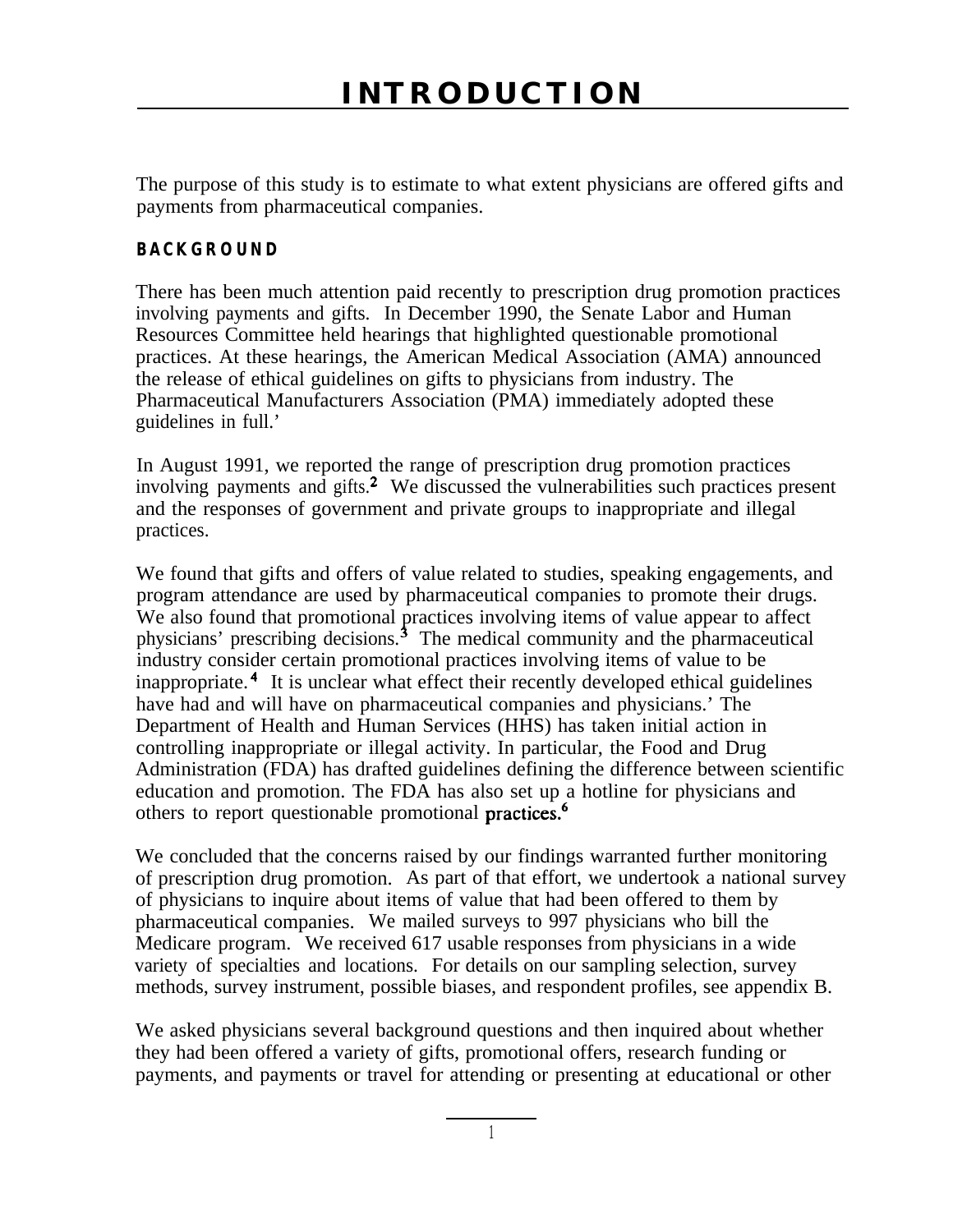programs. We asked about how often these offers had been presented and what their value was, and then whether there were obligations to prescribe drugs attached to the offer. For offers involving educational programs, we asked whether or not they were offered continuing medical education credits for the program.

We asked physicians questions about the offers that had been extended to them in the previous 12 months. The period covered by our survey was fall 1990 to fall 1991. The objective of our study is not to evaluate the effectiveness of the  $AMA/PMA$  guidelines, which were in effect for most but not all of our survey period. We do, however, use the guidelines as reference points to classify the offers.

We present all data without factoring in any biasing effects of a 38 percent nonresponse rate and false or incorrect reporting by respondents. As we argue in ' appendix B, these biasing effects are likely to cause underreporting of the frequency and size of the offers extended. Therefore, figures on frequency and size of offers in this report are likely to be conservative estimates.

Our review was conducted in accordance with the **Interim Standards for Inspections** issued by the President's Council on Integrity and Efficiency.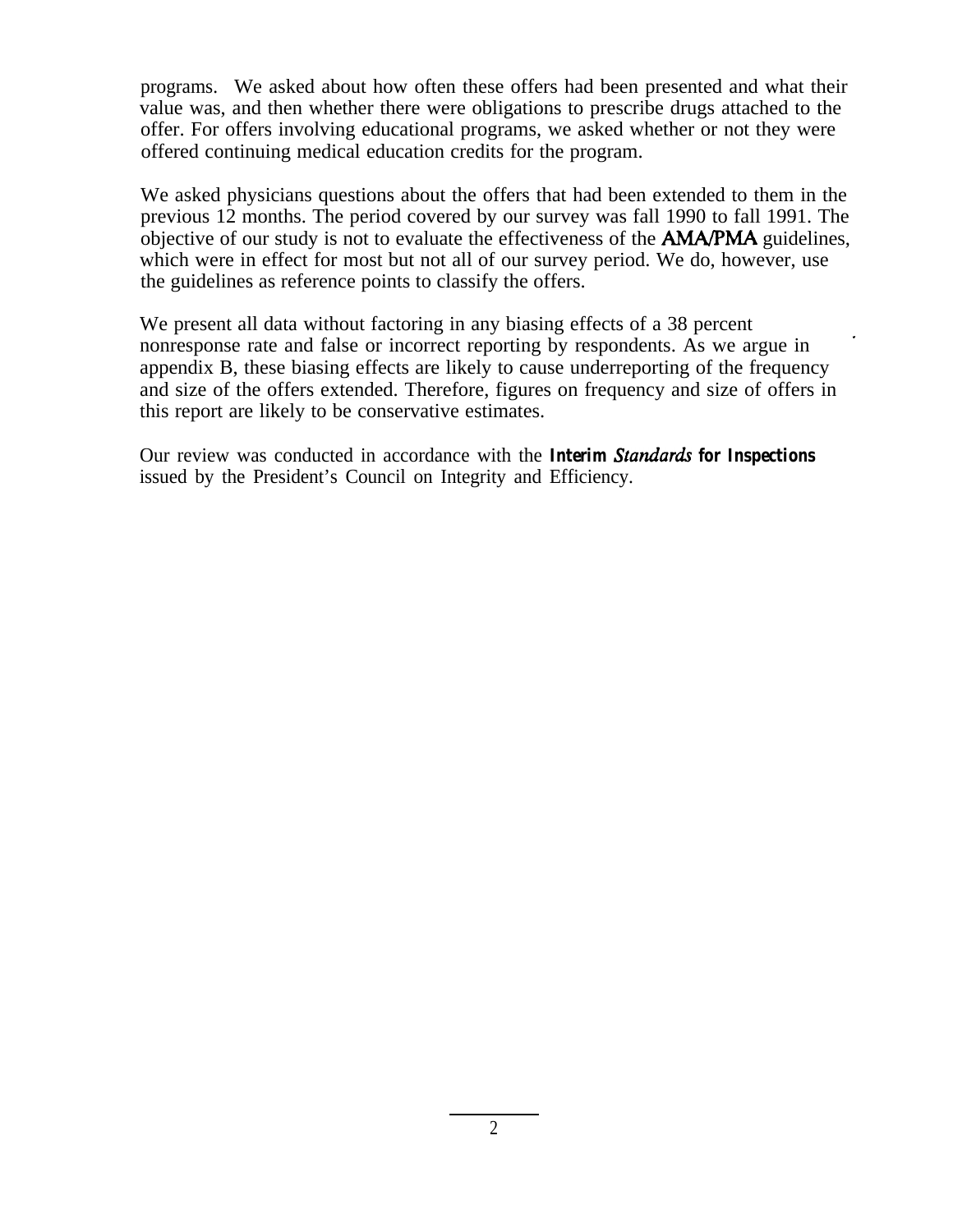## *Pharmaceutical companies offered gifts or payments on at least one occasion in the year prior to fall 1991 to 82 percent of physicians.*

Pharmaceutical companies offered gifts and payments on an average of 28 occasions to each physician and offered gifts and payments other than small gifts such as pens and notepads on an average of 13 occasions to each physician.

Pharmaceutical companies offered gifts or payments on at least one occasion in the past year to 82 percent (95 percent confidence interval is  $\pm$  3 percent) of physicians and on 5 or more occasions to 79 percent.' These offers ranged from small gifts such as prescription pads and pens to major funding for research activity. On average, pharmaceutical companies offered gifts or payments 28 times  $(\pm 4)$  to each physician in the year prior to fall  $1991$ <sup>8</sup> Most physicians (77 percent) were offered small gifts such as pens and prescription pads, but, on average, each physician was offered at least one more substantive gift or payment. Pharmaceutical companies offered gifts or payments other than small gifts to 71 percent of physicians; they extended these offers on an average of 13 occasions  $(\pm 3)$  to each physician.' Commonly offered items included pharmaceutical samples for personal or family use (50 percent), meals or drinks (37 percent), and payment for participating in focus group sessions (18 percent). (See table 1 for more detail.)

According to physicians' estimates, the median value of all gifts and payments offered each physician was \$125.

The value of the offers that pharmaceutical companies made to physicians ranged from \$0 to \$38,315. The median total dollar value physicians ascribed to items offered to them during the year was  $$125$ .<sup>10</sup> The median value of each offer was approximately  $$10$ <sup>11</sup> Three offers for research funding were \$20,000 or more.

Offers involving research and educational activities were worth more than those involving gifts. Compensation for research involving an experimental drug not yet approved by **FDA** had a median value of \$1,250 and travel and/or accommodation expenses to attend a program or meeting at which the physician did not present information had a median value of \$550. (See table 1 for detailed information.)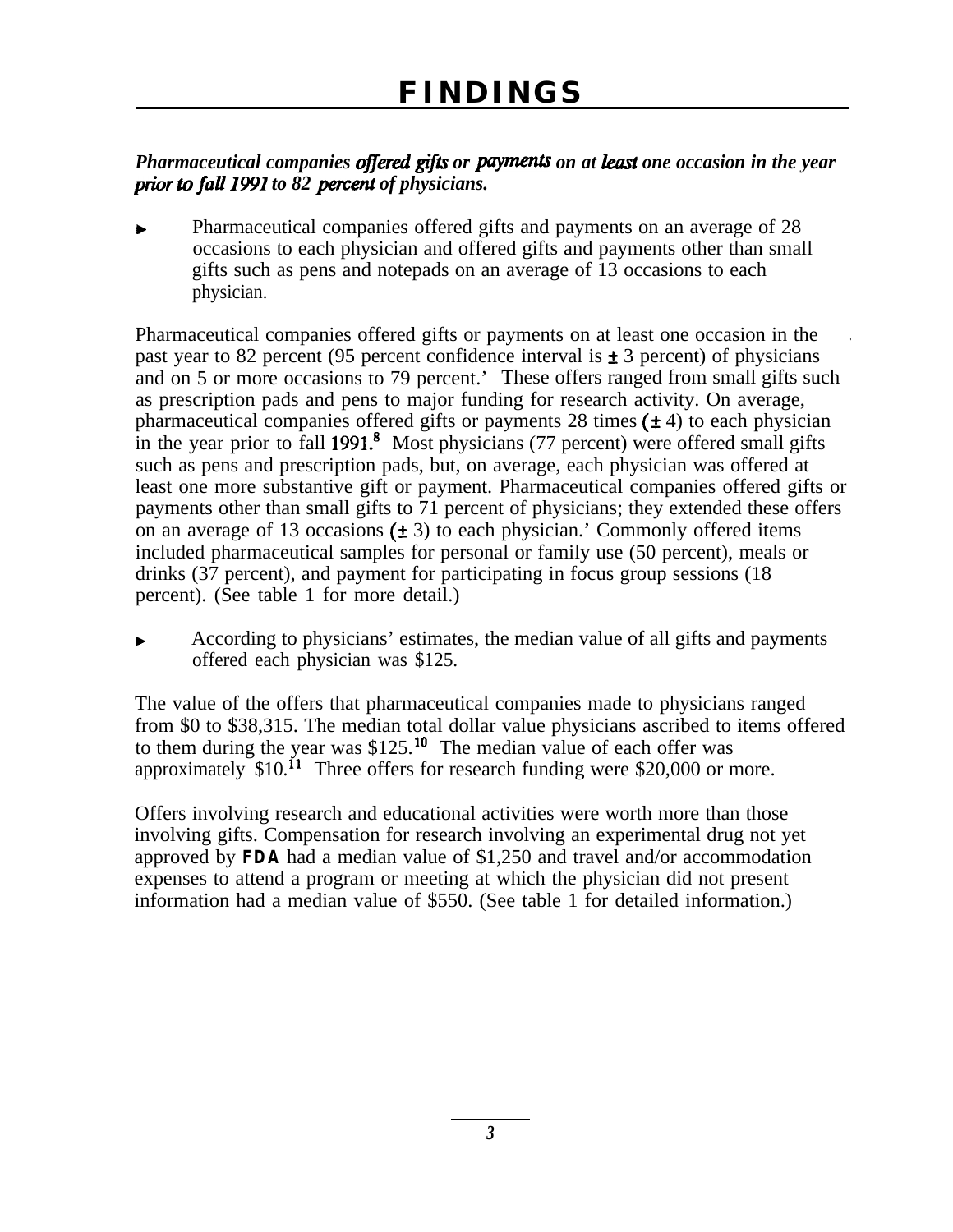| Table 1                                                   |
|-----------------------------------------------------------|
| <b>Offers from Pharmaceutical Companies to Physicians</b> |

| <b>OFFER</b>                                                                                                                                                          | <b>NUMBER</b><br>OF<br><b>PHYSICIANS</b><br><b>OFFERED</b><br>$(n=617)$ | PERCENT<br>OF<br>PHYSICIANS<br>OFFERED | <b>AVERAGE</b><br><b>NUMBER OF</b><br><b>OFFERS</b> | <b>MEDIAN</b><br>TOTAL<br><b>VALUE OF</b><br><b>OFFERS</b> |
|-----------------------------------------------------------------------------------------------------------------------------------------------------------------------|-------------------------------------------------------------------------|----------------------------------------|-----------------------------------------------------|------------------------------------------------------------|
| Small gifts such as pens and prescription pads                                                                                                                        | 475                                                                     | 77%                                    | 20                                                  | \$12                                                       |
| Pharmaceutical samples for personal/family use                                                                                                                        | 309                                                                     | 50%                                    | 9                                                   | \$50                                                       |
| Meals or drinks                                                                                                                                                       | 227                                                                     | 37%                                    | 8                                                   | \$45.                                                      |
| Compensation for participating in focus group<br>sessions                                                                                                             | 114                                                                     | 18%                                    | 3                                                   | \$100                                                      |
| Medical texts                                                                                                                                                         | 105                                                                     | 17%                                    | 2                                                   | \$50                                                       |
| Cash honoraria for attending educational programs at<br>which the physician was not a presenter                                                                       | 67                                                                      | 11%                                    | 3                                                   | \$100                                                      |
| Travel and/or accommodation expenses for the<br>physician to go to out-of-town programs at which<br>he/she was not a presenter                                        | 67                                                                      | 11%                                    | $\overline{2}$                                      | \$550                                                      |
| Travel/accommodation expenses and/or honoraria for<br>making presentations at educational programs                                                                    | 42                                                                      | 7%                                     | $\mathbf{z}$                                        | \$500                                                      |
| Other gifts, tickets, and hospitality for attending<br>educational programs at which the physician was not a<br>presenter                                             | 39                                                                      | 6%                                     | $\overline{\mathbf{3}}$                             | \$95                                                       |
| Entertainment or sporting event tickets                                                                                                                               | 38                                                                      | 6%                                     | $\overline{2}$                                      | \$50                                                       |
| Medical equipment                                                                                                                                                     | 38                                                                      | 6%                                     | 3                                                   | \$75                                                       |
| Travel and/or accommodation expenses for a spouse<br>or companion to accompany the physician to<br>educational programs at which the physician was not a<br>presenter | 34                                                                      | 6%                                     | 1                                                   | \$375                                                      |
| Compensation for conducting studies that required<br>recording clinical information                                                                                   | 34                                                                      | 6%                                     | 1                                                   | \$162                                                      |
| Other items for personal family use                                                                                                                                   | 34                                                                      | 6%                                     | 5                                                   | \$20                                                       |
| Compensation for conducting studies that required<br>prescribing the drug being studied to people who were<br>not previously taking it                                | 25                                                                      | 4%                                     | $\mathbf{z}$                                        | \$200                                                      |
| Compensation for supervising or conducting clinical<br>trials on experimental drugs not yet approved by FDA                                                           | 23                                                                      | 4%                                     | $\mathbf{2}$                                        | \$1,250                                                    |
| Compensation for conducting studies that required<br>recording demographic, but not clinical information                                                              | 15                                                                      | 2%                                     | $\overline{2}$                                      | \$87                                                       |
| Office equipment                                                                                                                                                      | 15                                                                      | $2\%$                                  | 3                                                   | \$20                                                       |
| Gifts of money                                                                                                                                                        | 5                                                                       | $1\%$                                  | 1                                                   | \$80                                                       |
| <b>OVERALL</b>                                                                                                                                                        | 509                                                                     | 82%                                    | 28                                                  | \$125                                                      |

Source: OIG Survey of Physicians, Fall 1991.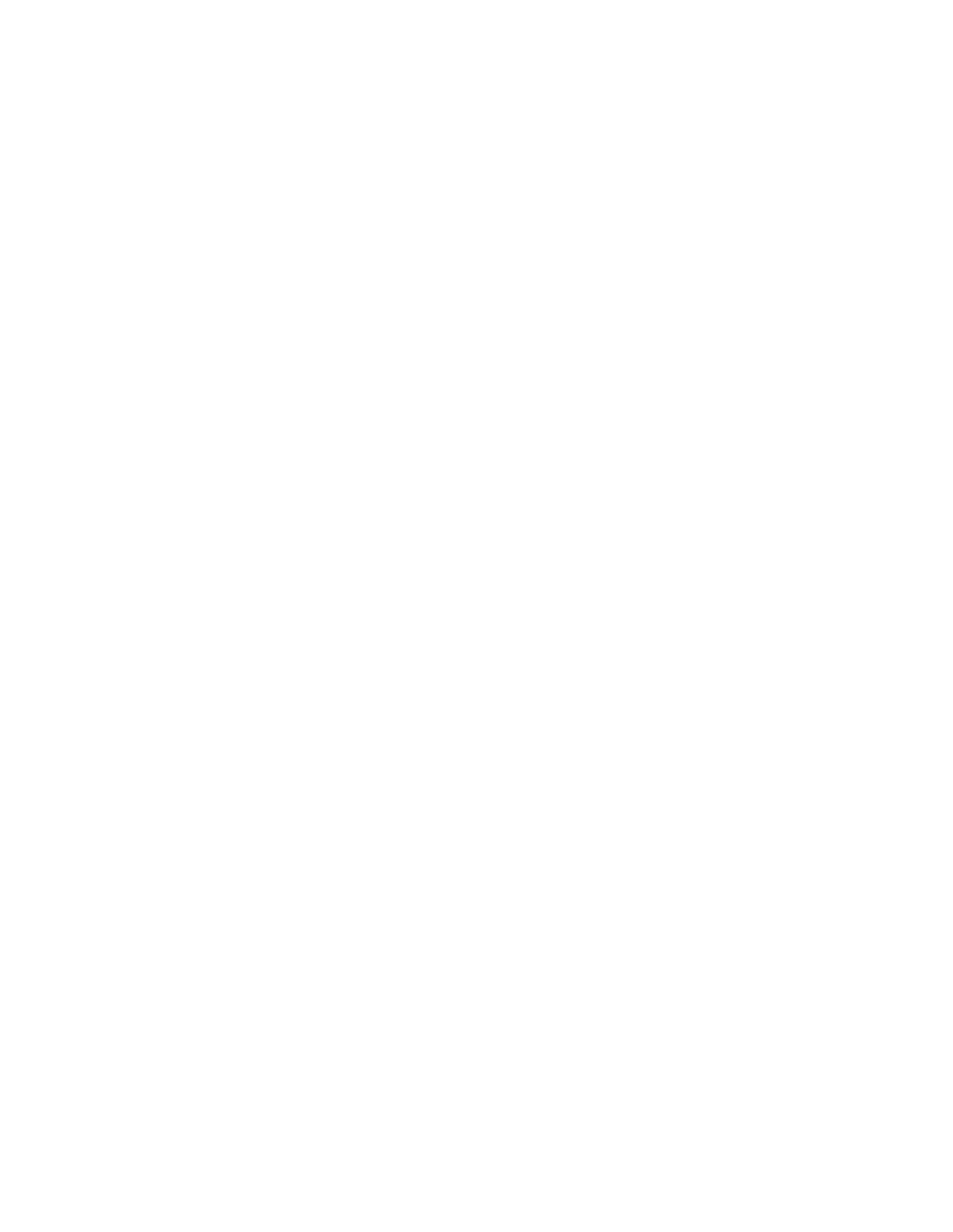Pharmaceutical companies were more likely to offer gifts and payments to physicians who were frequent prescribers than to those who were infrequent prescribers.

We asked physicians how many prescriptions for drugs they write per week. Pharmaceutical companies offered at least one gift or payment to 89 percent of the physicians who write at least one prescription per week; they offered at least one gift or payment to 35 percent of the physicians who do not prescribe drugs (this difference is significant: chi-square value is 96 at 1 degree of freedom). They were also more likely to offer gifts and payments to physicians who frequently prescribe drugs than to physicians who less frequently prescribe drugs. For example, pharmaceutical companies offered at least one payment or gift to 94 percent of the physicians who write at least 50 prescriptions a week.<sup>12</sup> Figure 1 displays the relationship between number of prescriptions written and percent of physicians offered at least one payment or gift.



We also asked physicians to identify their primary specialty and classified their answers into forty-three specialties. Pharmaceutical companies extended offers to many physicians in high-prescribing specialties, such as internal medicine, family practice, dermatology, and cardiology. (See appendix C for more detailed information.)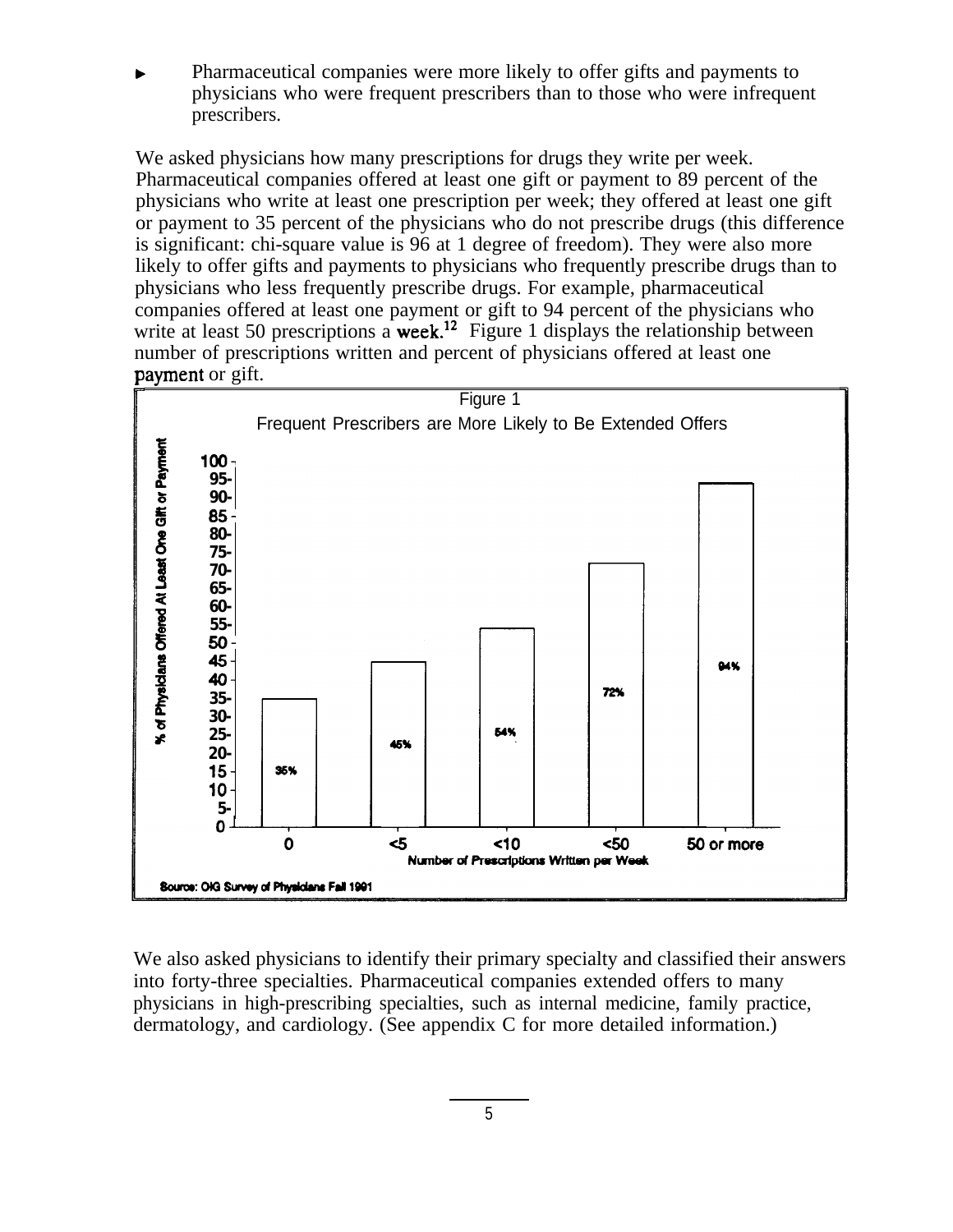## In the year prior to fall 1991, pharmaceutical companies offered many physicians gifts or *payments that are specifically defined by the current AMA/PMA guidelines as being* inappropriate.

On December 3, 1990, the American Medical Association revised its ethical code to incorporate new guidelines on gifts to physicians from the industry.<sup>13</sup> The Pharmaceutical Manufacturers Association endorsed these guidelines in full. These guidelines define acceptable and unacceptable offers in some areas. The following are specified as offers that are not appropriate for physicians to accept or pharmaceutical companies to offer:

- $\underset{\sim}{\bullet}$  Gifts of cash
- Gifts that are not related to the physician's work or that do not entail benefits to the patient
- \* The cost of travel, lodging, and other personal expenses of physicians attending meetings
- $*\sum_{n=1}^{\infty}$  Subsidies to compensate for the physician's time attending a meeting
- $\sqrt{\frac{1}{\pi}}$  Token consulting arrangements
- Gifts with strings attached

Some of these guidelines outline activities that are difficult (if not impossible) to examine in a survey of physicians. For example, it is difficult to distinguish between token and real consulting arrangements.<sup>14</sup> However, we asked physicians whether they had been offered several items that are now clearly prohibited by the guidelines: gifts of cash, travel and/or accommodation expense for attending a meeting for the physician and for a spouse or companion, and certain gifts that are not related to the physician's work or that do not entail benefits to the patient."

Pharmaceutical companies offered gifts or payments explicitly defined by the current AMA/PMA guidelines as being inappropriate on at least one occasion to 27 percent of physicians.

Pharmaceutical companies offered entertainment or sporting event tickets to 6 percent of the physicians, other items for personal or family use to 6 percent, gifts of money to 1 percent, gifts that required the physician to prescribe a company's drug as a condition for receiving the offer to 1 percent, travel to and/or accommodations at a program at which the physician was not a presenter to 11 percent, a spouse or companion's travel to and/or accommodations at a program at which the physician was not a presenter to 6 percent, and cash honoraria for attending a program at which the physician was not a presenter to 11 percent. All of these offers were specifically defined by the PMA guidelines as being **inappropriate.**<sup>16</sup>

On average, the total value of the offers prohibited by the PMA guidelines was \$574 (median value was \$105). Pharmaceutical companies offered 4 percent of physicians gifts or payments outside of the guidelines on 10 or more occasions, including one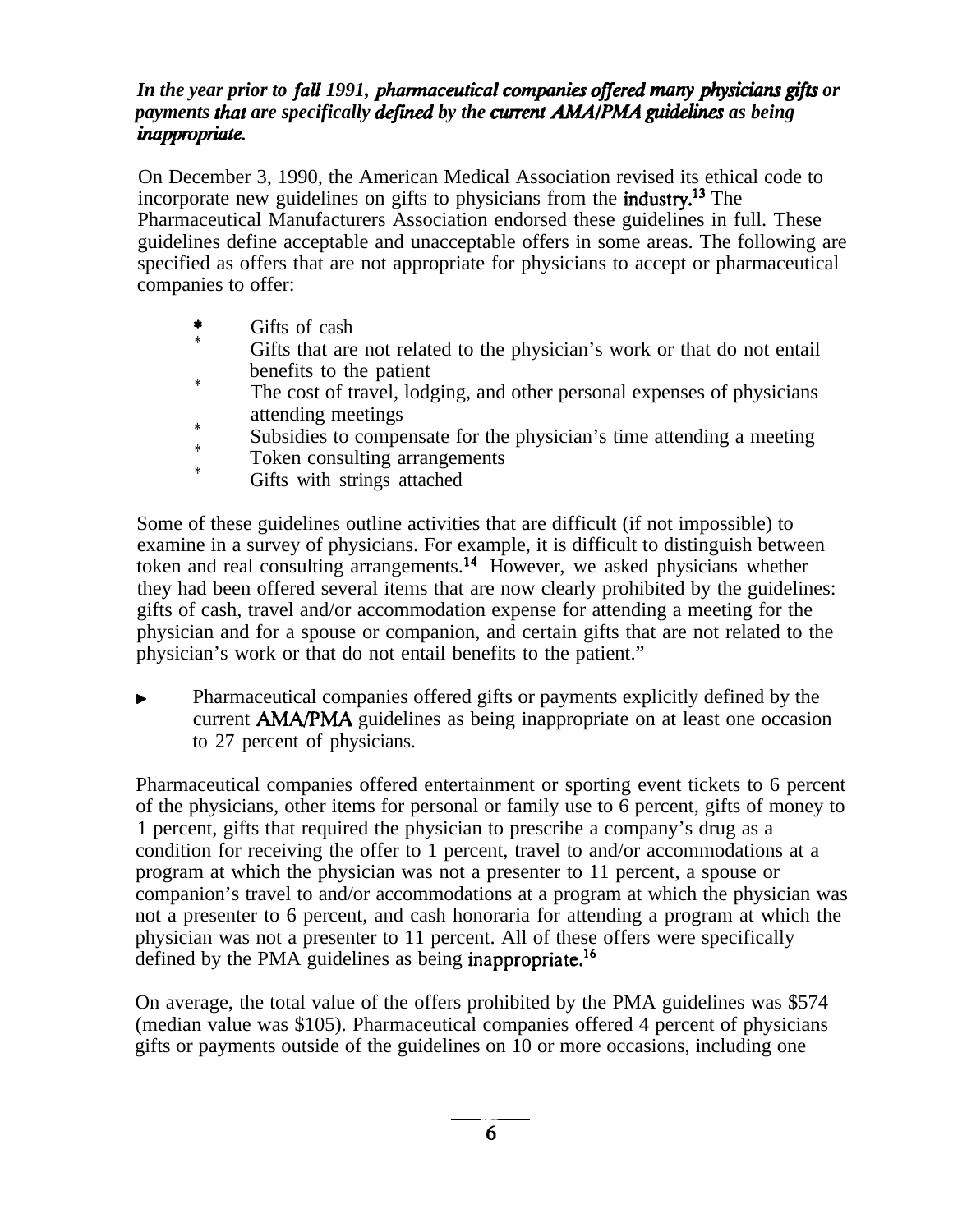physician who was offered gifts or payments prohibited by the guidelines on 33 occasions.

Pharmaceutical companies offered gifts or payments explicitly defined by the current AMA/PMA guidelines as being inappropriate on at least one occasion to 36 percent of physicians who wrote more than 50 prescriptions a week.

Physicians who are heavy prescribers of drugs were more frequently offered gifts and payments outside of the guidelines. For example, pharmaceutical companies offered such gifts or payments on at least one occasion in the last year to 30 percent of the physicians who write 5 or more prescriptions a week, 31 percent of the physicians who write 10 or more prescriptions a week, and 36 percent of the physicians who write 50 or more prescriptions a week."

Some of these offers, in addition to being defined as inappropriate, may be illegal.

The Medicare and Medicaid anti-kickback statute  $(42 \text{ U.S.C. } \textbf{S} 1320a-7b(b))$  makes it a felony for a person or entity to knowingly and willfully offer, pay, solicit, or receive any remuneration with the intent to induce or in return for the ordering or furnishing of items or services paid for in whole or in part under the Medicare or Medicaid programs. A person or entity is also subject to exclusion from participation in the Medicare and Medicaid programs for a knowing and willful violation of the antikickback statute,  $42$  U.S.C.  $\frac{\epsilon}{2}$  1320a - 7(b) (7).

The offering of compensation or gifts based on the number of prescriptions for pharmaceuticals which might be paid for by the Medicare and Medicaid programs could breach the anti-kickback statute. A total of 18 (nonresearch) offers of "remuneration" were made to physicians requiring the prescribing of a particular drug as a condition for receiving the offer. To the extent that these drugs were covered and reimbursed in whole or in part by the Medicare or Medicaid programs, the offering and receipt of such remuneration could be considered as violative of the **anti**kickback statute.

In addition, the offers of compensation for conducting studies that required prescribing the drug being studied to people who were not previously taking it could, depending on the design of the study, be in violation of the anti-kickback provisions. Pharmaceutical companies made offers of this type to 4 percent of the physicians.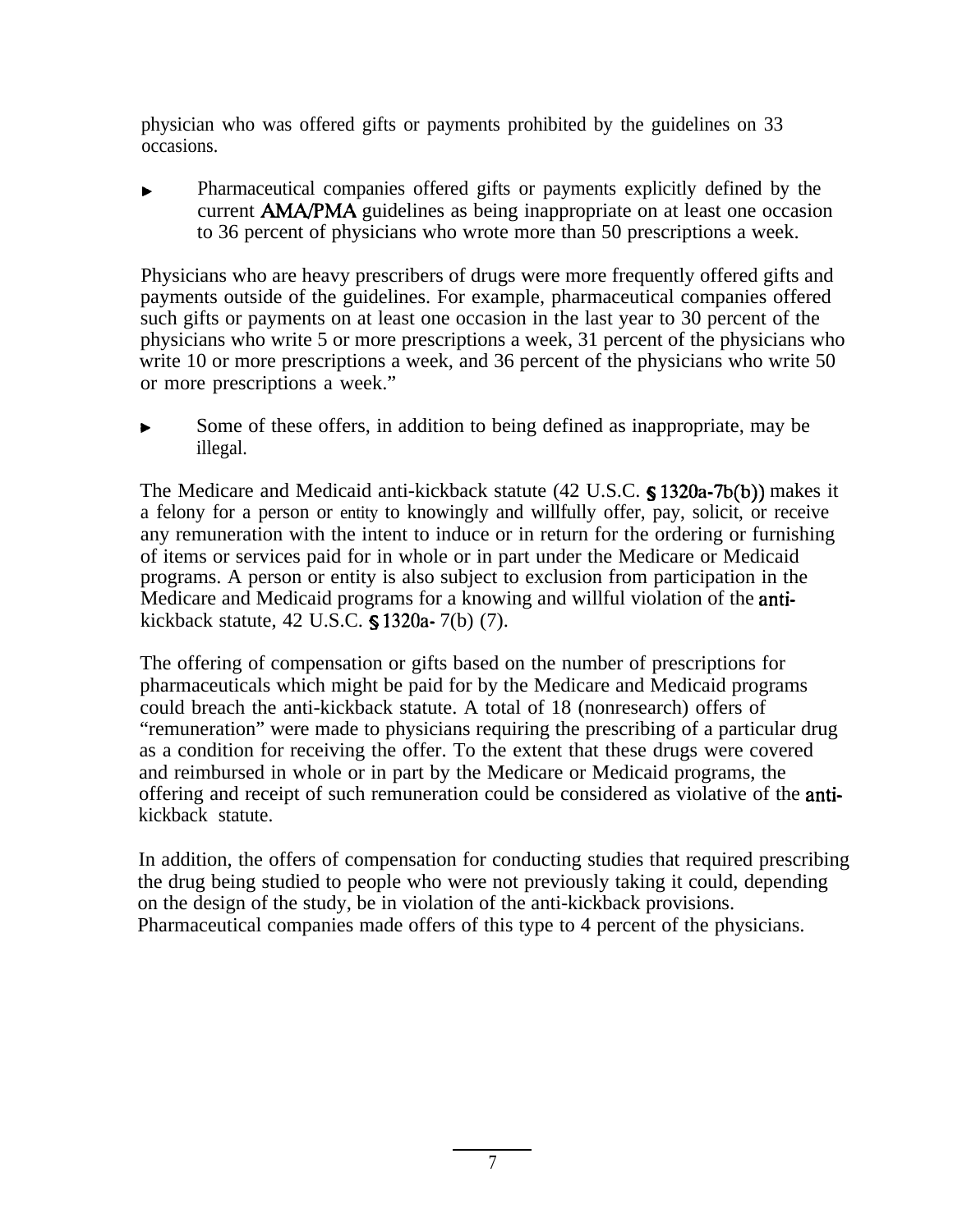## *The AMA/PMA guidelines' dejiin of what is inappropriate is not precise in some cases. In the year prior to fall 1991, pharmaceutical companies offered many gifts or* payments *that fall into gray areas in the guidelines.*

Pharmaceutical companies offered 51 percent of physicians pharmaceutical samples for their own or their family's use. These offers may have had no relation to the physicians' practice and may not have entailed benefits to patients.

The **AMA/PMA** guidelines clearly disapprove of pharmaceutical companies offering any gift that is not related to the physician's work or that does not entail benefits to a patient. It is difficult to see how paying patients get any benefit from companies offering pharmaceutical samples to physicians for their own or their family's use. Yet, pharmaceutical companies offered 51 percent of the physicians pharmaceutical samples for their own or their family's use.<sup>18</sup>

Pharmaceutical companies offered physicians compensation for involvement in different types of focus groups and studies. Some of these offers may have been token consulting arrangements or gifts with strings attached.

The AMA/PMA guidelines are vague in their definition of inappropriate or appropriate research funding by pharmaceutical companies, disapproving only of token consulting arrangements and gifts with strings attached." None of the questions we asked directly addressed these issues, but we did delineate several types of research funding.

Pharmaceutical companies offered 4 percent of physicians compensation for conducting studies that required prescribing the drug being studied to people who were not previously taking it. Some legitimate research protocols require the patients involved to be "virgin" patients to limit the biasing effects of a patient having used the drug previously. But, if the study is being done for promotional purposes and the use of research funding is simply to start patients on a particular drug, it could be seen as a gift with strings attached.

Pharmaceutical companies offered 2 percent of physicians compensation for conducting studies that required recording demographic, but not clinical information. This type of research could be seen as illegitimate scientific research and, therefore, may be token consulting.

Finally, focus groups could be used for purposes disapproved of by the **AMA/PMA** guidelines (see note 13 for a more detailed discussion). It is not clear whether some of these sessions were simply token consulting arrangements. Pharmaceutical companies offered 19 percent of the physicians compensation for participating in focus group sessions.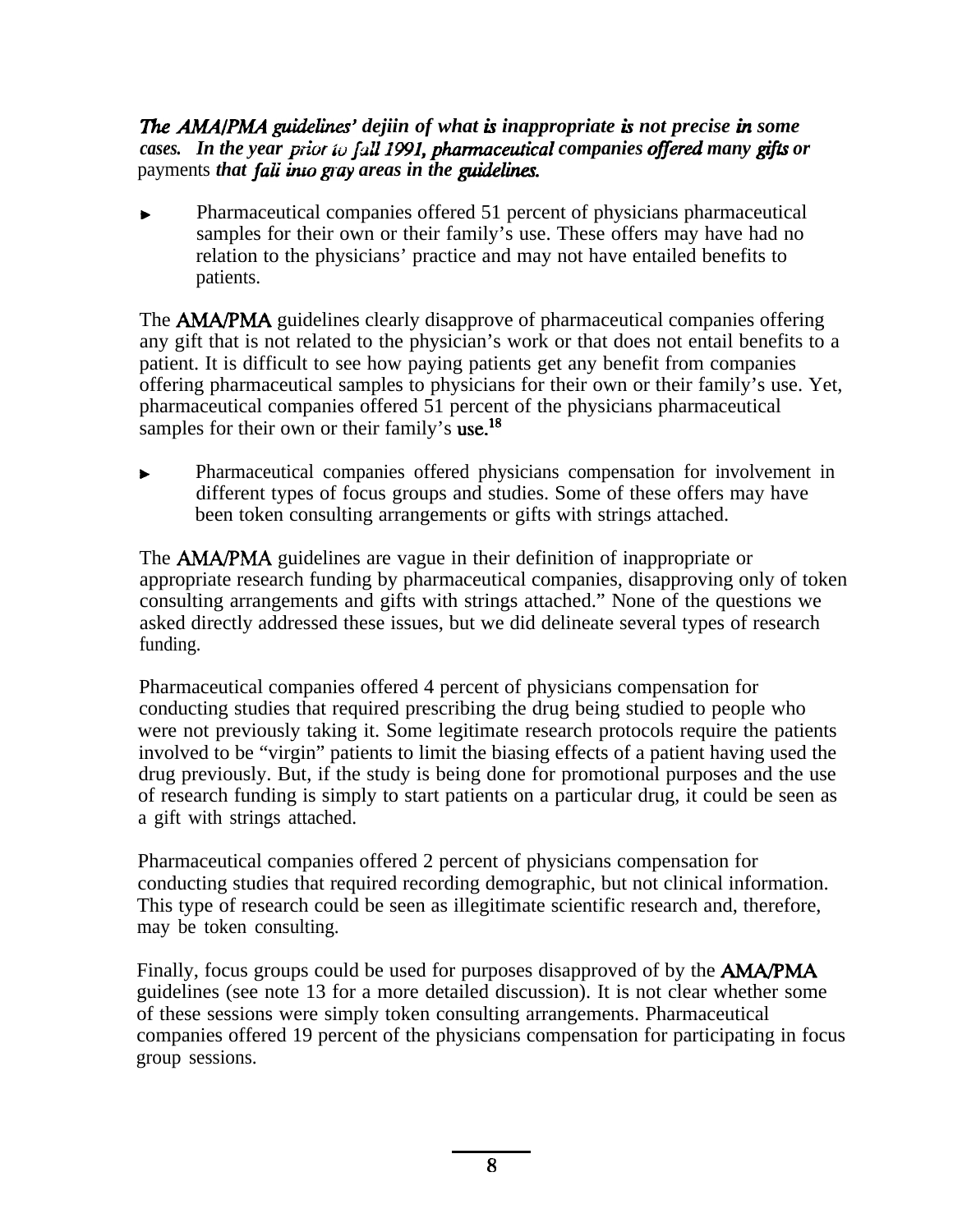Although the findings of this study do not allow us to measure the effects of the AMA/PMA guidelines, the evidence of so many offers now seen as inappropriate raises some important conclusions. If most of these offers took place prior to the guidelines' promulgation, then these findings indicate that the guidelines addressed a significant problem and that continued attention to their adherence is necessary. If, however, some of the offers have taken place since the implementation of the guidelines, more attention should be paid to their adherence. Our recommendations focus on further clarifications the Department of Health and Human Services and the PMA should make on the interpretation of certain offers.

## *The public Health Service (PHS), through the Food and Drug Administration (FDA), should finalize guidelines defining what it considers promotional activity and what it considers scientific interchange.*

The FDA has the responsibility for overseeing promotional activities of pharmaceutical manufacturers.<sup>20</sup> It released a draft concept paper in October 1991 on pharmaceutical company-supported activities in scientific or educational **contexts.**<sup>21</sup> In this paper, FDA spells out the proposed conditions for educational seminars not to be seen as promotional. Included in this draft is a statement about gifts: 'The following factors suggest promotional intent: (a. GIFTS) Inducements (other than perhaps meals or token gifts), e.g., travel or lodging subsidies, are provided to encourage attendance of the target audience." By making this statement an official guideline, FDA would clearly interpret many of the offers attached to seminars mentioned in our survey as indicating promotional intent. This type of policy statement would be very helpful in delineating FDA's opinion on certain gifts and payments.

## *The Pharmaceutical Manufacturers Association should work with the American Medical* Association to more specifically define lines of propriety in the remaining gray areas of their guidelines.

Although we are unable to determine the effect of the guidelines on relations with industry that the American Medical Association developed and the Pharmaceutical Manufacturers Association adopted, the guidelines have clearly heightened awareness of the issues and have likely slowed the prevalence of inappropriate gifts and payments.  $22$  For this reason, we feel it is important to expand the guidelines to more effectively define inappropriate activities in the areas of research and focus groups. Clarifying what determines a "string attached gift" or "token consulting arrangement" would allow the pharmaceutical industry to make clear cut decisions about what are and are not appropriate ways of conducting post-marketing and market research.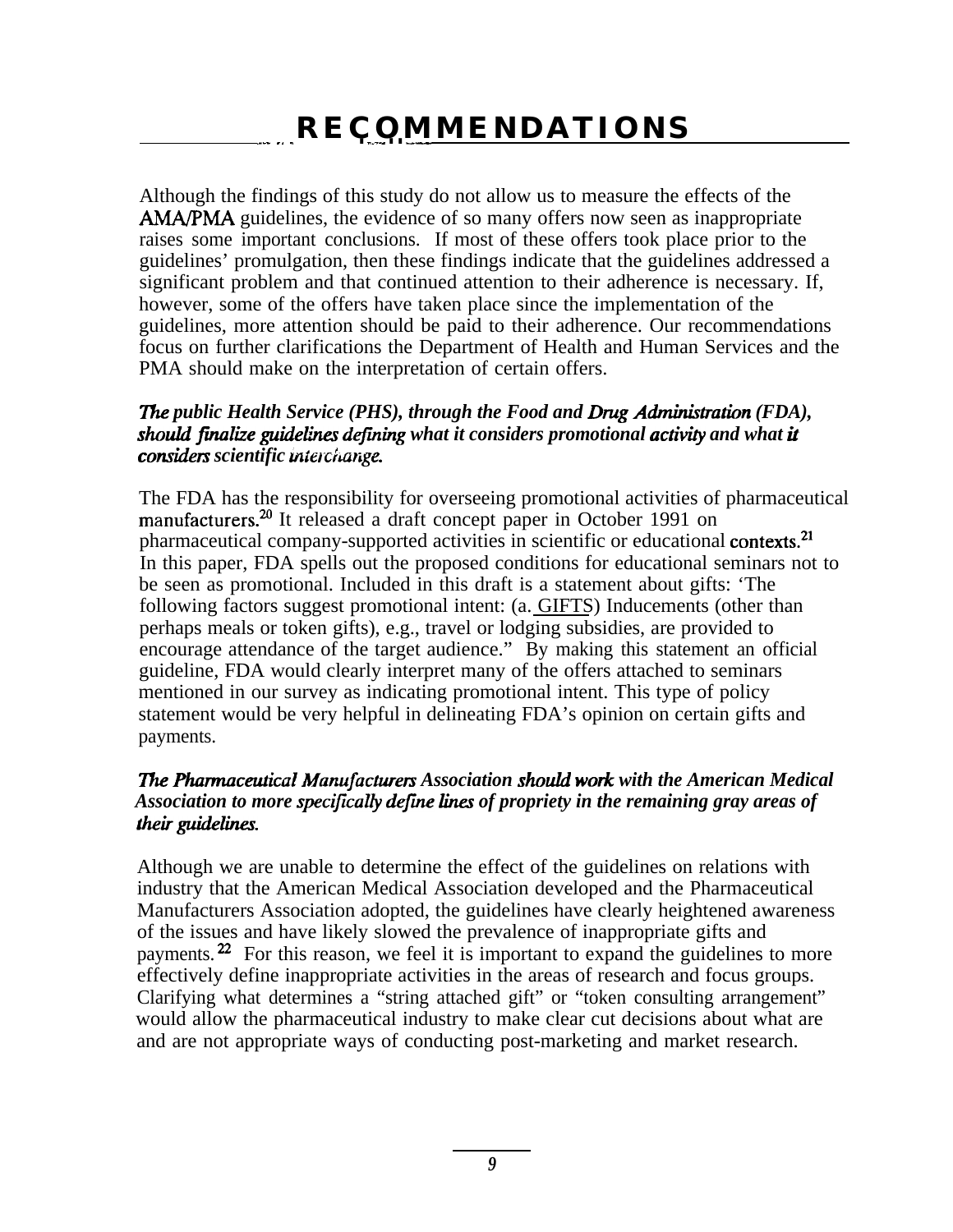## **COMMENTS ON THE DRAFT REPORT**

We received written comments from the Assistant Secretary for Health, the American Medical Association, the Pharmaceutical Manufacturers Association, the Accreditation Council for Continuing Medical Education, and Public Citizen Health Research Group. The full texts of these comments are in Appendix E. We also received notice of concurrence with no elaboration from the Assistant Secretary for Planning and Evaluation.

## **Assistant Secretary for Health**

The Public Health Service concurred with the recommendations of our report. They were, however, concerned about our presentation of the value of offers made to physicians. They cited the positive skew in the distribution of values and suggested we address inconsistencies between the mean and median values. They noted that our discussion of potential bias did not include recall bias which they thought would tend to cause underreporting. They felt that our presentation of bias was not given adequate emphasis by virtue of its placement in a methodological appendix and suggested discussion in the text of these issues. They also had several technical comments.

We have changed our presentation of the value of *offers* to consistently reject the median *values as opposed to mean, thus conservatively estimating the "average" value of the offers. We added information about the potential bias of short term recall and made clear our judgements about the overall bias direction. We included a brief summary of this information in the introduction to highlight its importance. We have addressed the other technical comments.* 

American Medical **Association** 

The American Medical Association cited the importance of our study and had favorable comments about it. They also cited their continuing effort to clarify and make more specific their guidelines on gifts from industry to physicians. The AMA also noted the positive effects their guidelines have had on the ethical promotion of prescription drugs.

*We welcome the American Medical Association3 efforts in continuing to clarify and make more specific their guidelines. We are particularly encouraged that the AMA has decided to address the complex ethical issues of physicians' acceptance of fees for participation in market research focus groups and clinical research and their acceptance of pharmaceutical samples for personal use. We hope that the AMA guidelines have had the effects the AMA claims.*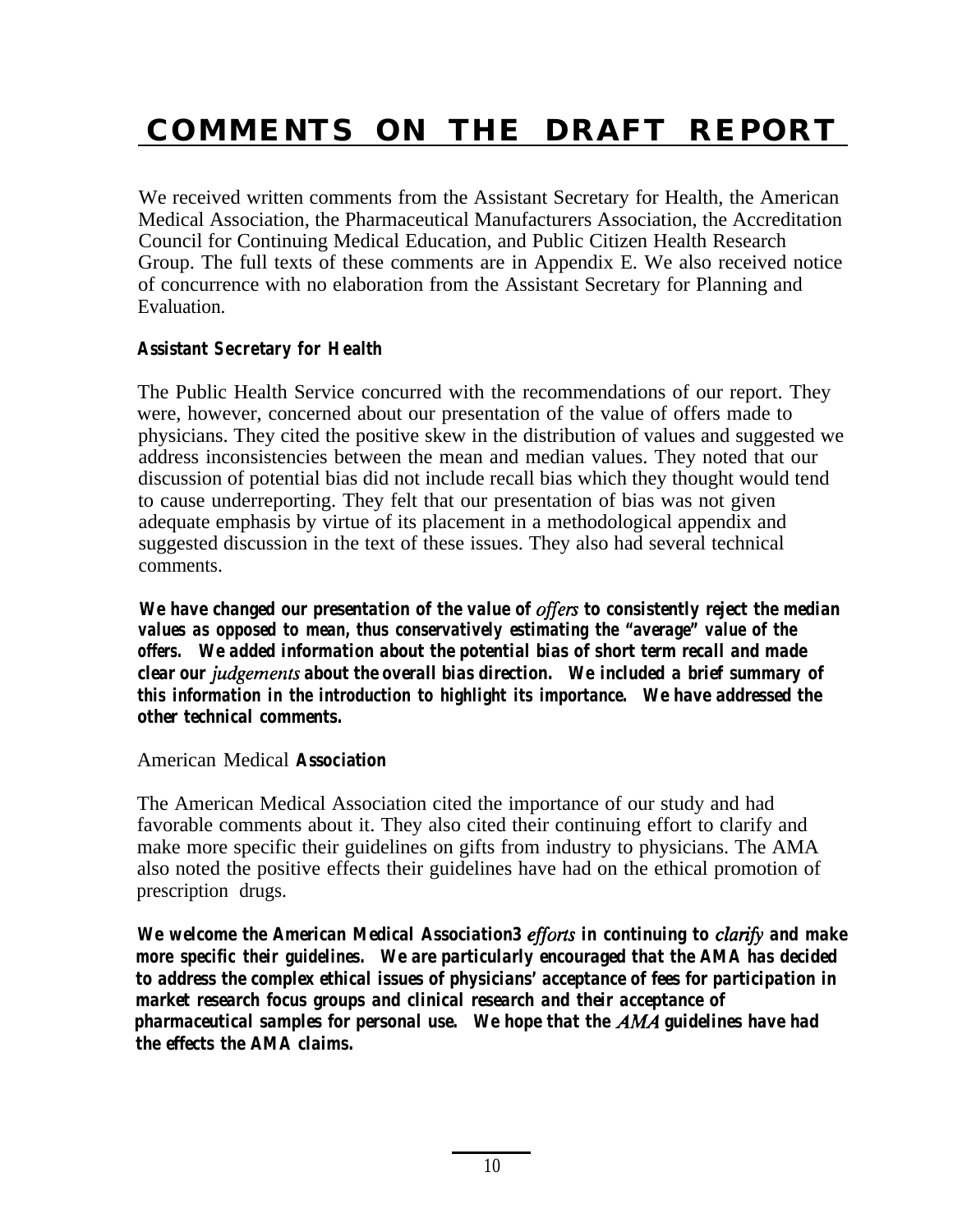Pharmaceutical Manufacturers Association

The Pharmaceuricai Manufacturers Association recommended that the final report not be published, citing methodological flaws and problems with the reporting of the results and conclusions. The PMA asked that we not use the results of our survey to draw conclusions about the effectiveness of their ethical guidelines. In particular, they felt that the timing of our survey made it impossible to measure the effectiveness of their guidelines. They also expressed concerns about the biasing effects of a response rate of 62 percent, though they did not speculate on the potential direction of the bias. They stated that our presentation interprets all payments and gifts as promotional. Finally, they felt that our presentation of the value of the gifts and payments offered was misrepresentative because of a positive skew in the distribution.

We do not agree that there are significant methodological flaws or problems with our *presentation. Our survey was not intended to measure the of the ethical guidelines produced by the and agreed upon by the Because of concerns*  raised by us in our earlier report entitled "Prescription Drug Promotion Involving Payments" and Gifts," we felt there was a significant lack of information available about how *frequently or commonly physicians were offered any kind of payment or gift from pharmaceutical companies. As our purpose states, we conducted this survey to estimate the extent to which physicians are gifts and payments from pharmaceutical companies. We do not draw conclusions or speculate on the timing of the offers, but do*  point out the differing implications of our findings if the offers were extended prior to or *after the promulgation of the guidelines.* 

*We are convinced that the response rate we attained allows us to state our findings with sufficient precision. While we have no way of explicitly measuring nonrespondent bias, we think that nonrespondents would be even more likely to have been offered payments and gifts. Comments the Public Health Service and Public Citizen Health Research Group support this position. We have made a more conclusive statement about this and other potential biases in the introduction to the report.* 

*We agree with PMA that not all consulting arrangements or payments for research activity are necessarily inappropriate or even promoh'onal in intent. Certain& manufacturers must involve physicians in legitimate clinical research and other decisions and should compensate them for this time. Since, however, the potential exists for any type of financial to be used inappropriately to influence prescribing decisions, we felt it was important to profile all types of payments and gifts. We did not make any statement implying that all payments are inappropriate and certainly would not make that argument.* 

*We agree with PMA's comments about our presentation of the values of the offers. We* have changed our presentation of the value of offers to consistently reflect the median *values, thus conservatively estimating the "average" value of the offers.*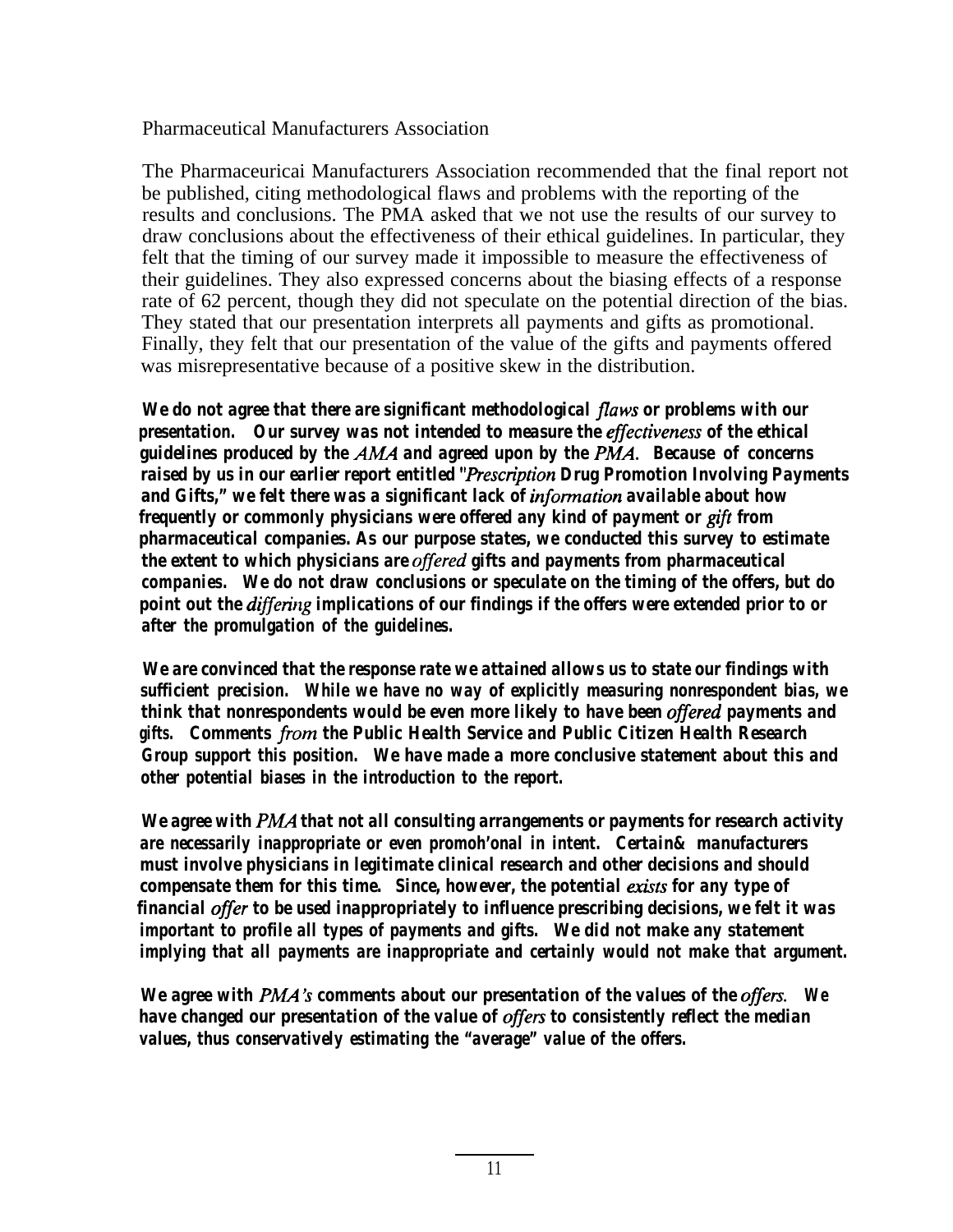## **Accreditation Council for Continuing Medical Education**

The ACCME made supportive comments.

## **Public Citizen Health Research Group**

The Public Citizen Health Research Group (PCHRG) supported our findings. However, because they felt our findings demonstrated that the **AMA/PMA** guidelines have failed, they suggested that we recommend legislation banning gifts and payments extended for promotional purposes. They felt that our findings demonstrate that inappropriate offers have been made since the promulgation of the guidelines.

*On the basis of the findings of this study, we cannot make definitive statements about the*  effectiveness of the AMA/PMA guidelines. We certainly agree that there is a possibility *that inappropriate offers were extended after the promulgation of the guidelines, and in fact discuss the implications of that possibility in our conclusion. However, we must*  emphasize that our purpose in conducting this study was not to measure the effectiveness *of the guidelines, but to estimate to what extent physicians are offered gifts and payments*  from pharmaceutical companies. That the guidelines were developed in the midst of the *study period only serves to underscore the importance of these issues. Because we cannot draw conclusions about the effectiveness of the guidelines, we have not incorporated PCHRG's suggestion to recommend new legislation.*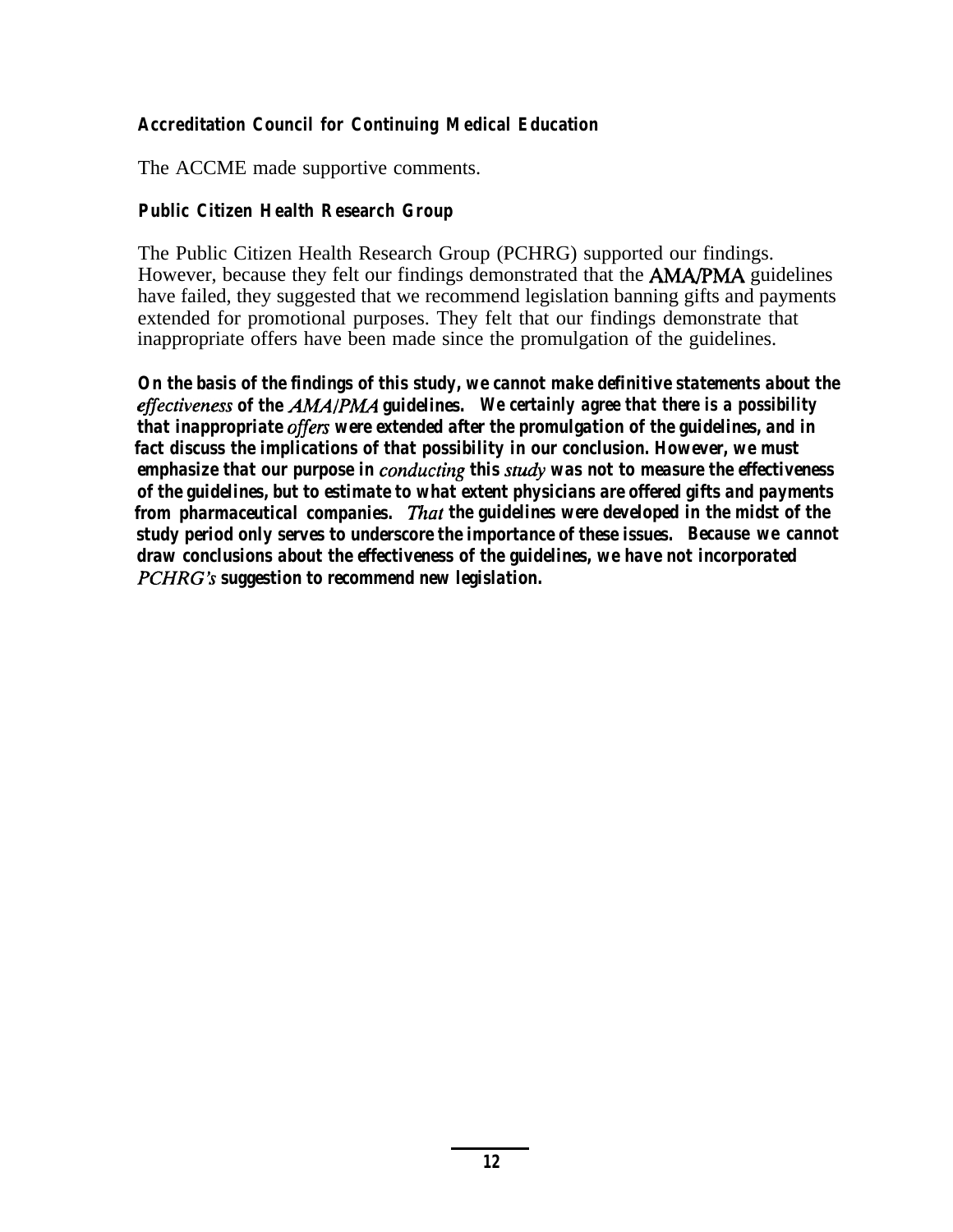## ETHICAL GUIDELINE!3 OF THE AMERICAN MEDICAL ASSOCIATION AND THE PHARMACEUTICAL MANUFACTURERS ASSOCIATION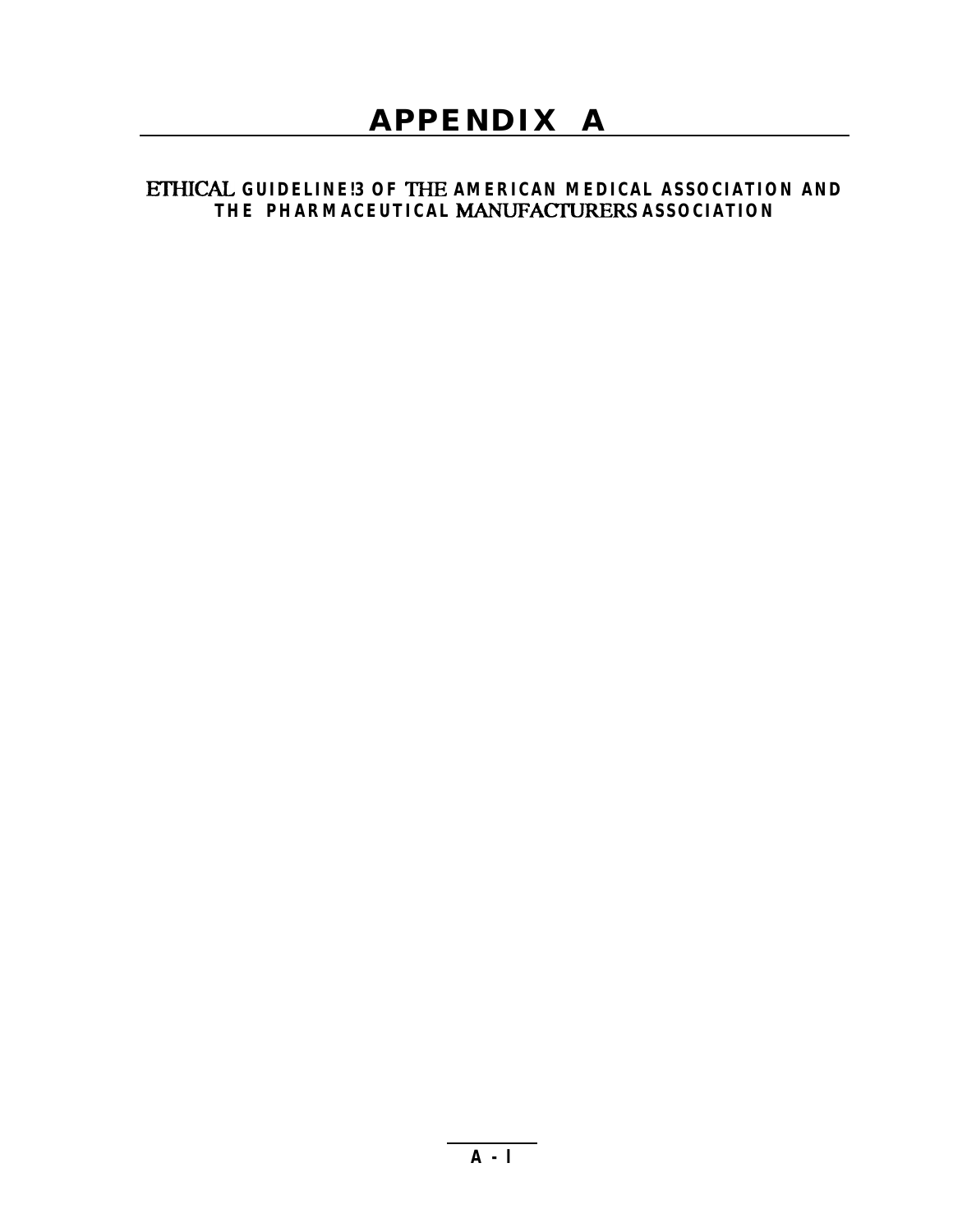#### American Medical Association

### REPORT OF THE COUNCIL ON ETHICAL AND JUDICIAL AFFAIRS

Report: F  $(X-90)$ 

Subject: Opinion of the Council on Ethical and Judicial Affairs--Gifts to Physician6 from Industry Presented by: Richard J. McMurray, MD, Chairman Referred to: Reference Committee on Amendment6 to Constitution and Bylaw6 (David B. Carmichael, Jr., MD, Chairman)

The Council on Ethical and Judicial Affair6 submits the following opinion to the Rouse of Delegate6 for it6 information and recommends that this report be filed.

GIFTS TO PHYSICIANS FROM INDUSTRY. Many gifts given to 5 physicians by companies in the pharmaceutical, device and medical 6 equipment industries **serve** an important and socially beneficial 7 8 function. For example, companies have long provided fund6 for educational seminars and conferences. However, there ha6 been 9 growing concern about certain gifts from industry to physicians. 10 11 Some gifts that reflect customary practices of industry may not be 12 consistent with principles of medical ethics. To avoid the 13 acceptance of inappropriate gifts, physicians should observe the 14 following guidelines: 15

16 17 18 19 20 21 1. Any gift6 accepted by physicians individually should primarily entail a benefit to patient6 and should not be of substantial value. Accordingly, textbooks, modest meals and other gift $6$  are appropriate if they serve a genuine educational function. Cash payments should not be accepted.

22 23 24 2. Individual gifts of minimal value are permissible a6 long a6 the gift6 are related to the physician's work (e.g., pen6 and notepad $6$ ).

 $\frac{25}{26}$ 27 28 29 30 31 32 33 34 35 3. Subsidies to underwrite the costs of continuing medical education conferences or professional meetings can contribute to the improvement of patient care and therefrre are **permissible.** Since the giving of a subsidy directly to a physician by a company'6 sales representative may create a relationship which could influence the use of the company'6 products, any subsidy should be accepted by the conference'6 sponsor who in turn can use the money to reduce the conference's registration **fee.** Payment6 to defray the costs of a conference should not be accepted directly from the company by the physicians attending the conference.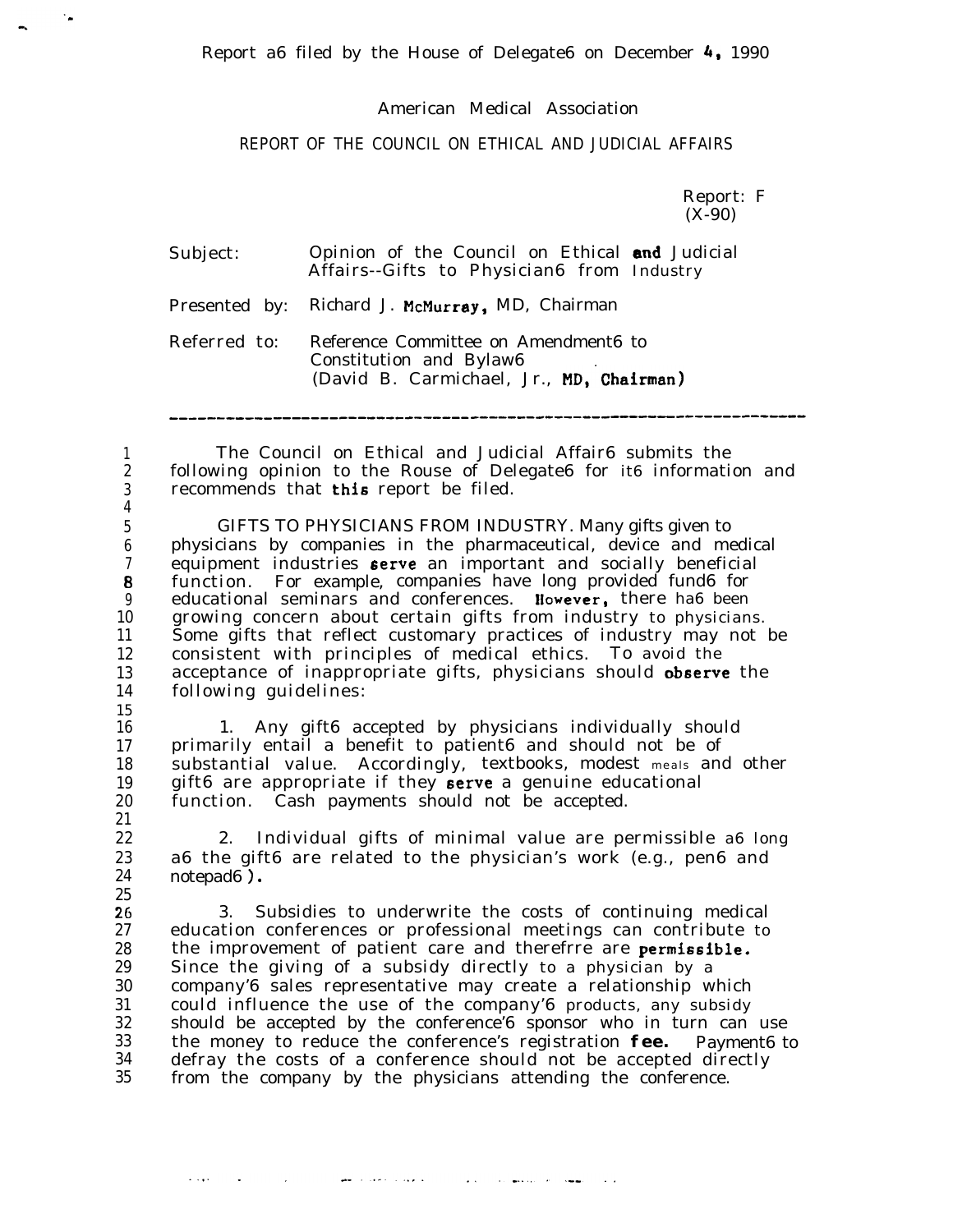#### CEJ $\Lambda$  Rep. **F** – page 2

16

. . .

1 4. Subsidies from industry should not be accepted to pay for **2** the cost8 of travel, lodging or other personal expenses of physicians attending conferences or meetings, nor should subsidies **3 4** be accepted to compensate for the physicians' time. Subsidies for hospitality should not be accepted outside of modest meals or **5** social event8 held a8 a part of a conference or meeting. It is **6**  $\overline{\mathbf{z}}$ appropriate for faculty at conference6 or meeting6 to accept **8** reasonable honoraria and to accept reimbursement for reasonable travel, lodging and meal expenses. It is also appropriate for **9** 10 consultants who provide genuine services to receive reasonable 11 compensation and to accept reimbursement for reasonable travel, 12 lodging and meal expenses. Token consulting or advisory 13 arrangement6 cannot be used to justify compensating physicians for their time or their travel, **lodging** and other out-oE-pocket 14 15 expenses.

17 18 19 **20 21 22 5.** Scholarship or other special funds to permit medical students, residents and fellows to attend carefully selected educational conference8 may be permissible a6 long a8 the selection of students, residents or fellows who will receive the funds is made by the academic or training institution.

**23 24 25 26 27 28 29** 6. No gifts should be accepted if there are strings attached. For example, physician6 **should** not accept **gifts if they** are given in relation to the physician's prescribing practices. In addition, when companies underwrite medical conference8 or lectures other thon their own, responsibility for and control over the selection of content, faculty, educational method8 and materials should \*belong to the organizer8 of the conference6 or lectures.

المتعدد فالتعمار والمصدد

 $\sim 100$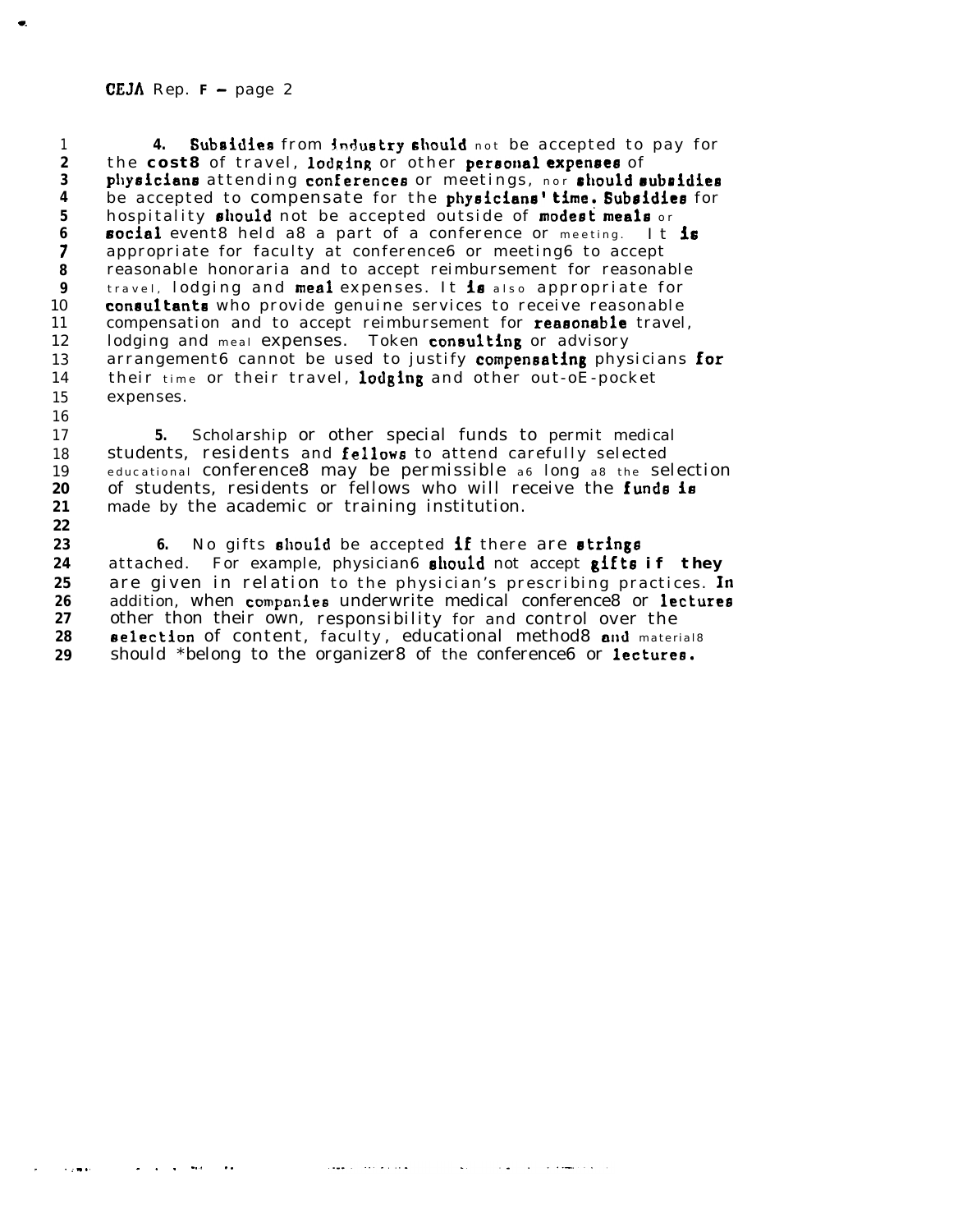## METHODOLOGY

## *Sample selection*

We surveyed a total of 997 physicians nationally. The physicians were identified from a data base of Medicare billing physicians (one percent BMAD file). This file identifies physicians not by name, but by Medicare provider number. The provider numbers must be linked to name and address by Medicare carriers. In order to limit the number of carriers we had to contact for names and addresses, we selected eight carriers and then drew a random sample of 125 physicians for each carrier. The carriers were selected with probability of selection equal to the number of provider numbers in the data base for the carrier divided by the total number of provider numbers in the data base nationally.

The carriers selected were:

Equitable of North Carolina Aetna of Hawaii Florida Blue Shield Aetna of Oklahoma Aetna Georgia Michigan Blue Shield Texas Blue Shield Occidental California

We then randomly selected 125 provider numbers for each of the carriers. Each carrier was sent the provider numbers and asked to return the names and addresses of the physicians who used them. The carriers were able to identify all but three physicians, resulting in our surveying 997 physicians.

## *methods*

We sent each physician a survey and cover letter on September 25, 1991, asking them to return the survey by October 7, 1991. We mailed a followup letter and another copy of the survey to the physicians who had not returned it by October 15, 1991, asking them to return it by October 21, 1991. We cut off receipt of the surveys on November 29, 1991. Several surveys were received after this date and were not included in the analysis.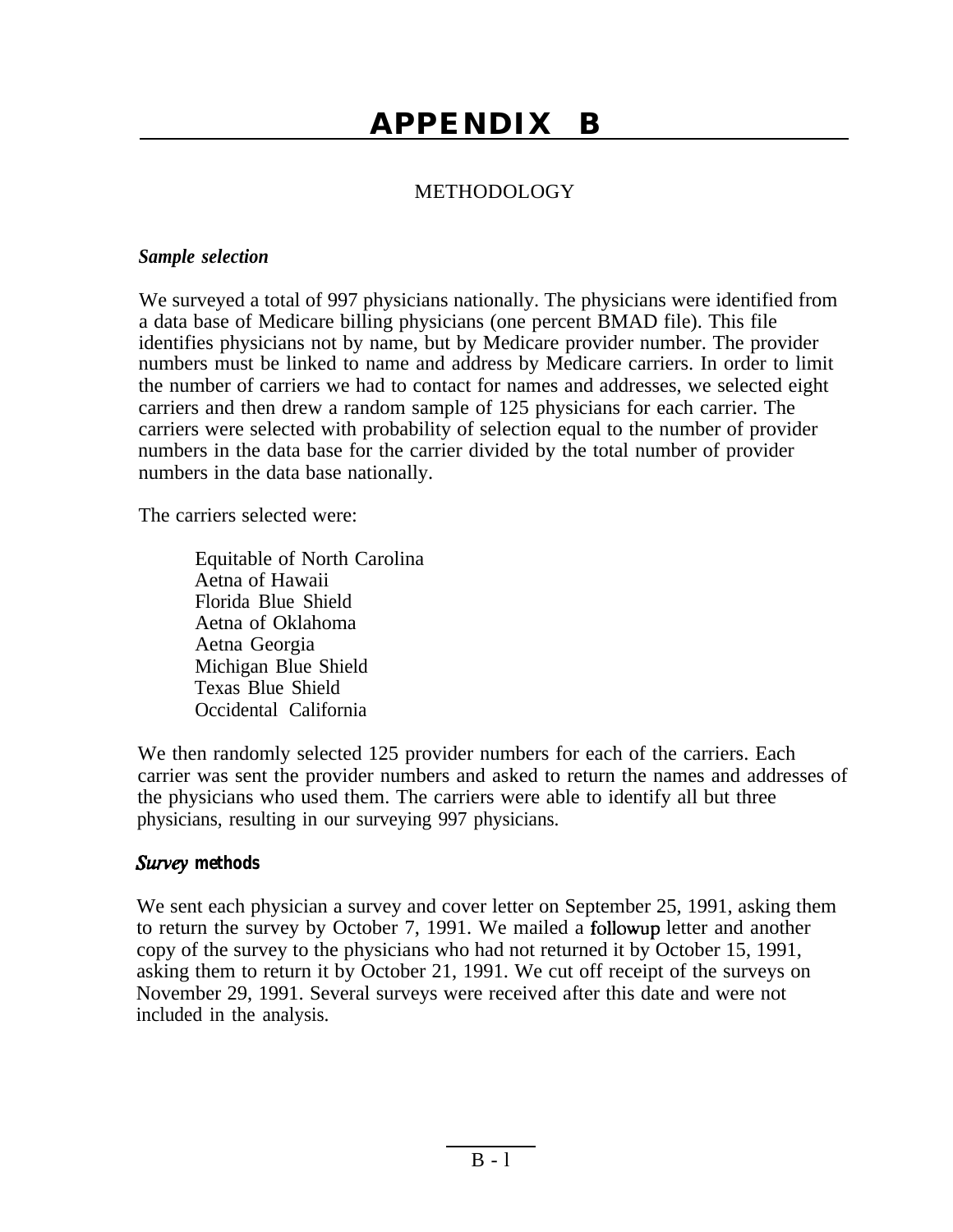## **survey**

We asked physicians a total of 91 closed ended questions and then requested additional comments. Seven questions -- concerning whether the sampling provisions of the Prescription Drug Marketing Act of 1987 were being followed -- related to another study. See appendix D for a copy of the survey instrument.

## Profile of respondents

We received usable responses from 617 or 62 percent of the physicians we sampled. Of the 38 percent who did not respond, 78, or 21 percent, were returned to us because they were undeliverable or the physician no longer practiced or was deceased. Table 2 details various characteristics of the physicians responding to the survey.

| Average number of years in practice                             | 22  |  |
|-----------------------------------------------------------------|-----|--|
| Percent of respondents participating in research                | 14% |  |
| Average percent time working on research                        | 10% |  |
| Average, percent of research funded by pharmaceutical companies | 22% |  |
| Percent of respondents who see patients in a hospital           | 84% |  |
| Average percent time working in hospitals                       | 37% |  |
| Percent most often working in an academic medical center        | 8%  |  |
| Percent most often working in a community teaching hospital     | 30% |  |
| Percent most often working in a community nonteaching hospital  | 62% |  |
| Percent of respondents who see patients in private practice     | 92% |  |
| Percent in a group practice                                     | 42% |  |
| Percent of respondents who are salaried employees of an HMO     |     |  |
| Average number of patients seen per week                        | 87  |  |
| Average number of prescriptions written per week                | 79  |  |

## Table 2 Profile of Respondents

## *Potential biases*

There are three sources of potential bias in our sample: (1) The sample we drew could be biased, (2) the respondents could differ systematically from the nonrespondents, and (3) the respondents could have not answered questions truthfully or correctly.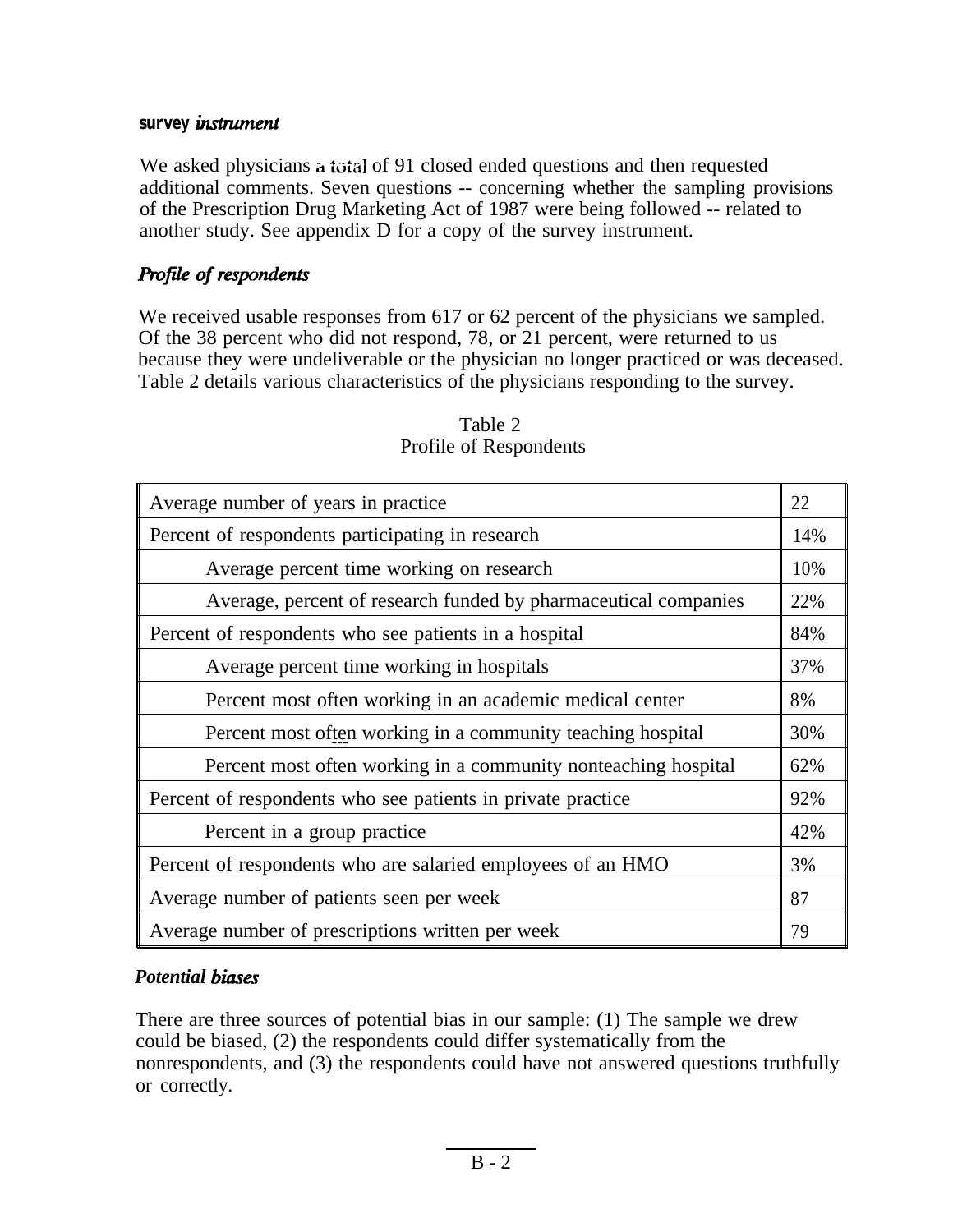Our sample was drawn as a random sample of physicians in the Medicare provider data base. This may not be representative of all physicians nationally. First, physicians in some specialities, such as pediatrics and obstetrics, rarely treat Medicare patients. Physicians who treat Medicare patients may be more or less likely than physicians who do not treat Medicare patients to have interactions with pharmaceutical companies. Second, our sample may not represent the Medicare population accurately. Our method of sampling could have drawn physicians more or less likely to have interactions with pharmaceutical companies. As an attempt to measure this potential bias, we compared the specialty mix in our sample with the specialty mix nationally and found no obvious problems. *Because we did not*  analyze sample bias, we cannot make a *judgement* as to the direction or size of the bias.

We looked at nonrespondent bias carefully. It seems that the potential for nonresponse was high with this survey. Some physicians who responded had very negative reactions to our survey. Physicians who had had interactions with pharmaceutical companies, particularly those who were unsure about the ethics and legality of those interactions, were probably less likely to respond to our voluntary survey. However, it is quite difficult to measure this potential bias. There is no information that we know about nonrespondents that obviously correlates with interactions with pharmaceutical companies. The only proxy we have is specialty of the physician. We compared the response rates for each specialty and found that overall, response rates are distributed across specialties as they are expected to be (see Table 2). A chi-square test was done to test whether the response rates were equal across specialties resulting in a statistic of 18.45 with 11 degrees of freedom (no significant difference at .05 level of significance).<sup>23</sup> Although we cannot judge the strength of the bias, we expect non*respondent bias to cause our estimates of the level and size of offers to be low.* 

We also looked at the potential bias of false, incomplete, or misunderstood answering of the questions in our survey. As noted above, some physicians were very negative about the survey and its implications, perceiving it as an attempt to elicit damaging information. In fact, prior to our survey being released, a lawyer was quoted in a national newsletter advising physicians to seek the advice of counsel before filling out the survey.<sup>24</sup> If, despite our best efforts to assure the physicians that all correspondence was strictly confidential, a respondent suspected that we were seeking to catch physicians involved in illegal activity, the person would be unlikely to inform us about an activity he or she considered marginally acceptable. There is, of course, no way to measure bias of this sort. But, given the relatively few very negative comments from physicians, we are inclined to believe this type of bias was minimal (see Table 3).

There is also the potential for underreporting because of recall bias. We asked physicians to recall events up to 12 months prior to the survey date. Physicians are probably more likely to recall their latest experiences than earlier ones. However, if a physician has been offered one or two payments or gifts that stood out as particularly interesting or inappropriate, they could recall them as having occurred within the past 12 months, even if they were extended more than 12 months prior. *We conclude that*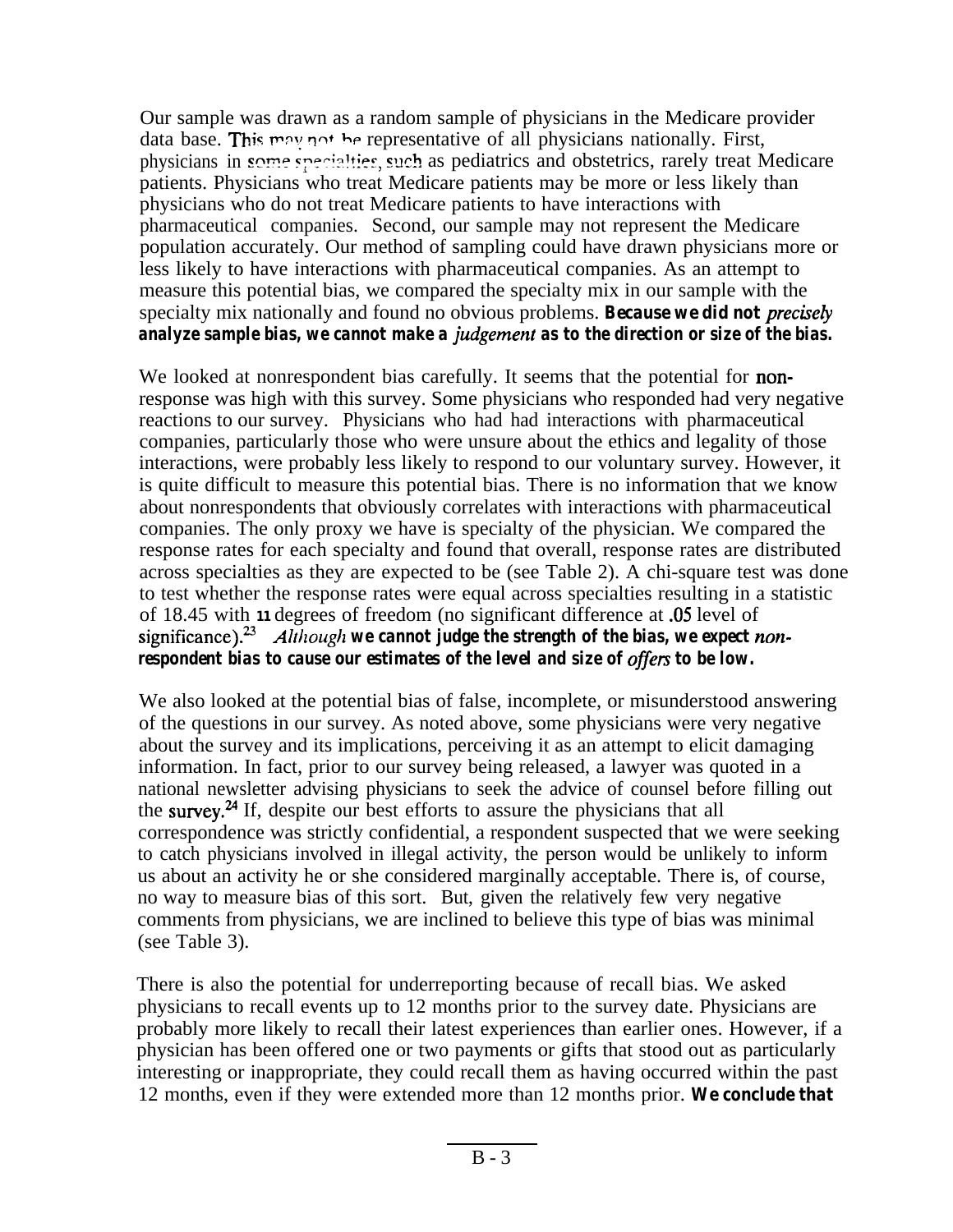## bias from avoidance of reporting inappropriate activities causes slight underreporting of offers. Bias caused by limited recall likely causes stronger underreporting, but this is *balanced somewhat by bias caused by extended recall.*

Overall, the effects of bias are not precisely known, but we believe they cause the information on number and value of offers to be underreported.

## *Data*

We analyzed the survey responses by inputting them into a dBASE III (Ashton-Tate Corporation) data base, converting that data base to a PC-SAS data base, and using a variety of PC-SAS procedures.<sup>25</sup>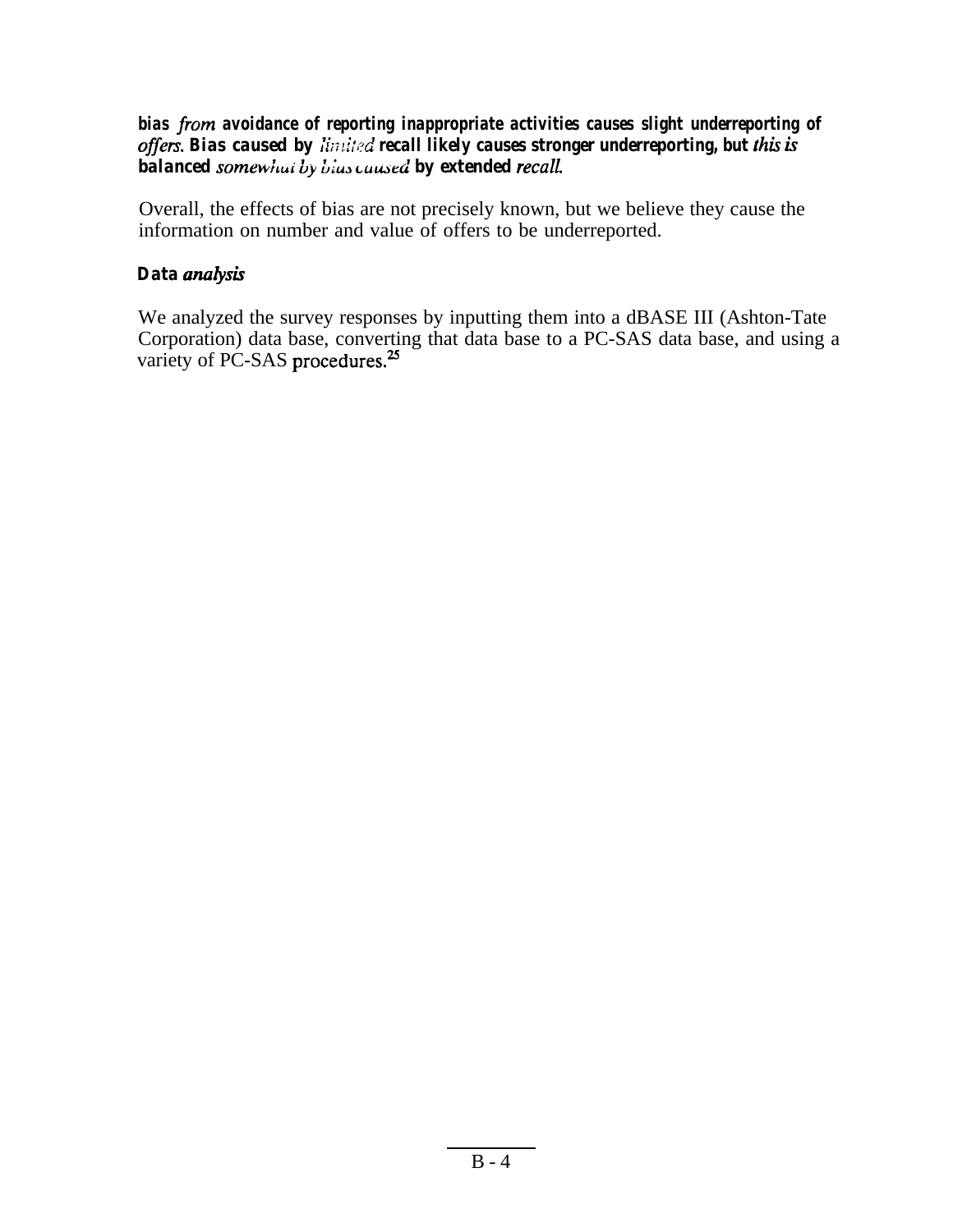| Specialty                   | Number in<br>Selected<br>Sample | Percent of Total<br>Selected Sample | Number of<br>Respondents    | Percent of Total<br>Respondents |
|-----------------------------|---------------------------------|-------------------------------------|-----------------------------|---------------------------------|
| Internal Medicine           | 175                             | 17.5                                | 85                          | 14.1                            |
| <b>Family Practice</b>      | 112                             | 11.2                                | 82                          | 13.6                            |
| General Practice            | 97                              | 9.7                                 | 30                          | 5.0                             |
| General Surgery             | 58                              | 5.8                                 | 33                          | 5.5                             |
| Radiology                   | 52                              | 5.2                                 | 26                          | 4.3                             |
| Orthopedic Surgery          | 49                              | 4.9                                 | 28                          | 4.6                             |
| Cardiovascular Diseases     | 47                              | 4.7                                 | 20                          | 3.3                             |
| Ophthalmology               | 45                              | 4.5                                 | 34                          | 5.6                             |
| Anesthesiology              | 444                             | 4.4                                 | 27                          | 4.5                             |
| OB/GYN                      | 135                             | I 3.5                               | 23                          | 3.8                             |
| Optometry                   | 34                              | 3.4                                 | 23                          | 3.8                             |
| Podiatry                    | 30                              | 3.0                                 | 17                          | 2.8                             |
| Other                       | 222                             | 22.2                                | 175                         | 28.4                            |
| Urology                     | 27                              | 27                                  | 18                          | 3.0                             |
| chiropractic                | $2.5\,$                         | 25                                  | $12\,$                      | $2\,0$                          |
| Psychiatry                  | 25                              | 25                                  | 15                          | 25                              |
| Dermatology                 | 21                              | 21                                  | 18                          | 3.0                             |
| Pathology                   | 19                              | 1.9                                 | 12                          | 20                              |
| Neurology                   | 14                              | I.4                                 | 11                          | 1.8                             |
| <b>Pulmonary Diseases</b>   | 13                              | 1.3                                 | 8                           | 1.3                             |
| Gastroenterology            | 12                              | 1.2                                 | 9                           | 1.5                             |
| <b>EENT</b>                 | 11                              | 1.1                                 | 8                           | 1.3                             |
| Thoracic Surgery            | 11                              | 1.1                                 | $\overline{\mathcal{L}}$    | 0.7                             |
| <b>Neurological Surgery</b> | 10                              | 1.0                                 | $\overline{\boldsymbol{z}}$ | 0.7                             |
| Plastic Surgery             | $\overline{z}$                  | 0.7                                 | 5                           | $\pmb{0.8}$                     |
| Nephrology                  | 6                               | 0.6                                 | $\boldsymbol{\mathfrak{z}}$ | 0.5                             |
| Allergy                     | 6                               | 0.6                                 | $\boldsymbol{\mathfrak{z}}$ | 0.5                             |
| oral Surgery                | 4                               | 0.4                                 | $\boldsymbol{2}$            | 0.3                             |
| Geriatrics                  | $\boldsymbol{\beta}$            | 0.3                                 | 0                           | 0                               |
| Proctology                  | $\boldsymbol{\beta}$            | 0.3                                 | 0                           | $\boldsymbol{\theta}$           |
| Physical Medicine           | $\pmb{2}$                       | 0.2                                 | $\overline{\mathbf{c}}$     | 0.3                             |
| Pediatrics                  | $\overline{\mathbf{c}}$         | 0.2                                 | $\boldsymbol{I}$            | $0.2\,$                         |

TABLE 2<br>S<sub>P</sub>c dialties of Physicians Selected for Inclusion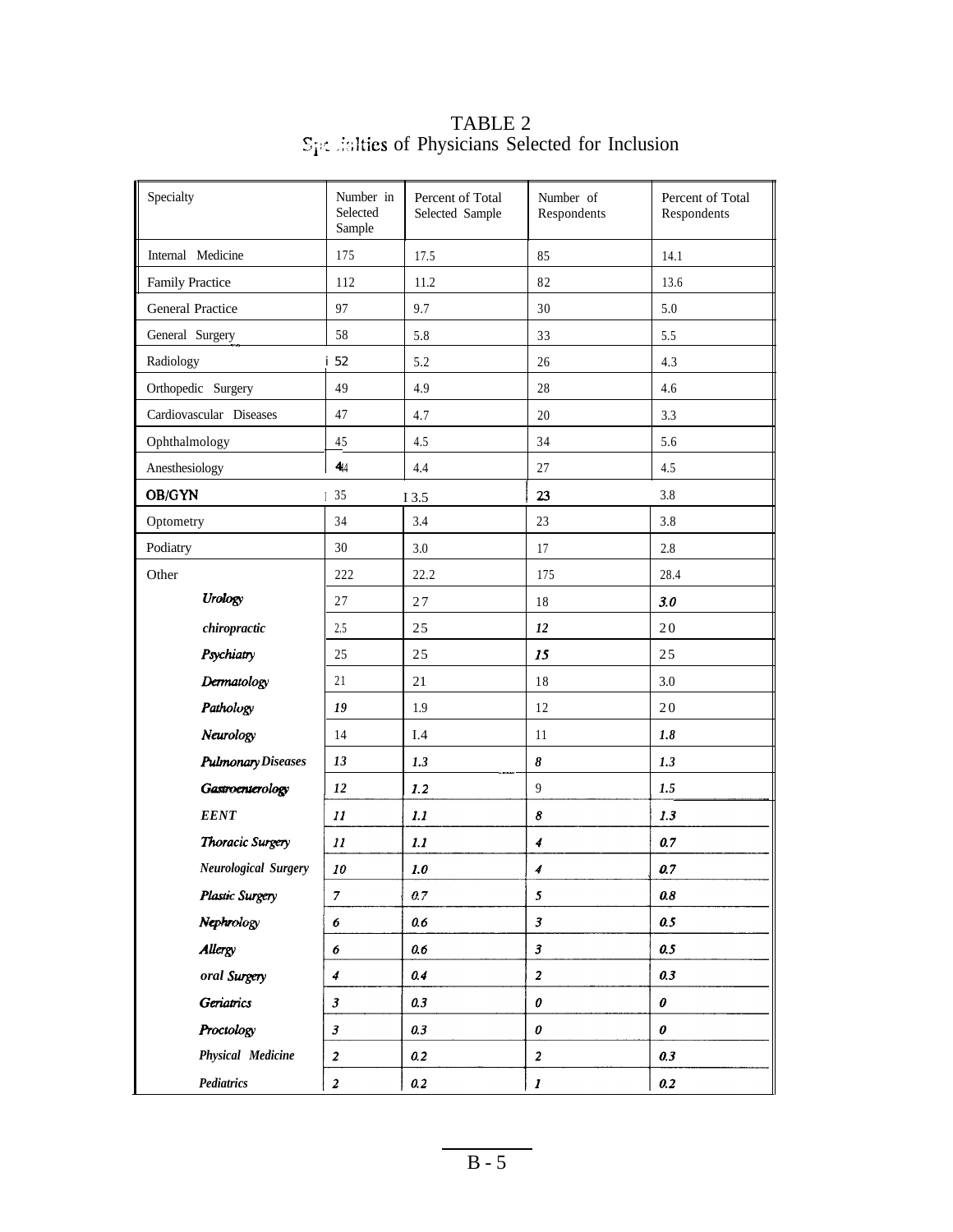| Specialty                    | Number in<br>Selected<br>Sample | Percent of Total<br><b>Selected Sample</b> | Number of<br>Respondents   | Percent of Total<br>Respondents |
|------------------------------|---------------------------------|--------------------------------------------|----------------------------|---------------------------------|
| Osteopathic<br>Ophthalmology | 1                               | 0.1                                        | $\boldsymbol{\theta}$      | 0                               |
| <b>Oncology</b>              | 0                               | $\theta$                                   | $\boldsymbol{\mathit{11}}$ | 1.8                             |
| <b>Emergency Medicine</b>    | 0                               | 0                                          | 8                          | 1.3                             |
| Rheumatology                 | 0                               | 0                                          | 6                          | 1.0                             |
| Pain Management              | 0                               | 0                                          | 3                          | 0.5                             |
| Vascular Surgery             | 0                               | 0                                          | 3                          | 0.5                             |
| Dennist                      | 0                               | 0                                          | $\overline{2}$             | 0.3                             |
| <b>Infectious Disease</b>    | 0                               | 0                                          | $\overline{2}$             | 0.3                             |
| <b>EMT</b>                   | 0                               | 0                                          | 1                          | 0.2                             |
| <b>Nuclear Medicine</b>      | 0                               | 0                                          | 1                          | 0.2                             |
| <b>Holter Monitoring</b>     | 0                               | $\boldsymbol{\theta}$                      | $\boldsymbol{I}$           | 0.2                             |
| Hematology                   | 0                               | 0                                          | I                          | 0.2                             |
| Colon/Rectal Surgery         | $\boldsymbol{\theta}$           | 0                                          | $\boldsymbol{I}$           | 0.2                             |

Note: Specialties of physicians sampled were determined by the BMAD coding; specialties of physicians responding were self-reported by the physicians. It is possible a physician's specialty was more specific or general in the BMAD coding than in his or her own coding. It is also possible that the BMAD coding is several years old and the physician has shifted subspecialties.

Source: BMAD files and OIG Survey of Physicians' Interactions with Pharmaceutical Companies, Fall 1991.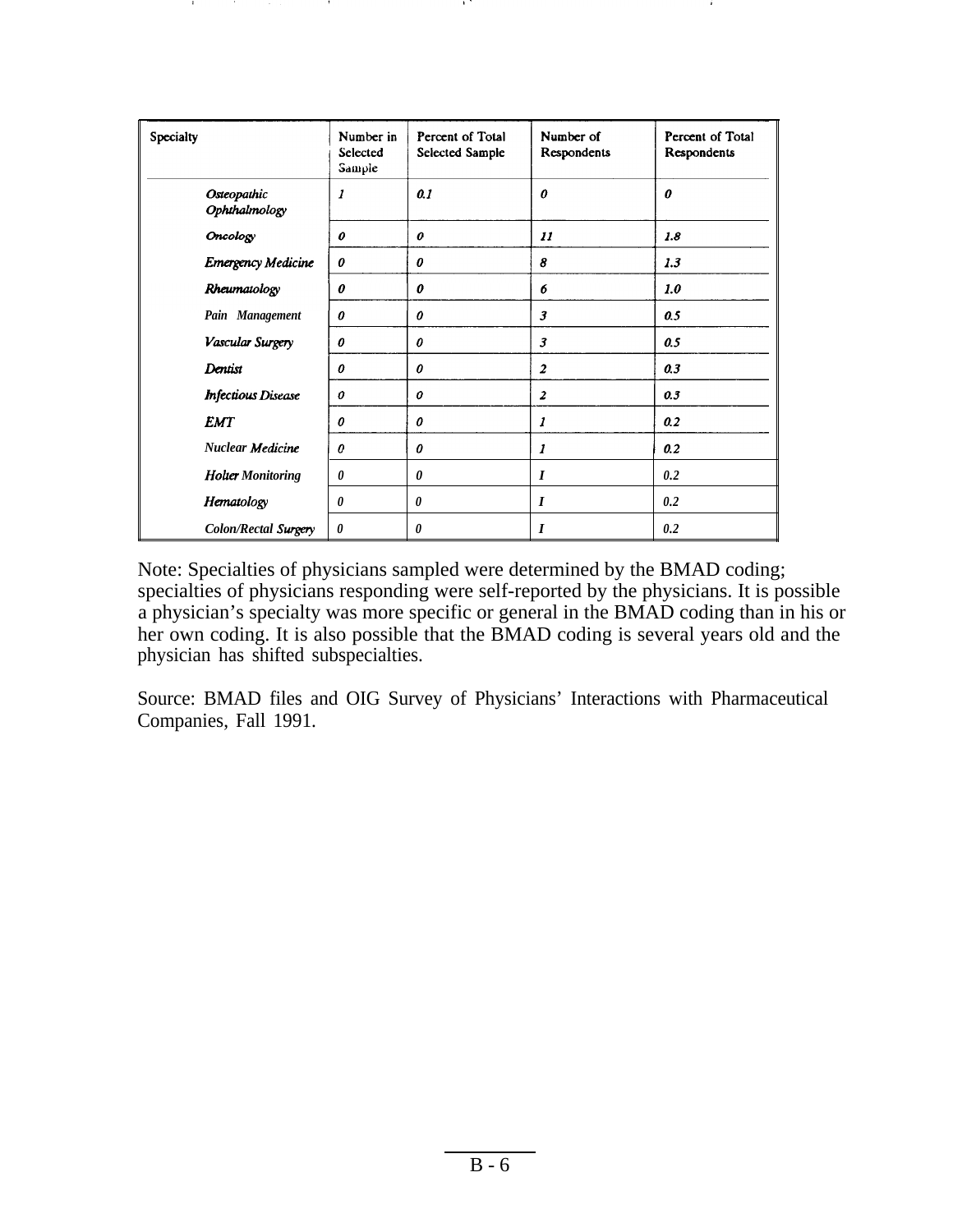## TABLE 3

## Comments of Responding Physicians

| Paraphrased Comments                                                                                                             | Number of<br>Respondents<br>Making<br>Comment | Percent of<br>Respondents<br>Making<br>Comment |
|----------------------------------------------------------------------------------------------------------------------------------|-----------------------------------------------|------------------------------------------------|
| All dealings with pharmaceutical companies have<br>been ethical and positive/Nobody has bribed me/<br>This is not a problem here | 49                                            | 8%                                             |
| I have little or no contact with pharmaceutical<br>companies                                                                     | 38                                            | 6%                                             |
| I refuse all or most offers                                                                                                      | 17                                            | 3%                                             |
| Offers have no influence                                                                                                         | 16                                            | 3%                                             |
| This survey is a waste of time and/or money/The<br>problem is blown out of proportion                                            | 15                                            | 2%                                             |
| Drug companies do excessive things and/or should<br>be controlled more                                                           | 9                                             | $1\%$                                          |
| Things have changed in the last few years/The<br>industry polices itself                                                         | 7                                             | 1%                                             |
| This is a witch hunt                                                                                                             | 5                                             | 1%                                             |
| Congress and other industries are just as much<br>into this and should be investigated                                           | 5                                             | 1%                                             |
| I wish I were offered these things                                                                                               | 5                                             | 1%                                             |
| Drugs cost too much money                                                                                                        | 5                                             | 1%                                             |

Source: Comments from respondents to OIG Survey of Physicians' Interactions with Pharmaceutical Companies, Fall 1991.

 $\overline{\phantom{a}}$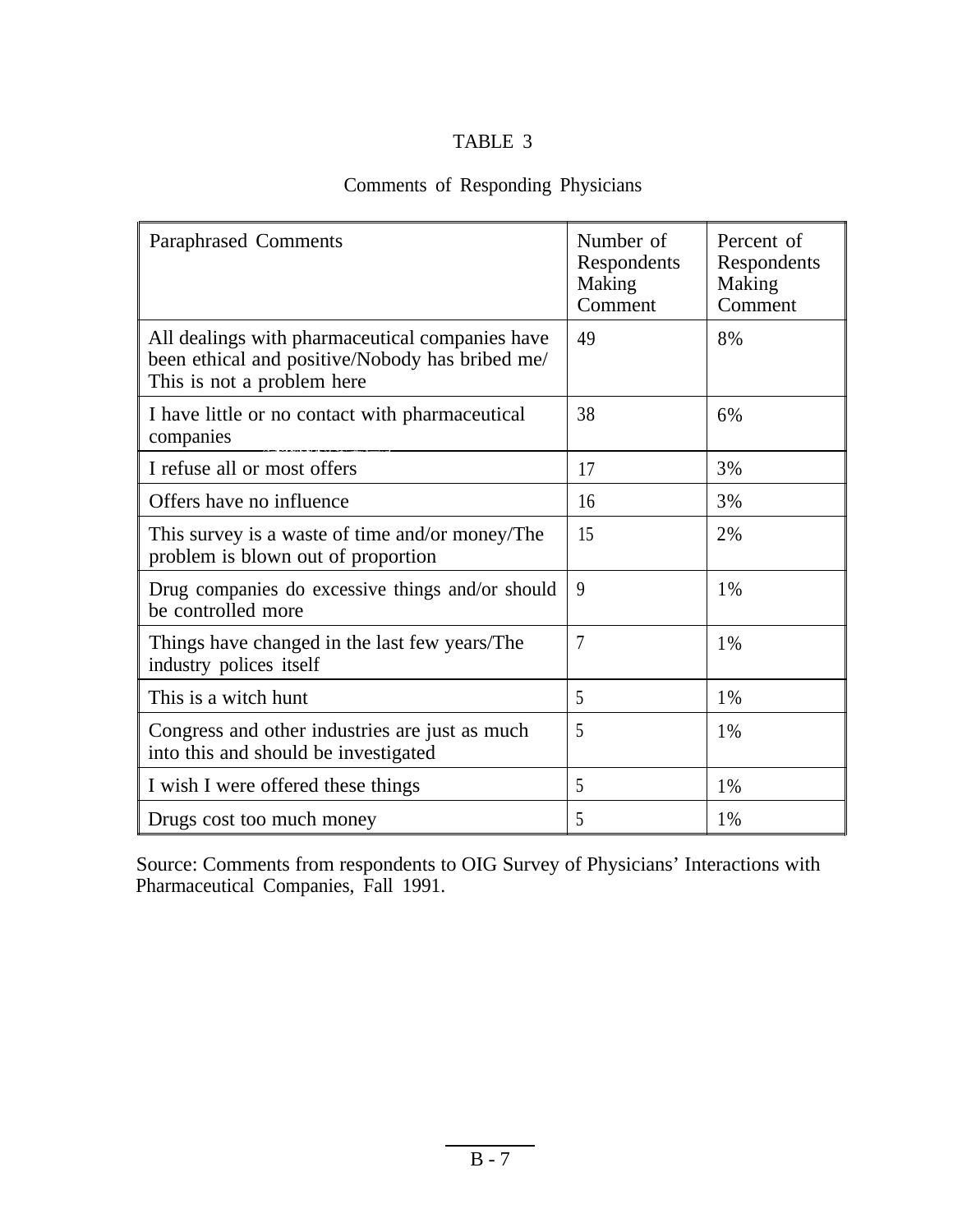## **APPENDIX C . \_**

 $\pmb{\omega}$  is seen for the  $\omega$  -to-

 $\bullet$ 

 $\sigma_{\rm c}$  ,  $\sigma_{\rm c}$  ,  $\sigma_{\rm c}$ 

حمد المناك

## PHARMACEUTICAL COMPANIES OFFERS OF GIFTS AND PAYMENTS **BY SPECIALTY**

| SPECIALTIES WITH TEN OR MORE RESPONDENTS                     |                         |                                                    |  |  |
|--------------------------------------------------------------|-------------------------|----------------------------------------------------|--|--|
| Specialty                                                    | Number of<br>physicians | Percent offered at<br>least one gift or<br>payment |  |  |
| Neurology                                                    | 11                      | 100%                                               |  |  |
| Internal Medicine                                            | 85                      | 99%                                                |  |  |
| <b>Family Practice</b>                                       | 82                      | % 9/6                                              |  |  |
| Dermatology                                                  | 18                      | 94%                                                |  |  |
| Urology                                                      | 18                      | 94%                                                |  |  |
| Psychiatry                                                   | 15                      | 93%                                                |  |  |
| Oncology                                                     | 11                      | 91%                                                |  |  |
| Orthopedic Surgery                                           | 28                      | 89%                                                |  |  |
| Cardiovascular Disease                                       | 19                      | 89%                                                |  |  |
| General Surgery                                              | 33                      | 88%                                                |  |  |
| General Practice                                             | 30                      | 87%                                                |  |  |
| OB/GYN                                                       | 16                      | 87%                                                |  |  |
| Podiatry                                                     | 17                      | 82%                                                |  |  |
| Anesthesiology                                               | 27                      | 78%                                                |  |  |
| Ophthalmology                                                | 34                      | 56%                                                |  |  |
| Optometry                                                    | 23                      | 39%                                                |  |  |
| Radiology                                                    | 26                      | 35%                                                |  |  |
| Pathology                                                    | 12                      | 17%                                                |  |  |
| Chiropractic                                                 | 12                      | 0%                                                 |  |  |
| SPECIALTIES WITH LESS THAN 10 RESPONDENTS                    |                         |                                                    |  |  |
| Level of prescribing                                         | Number of<br>physicians | Percent offered at<br>least one gift or<br>payment |  |  |
| Low (Less than 10 prescriptions written per week)            | 14                      | 71%                                                |  |  |
| Medium (Between 10 and 49 prescriptions written<br>per week) | 29                      | 93%                                                |  |  |
| High (At least 50 prescriptions written per week)            | 43                      | 95%                                                |  |  |

Source: OIG Survey of Physicians' Interactions with Pharmaceutical Companies, Fall 1991.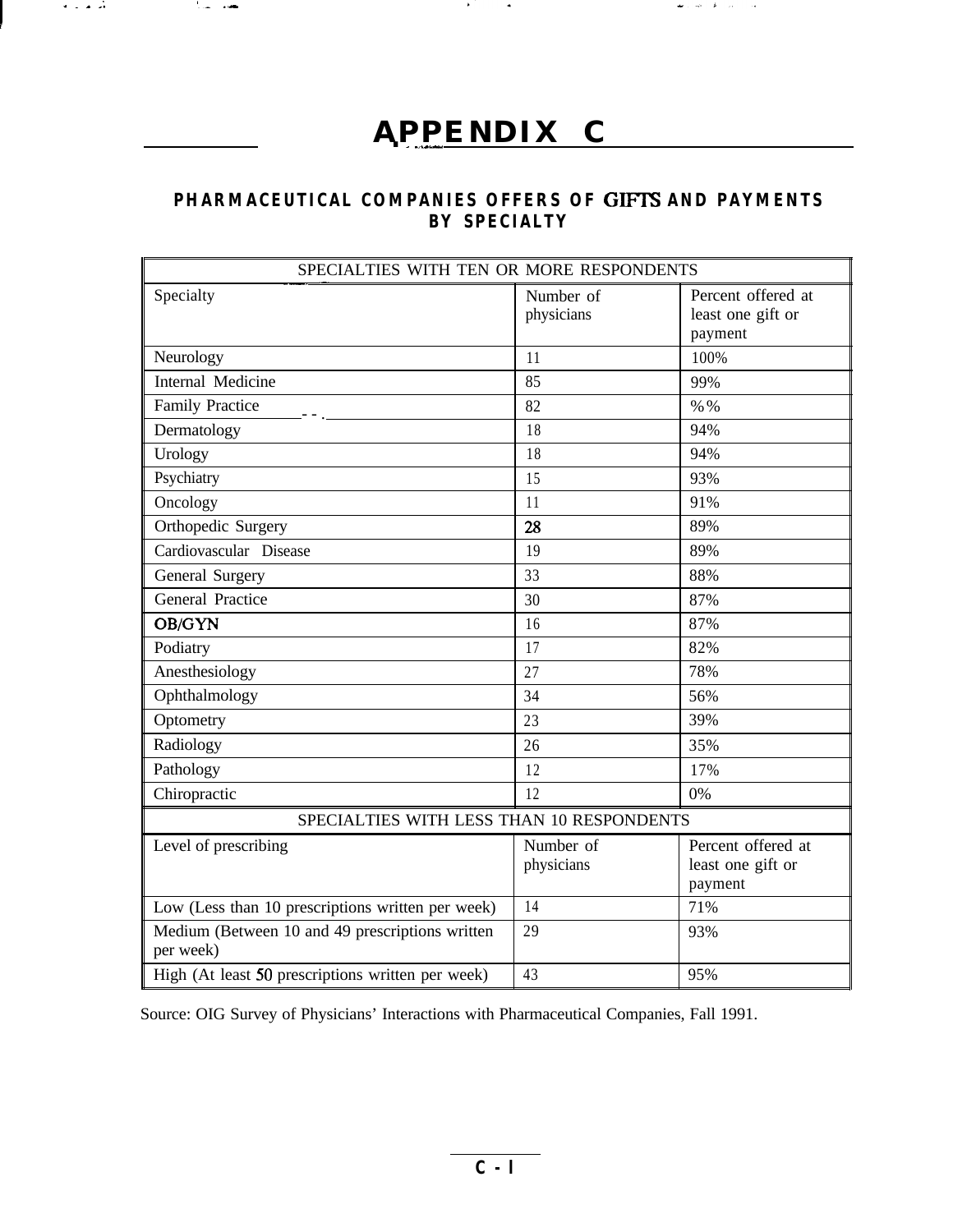## **APPENDIX D**

## **QUESTIONNAIRE**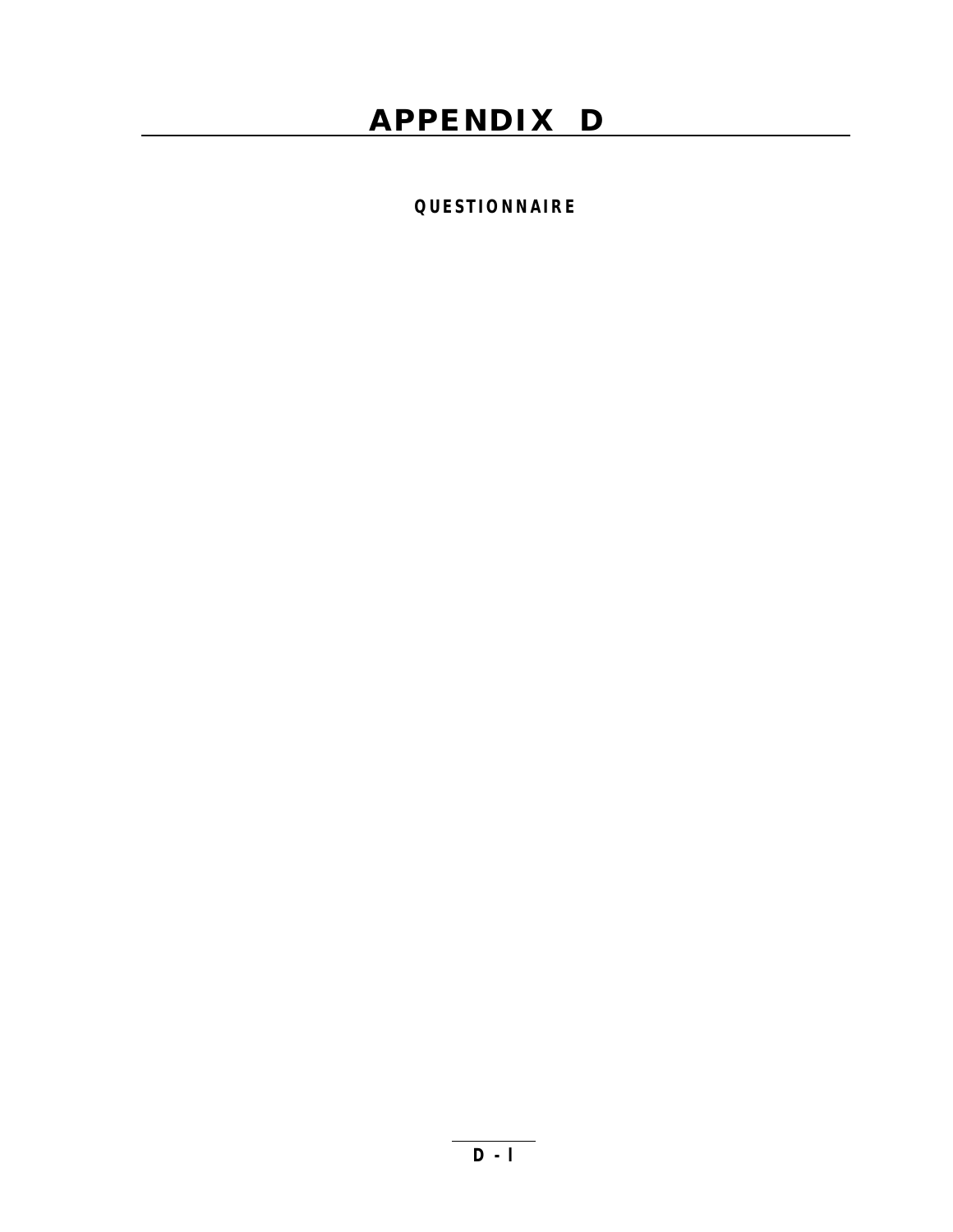## **SURVEY OF PHYSICIANS REGARDING INTERACTIONS WITH PHARMACEUTICAL MANUFACTURERS**

All of your answers are **strictly** confidential and will be used only for the purposes *of this study.* 

*We are interested in hearing about your responses to this survey. Please call 800- 551-5154 to discuss specific promotions or to ask questions about the survey.* 

### **BACKGROUND**

| <b>B1.</b> What is your primary specialty?                                                                                                                         |     |                |
|--------------------------------------------------------------------------------------------------------------------------------------------------------------------|-----|----------------|
| B2. In what year did you receive your medical degree?                                                                                                              |     |                |
| B3. Do you participate in research?                                                                                                                                | Y   | $\mathbf N$    |
| If YES,                                                                                                                                                            |     |                |
| <b>B3A.</b> What percentage of your working time do you do research?<br>%                                                                                          |     |                |
| <b>B3B.</b> What percentage of your research is funded by pharmaceutical companies?                                                                                |     | %              |
| B4. Do you see patients in a hospital?                                                                                                                             | Y N |                |
| If YES,                                                                                                                                                            |     |                |
| <b>B4A.</b> What percentage of your working time do you spend working in hospitals?                                                                                |     | %              |
| <b>B4B.</b> What kind of hospital do you most often work in?<br>1. Academic medical center<br>2. Community teaching hospital<br>3. Community non-teaching hospital |     |                |
| B5. Do you see patients in private practice?                                                                                                                       | Y   | $\blacksquare$ |
| <b>B5A.</b> If YES, is it a group practice?                                                                                                                        | Y N |                |
| B6. Are you a salaried employee of an HMO?                                                                                                                         | Y   | $\mathbf N$    |
| B7. How many patients do you see per week?                                                                                                                         |     | /week          |
| B8. How many prescriptions for drugs do you write per week?                                                                                                        |     | /week          |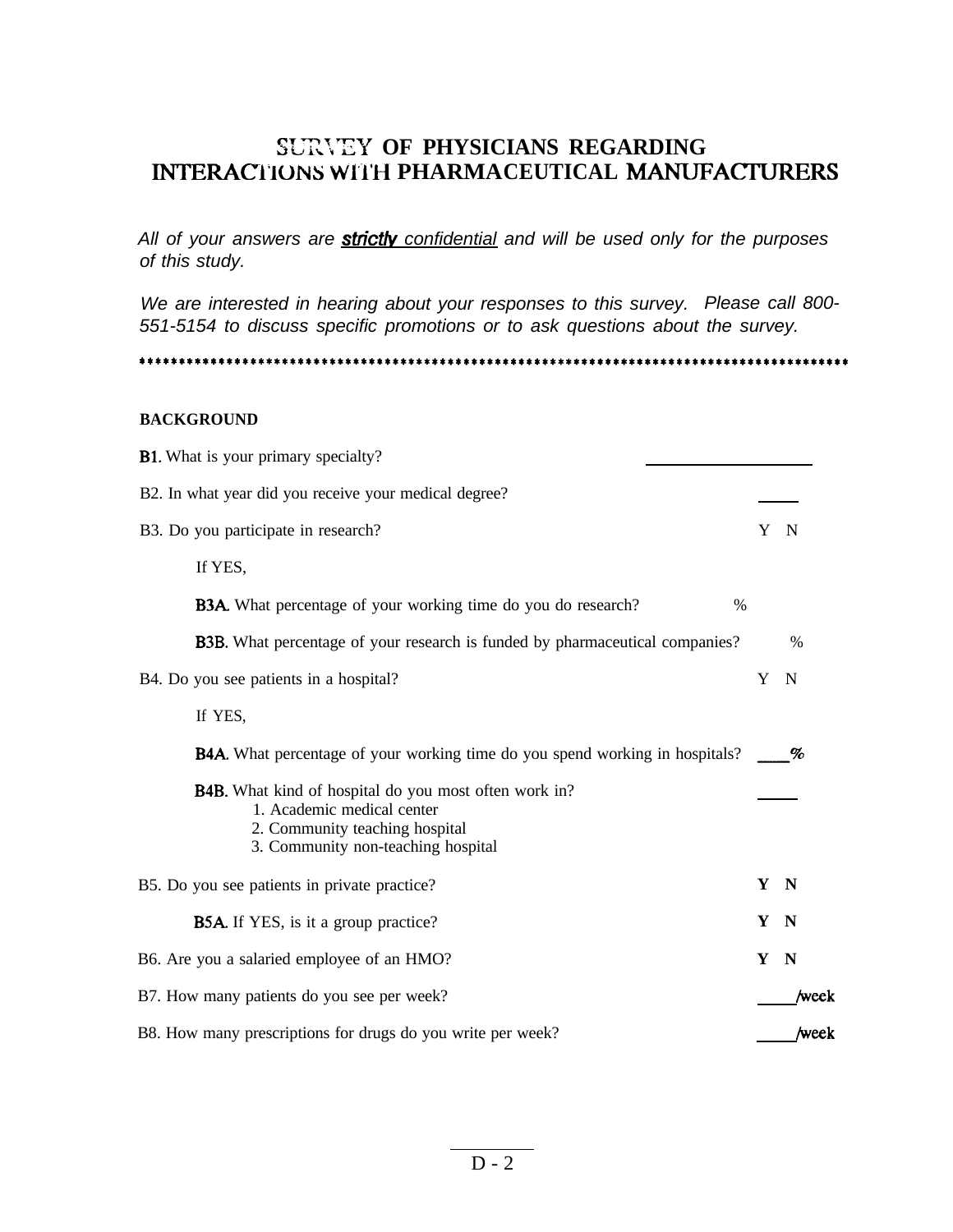## **Promotion**

Please indicate which of the following have been offered to you by pharmaceutical companies in the last 12 months and, if the offer has been extended, answer the questions in columns B and C.

| <b>OFFER</b>                                            | A.<br>Was this<br>offered to<br>you in the<br>last 12<br>months? | <b>B.</b><br>On how<br>many<br>occasions<br>was this<br>offered to<br>you? | C.<br>What was<br>the total<br>approxi-<br>mate value<br>of these<br>offers? | D.<br>How many<br>offers, as a<br>condition for<br>receiving<br>them, re-<br>quired you to<br>prescribe a<br>manufact-<br>urer's drug? |
|---------------------------------------------------------|------------------------------------------------------------------|----------------------------------------------------------------------------|------------------------------------------------------------------------------|----------------------------------------------------------------------------------------------------------------------------------------|
| P1. Small gifts (i.e. pens,<br>prescription pads, etc.) | YES NO                                                           |                                                                            | \$                                                                           |                                                                                                                                        |
| P2. Meals or drinks                                     | YES NO                                                           |                                                                            | \$                                                                           |                                                                                                                                        |
| P3. Entertainment or sporting event<br>tickets          | YES NO                                                           |                                                                            | S                                                                            |                                                                                                                                        |
| P4. Medical texts                                       | YES NO                                                           |                                                                            | S                                                                            |                                                                                                                                        |
| P5. Medical equipment                                   | YES NO                                                           |                                                                            | S                                                                            |                                                                                                                                        |
| P6. Office equipment                                    | YES NO                                                           |                                                                            | S                                                                            |                                                                                                                                        |
| P7. Pharmaceutical samples for<br>personal/family use   | YES NO                                                           |                                                                            | S                                                                            |                                                                                                                                        |
| P8. Other items for personal/family<br>use (specify)    | YES NO                                                           |                                                                            | \$                                                                           |                                                                                                                                        |
|                                                         |                                                                  |                                                                            |                                                                              |                                                                                                                                        |
| P9. Gifts of money (specify purposes)                   | YES NO                                                           |                                                                            | \$                                                                           |                                                                                                                                        |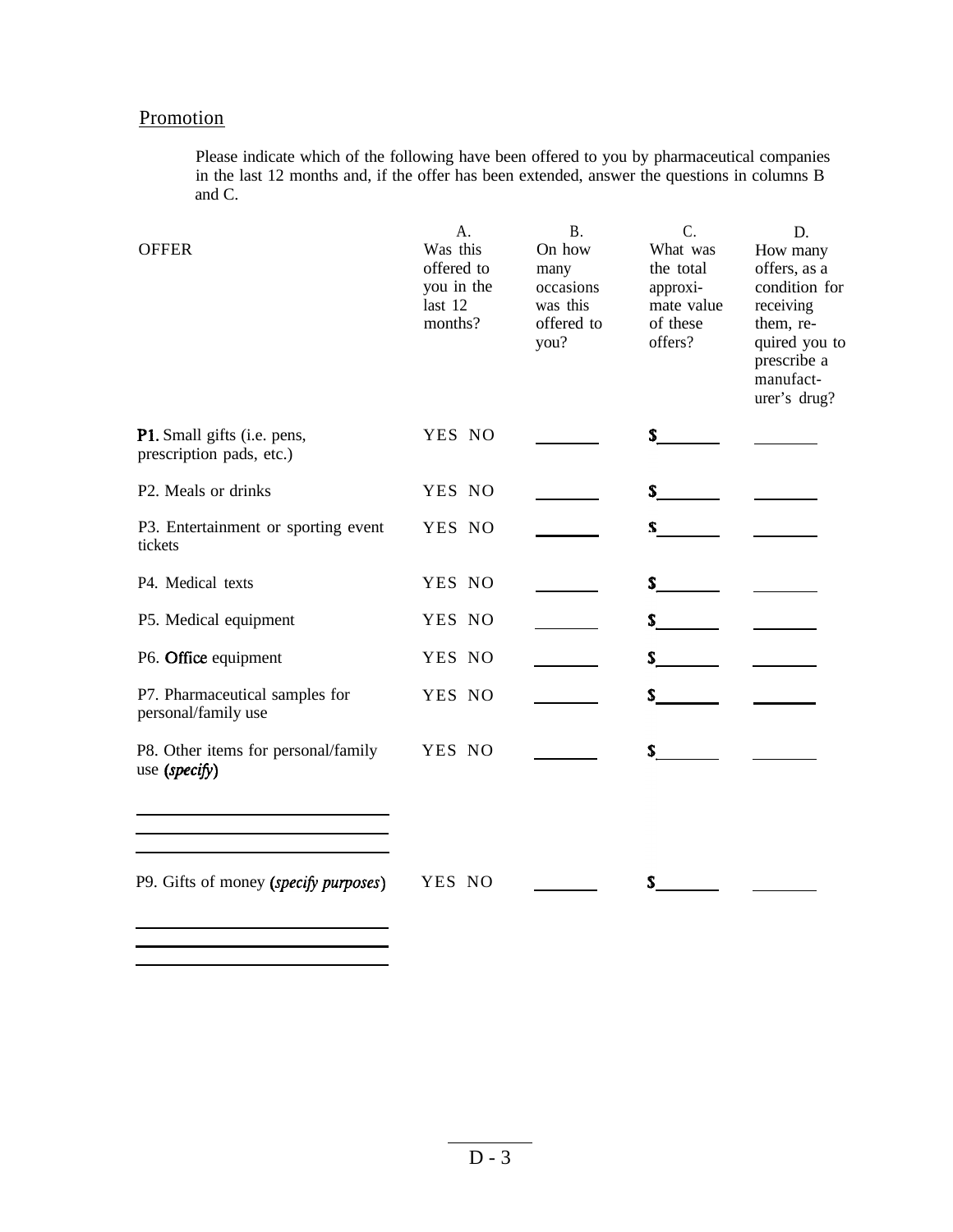## Research and Information Gathering Activities

Please indicate which of the following have been offered to you by pharmaceutical companies in the last 12 months and, if the offer has been extended, answer the questions in columns B, C, and D.

| <b>OFFER</b>                                                                                                                                                                                | A.<br>Was this<br>offered to<br>you in the<br>last $12$<br>months? | <b>B.</b><br>On how<br>many<br>occasions<br>was this<br>offered to<br>you? | C.<br>What is the<br>approxi-<br>mate value<br>of the<br>offers? | D.<br>For how<br>many of<br>these offers<br>was your<br>compensation<br>dependent on<br>the number<br>of<br>prescriptions<br>you wrote? |
|---------------------------------------------------------------------------------------------------------------------------------------------------------------------------------------------|--------------------------------------------------------------------|----------------------------------------------------------------------------|------------------------------------------------------------------|-----------------------------------------------------------------------------------------------------------------------------------------|
| <b>R1.</b> Compensation for supervising or<br>conducting clinical trials on<br>experimental drugs not yet approved<br>by FDA                                                                | YES NO                                                             |                                                                            | \$                                                               |                                                                                                                                         |
| STUDIES ON FDA-APPROVED DRUGS                                                                                                                                                               |                                                                    |                                                                            |                                                                  |                                                                                                                                         |
| R2. Compensation for conducting<br>studies which required recording<br>demographic information, but did<br>not require recording clinical<br>information                                    | YES NO                                                             |                                                                            | \$                                                               |                                                                                                                                         |
| R3. Compensation for conducting<br>studies which required recording<br>clinical information                                                                                                 | YES NO                                                             |                                                                            | S                                                                |                                                                                                                                         |
| R4. Compensation for conducting<br>studies (including those in R2. and<br><b>R3.</b> ) which required prescribing the<br>drug being studied to people who<br>were not previously taking it. | YES NO                                                             |                                                                            | \$                                                               |                                                                                                                                         |
| R5. Compensation for participating<br>in focus group sessions                                                                                                                               | YES NO                                                             |                                                                            | \$                                                               |                                                                                                                                         |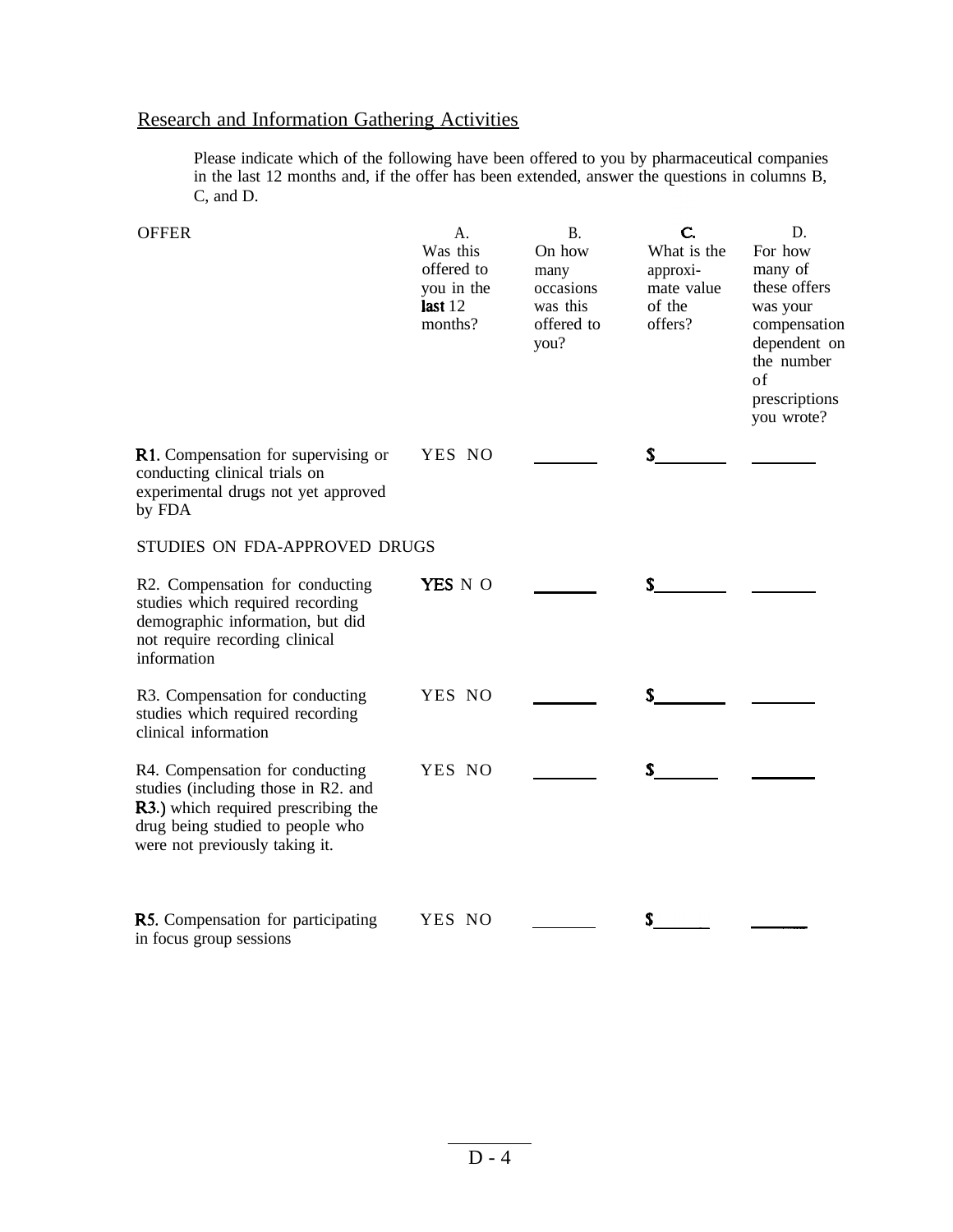## Educational Programs

Please indicate which of the following have been offered to you by pharmaceutical companies in the last 12 months and, if the offer has been extended, answer the questions in columns B, C, and D.

| <b>OFFER</b>                                                                                                                                                           | A.<br>Was this<br>offered to<br>you in the<br>last <sub>12</sub><br>months? | В.<br>On how<br>many<br>occasions<br>was this<br>offered to<br>you? | C.<br>What was<br>the<br>approxi-<br>mate value<br>of the<br>offers? | D.<br>How many<br>of these<br>programs<br>offered<br>continuing<br>medical<br>education<br>credits for<br>those who<br>attend? |
|------------------------------------------------------------------------------------------------------------------------------------------------------------------------|-----------------------------------------------------------------------------|---------------------------------------------------------------------|----------------------------------------------------------------------|--------------------------------------------------------------------------------------------------------------------------------|
| El. Travel and/or accommodation<br>expenses for you to go to out of<br>town programs at which you were<br>not a presenter (list sires)                                 | YES NO                                                                      |                                                                     | S                                                                    |                                                                                                                                |
| E2. Travel and/or accommodation<br>expenses for a spouse or companion<br>to accompany you to educational<br>programs at which you were not a<br>presenter (list sites) | YES NO                                                                      |                                                                     | S.                                                                   |                                                                                                                                |
| E3. Cash honoraria for attending<br>educational programs at which you<br>were not a presenter (regardless of<br>location)                                              | YES NO                                                                      |                                                                     | S                                                                    |                                                                                                                                |
| E4. Other gifts, tickets and<br>hospitality for attending educational<br>programs at which you were not a<br>presenter (regardless of location)                        | YES NO                                                                      |                                                                     | S                                                                    |                                                                                                                                |
| E5. Travel/accommodation expenses<br>and/or honoraria for making<br>presentations at educational<br>programs                                                           | YES NO                                                                      |                                                                     | S                                                                    |                                                                                                                                |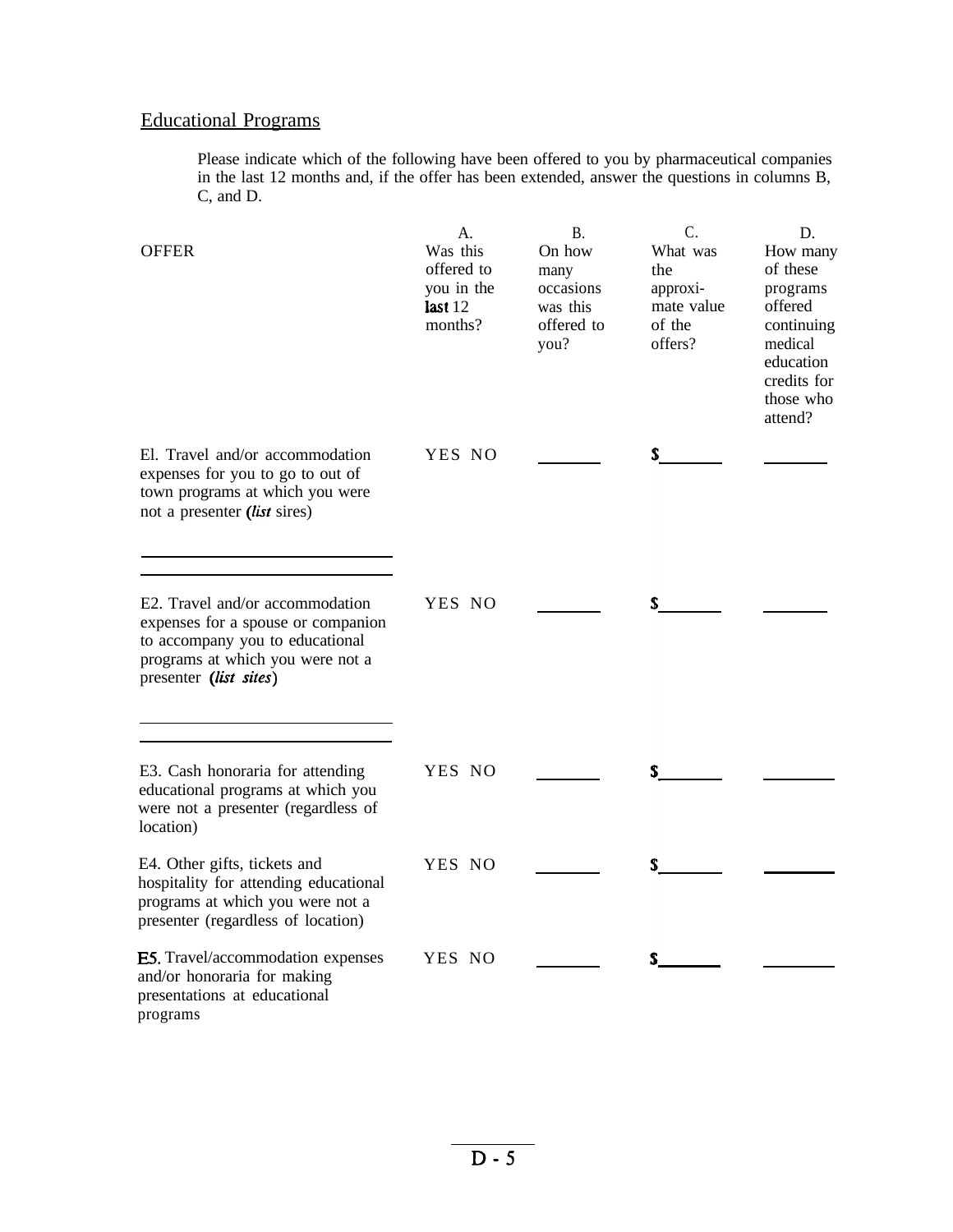## Pharmaceutical Samples<sup>26</sup>

Below WC ask about pharmaceutical samples you have received in the last twelve months. Please indicate whether or not you have received samples. If you have, please indicate whether or not you have been required to request these samples in writing and confirm their receipt.

|                                                                                  | А.<br>Within <b>the</b> last 12 months,<br>on how many occasions do<br>you recall having received<br>samples? | <b>B</b> .<br>On how many of <b>these</b><br>occasions do you recall<br>having signed written<br>requests/ written<br>confirmations of <b>receipt</b> for<br>these samples? |
|----------------------------------------------------------------------------------|---------------------------------------------------------------------------------------------------------------|-----------------------------------------------------------------------------------------------------------------------------------------------------------------------------|
| <b>S1.</b> Samples obtained at<br>professional meetings                          |                                                                                                               |                                                                                                                                                                             |
| S2. Samples delivered to your<br>office by a company's<br>representative         |                                                                                                               |                                                                                                                                                                             |
| S3. Samples delivered to your<br>home or <b>office by</b> mail/common<br>carrier |                                                                                                               | receipts<br>requests                                                                                                                                                        |

### Additional Comments

Thank you for completing our survey. If you have any additional comments you would like to make or there were other offers that were not covered in our brief survey that you would like to inform **us** of, please do **so here. Remember: To tell us your feeling about offers from**  pharmaceutical manufacturers, to discus specific offers, or to ask questions about the survey, **please (800) 551-5154.** 

Comments: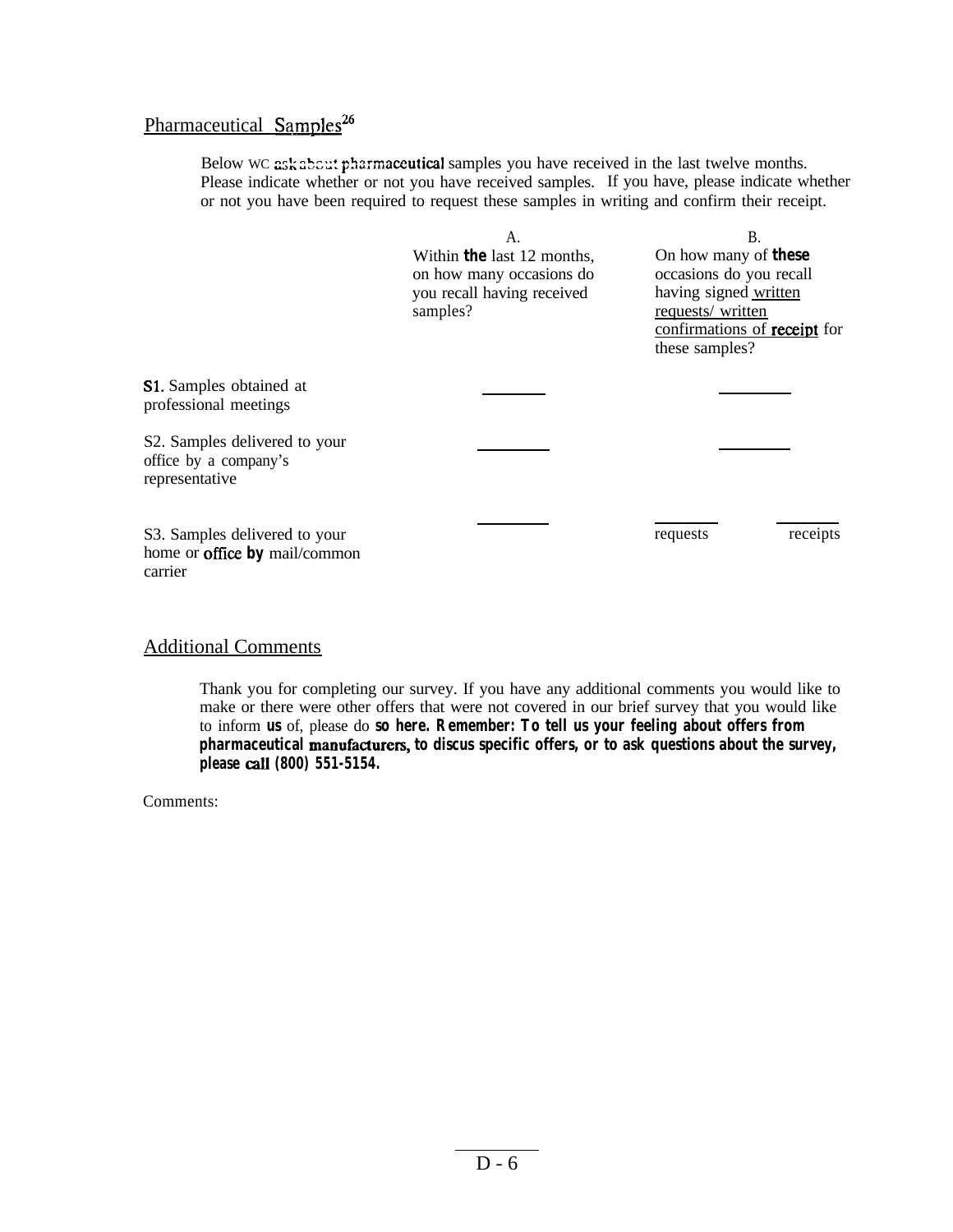## **APPENDIX E**

## DETAILED COMMENTS ON THE **DRAFT** REPORT

In this appendix, we present in full the comments on the draft report offered by the Assistant Secretary for Health, the American Medical Association, the Pharmaceutical Manufacturers Association, the Accreditation Council for Continuing Medical Education, and the Public Citizen Health Research Group.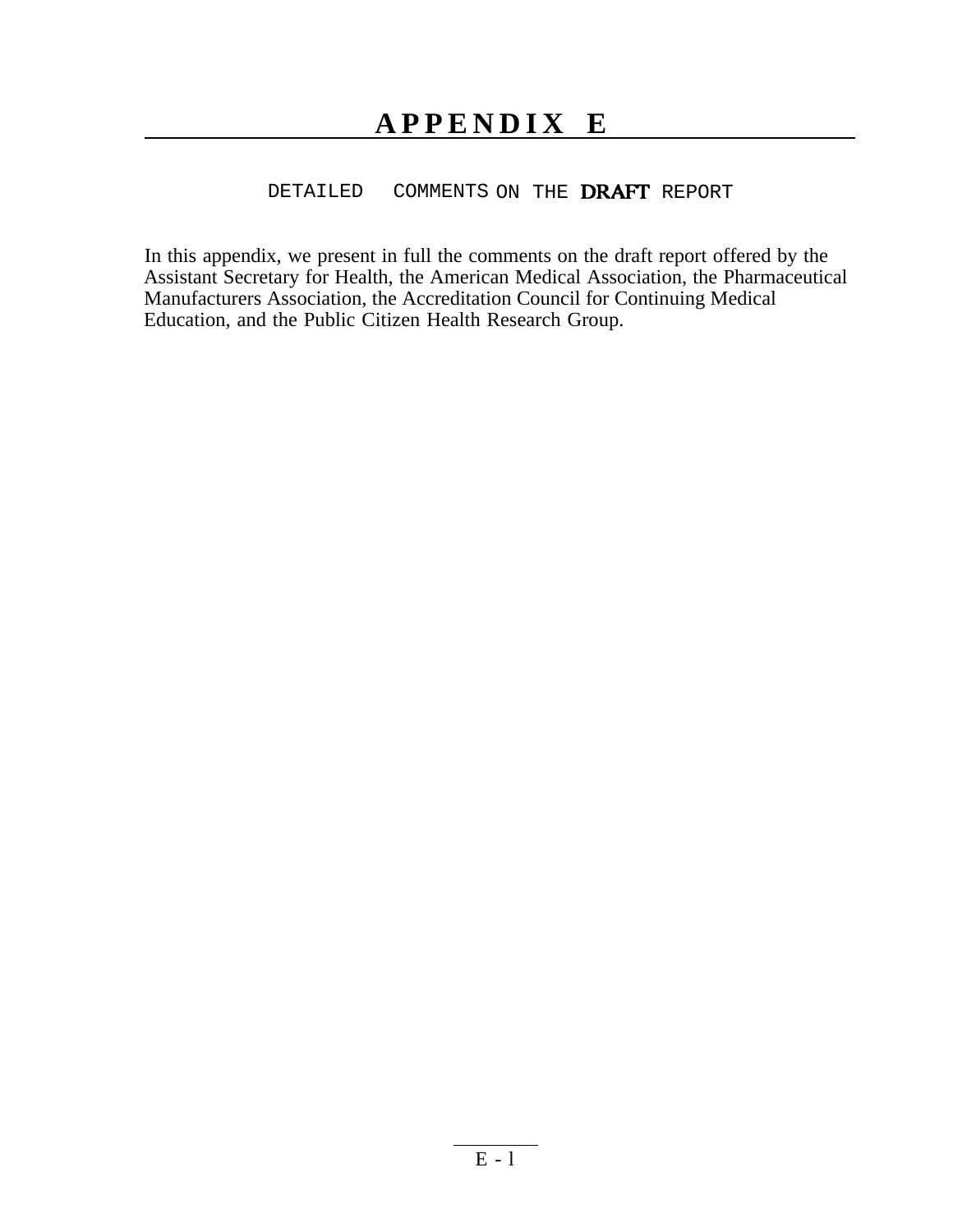

DEPARTMENT OF HEALTH & HUMAN **SERVICES** Public Health Service

## **Memorandum**

 $\mathbf{A}$ 

Date

**JUN** 

**from** Assistant Secretary for Health

9 1992

Subject Office of Inspector General (01G) Draft Report "Promotion of Prescription Drugs Through Payments and Gifts: Physicians' Perspectives OEI-01-90-00481

**To** 

Inspector General, OS

Attached are the PHS comments on the subject OIG draft report. We concur with the report's recommendation to PHS. Our comments outline the actions being taken to implement it.

June O Maton

Attachment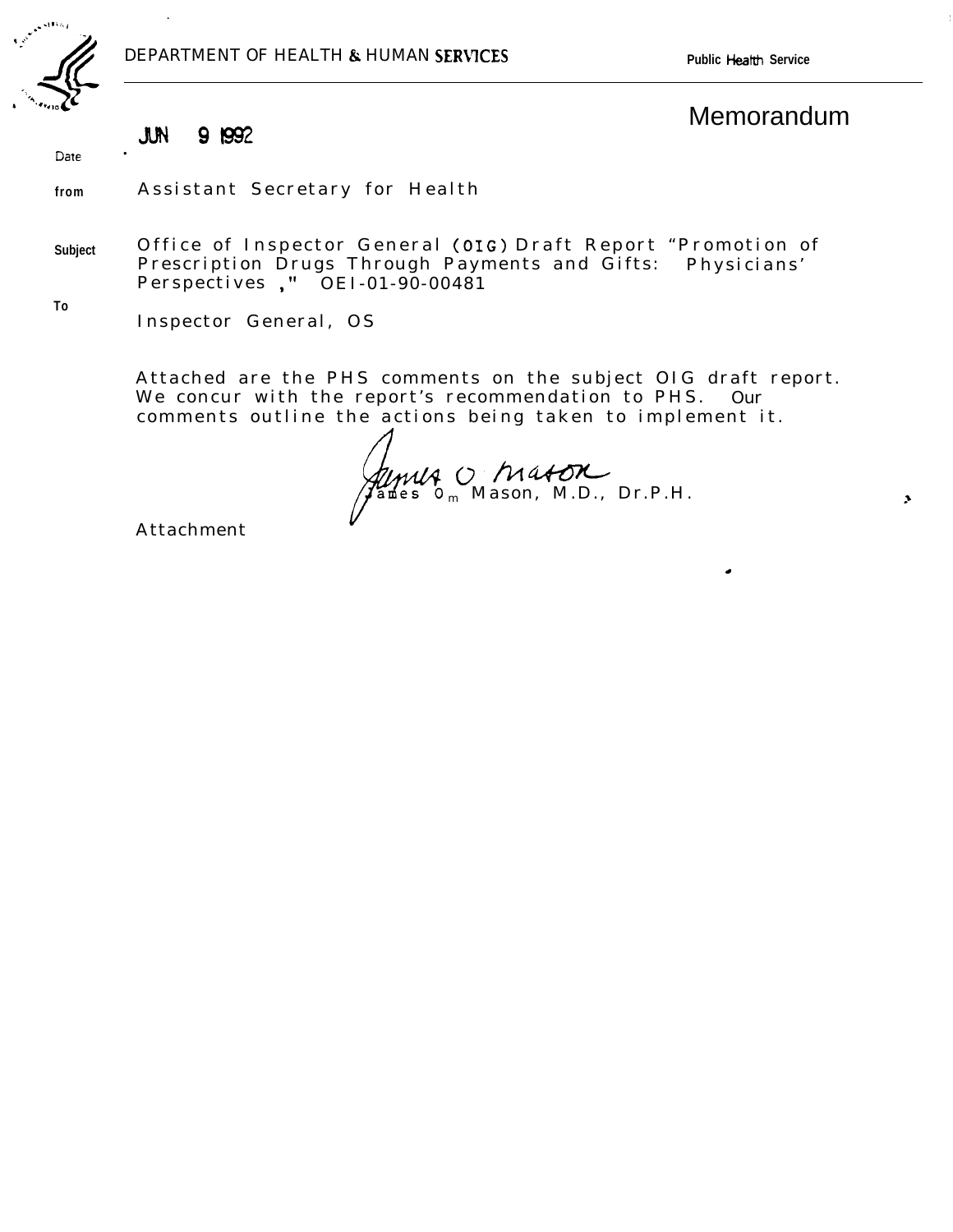### PUBLIC HEALTH SERVICE (PHS) COMMENTS ON THE OFFICE OF INSPECTOR GENERAL (OIG) DRAFT REPORT "PROMOTION OF PRESCRIPTION DRUGS THROUGH PAYMENTS AND GIFTS: PHYSICIANS' PERSPECTIVES, " OEI-01-90-00481

#### OIG Recommendation

The Public Health Service (PHS), through the Food and Drug Administration (FDA), should finalize guidelines defining what it considers promotional activity and what it considers scientific interchange.

#### PHS Comment

We concur. The PHS agrees that the FDA should provide guidance to pharmaceutical companies on the distinction drawn by the FDA between promotional activities and independent scientific exchange.

 $\overline{\mathbf{r}}$ 

The FDA's Center for Drug Evaluation and Research's (CDER) Division of Drug Marketing, Advertising, and Communications, began this process in October 1991. At that **time, the** CDER issued in draft a paper entitled "Drug Company Supported Activities in Scientific or Educational Contexts:  $A$  Draft Concept Paper." The paper addresses the FDA's regulation of promotional activities that occur in scientific or educational settings.

The CDER requested and received comments on the draft paper from the pharmaceutical industry, medical community, other government agencies, and the general public. The comments have been evaluated and the concept paper has been presented to the Deputy Commissioner for Policy. The FDA's Deputy Commissioner for Policy is continuing the process of developing a policy guidance document in consultation with the Office of the Assistant Secretary for Health, We expect that the policy guidance will be finalized and published in Fiscal Year 1993.

### Technical Comments

### Paqe 3, Second Bullet, First Paragraph and Paqe 4, Table 1, "Offers from Pharmaceutical Companies to Physicians"

We noted the inconsistencies between the means and the median scores, on many of the measures reported on pages 3 and 4. In order to improve the clarity of the report, we suggest that the OIG address these inconsistencies and also **discuss the**  potential significance of the positive skew in the distribution.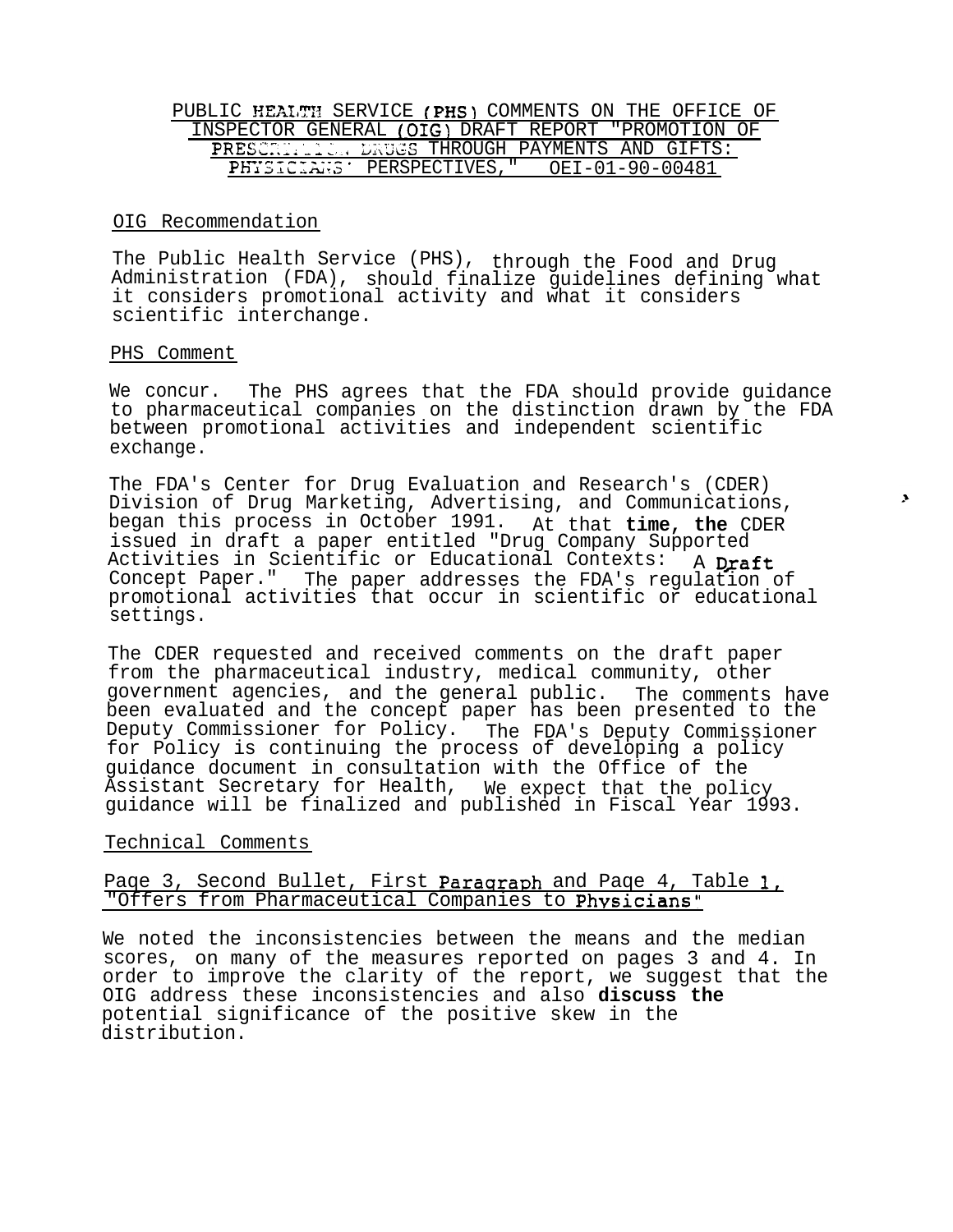Letter to Richard P. Page 2

expenses to physician6 to attend speakers' training programs or to students, residents and fellows to attend educational conferences. In view of the frequency **with** which physicians *were* offered pharmaceutical samples for personal use, we will address the propriety of that gift as well.

We **welcome** the opportunity to continue working with you in addressing the concerns raised by gifts from industry to physicians.

 $\boldsymbol{\lambda}$ 

 $\bullet$ 

 $\bullet$ 

Sincerely yours, Jener R. Gold Mi.

Jámes S. Todd, MD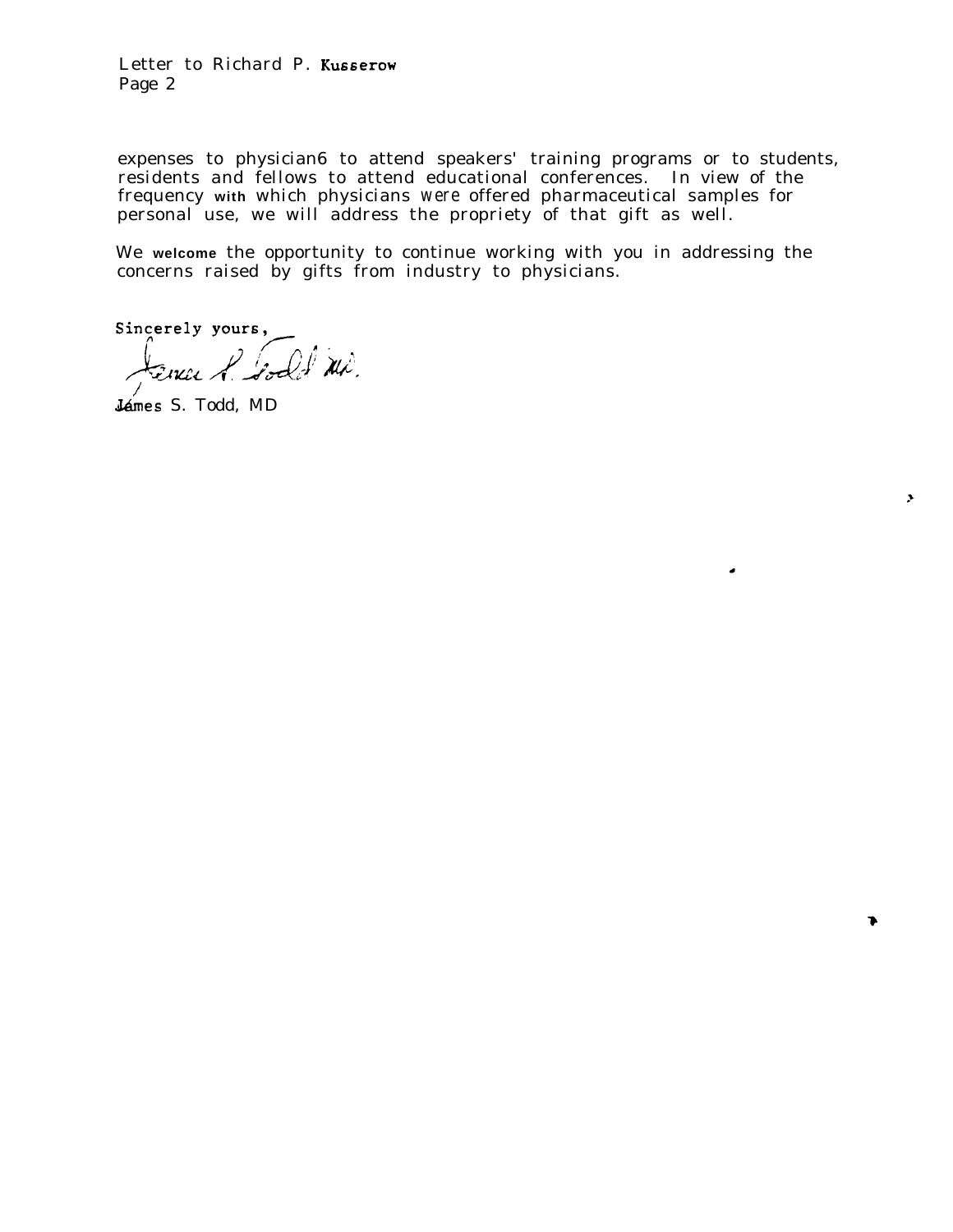## American Medical Association

Physicians dedicated to the health of America

James S. Todd, MD 515 North state street **Executive Vice President Chicago Illinois60610** 

**312** 



 $\bullet$ 

June 4, 1992

Richard P. Kusserow Inspector General Department of Health & Human Services 330 Independence Avenue, SW, Room 5250 Washington, DC 20201

> Re: Promotion of Prescription Drugs Through Payments and Gifts: Physicians' Perspectives

Dear Mr. Kusserow:

Thank you for the opportunity to comment on the draft report of the Office of Inspector General.

The OIG study of gifts to physicians from the pharmaceutical industry is a very important one. There are still inadequate data on the gift-giving practices of industry.

Overall, we are encouraged by the survey results. For the **most** part, industry and the profession appear to be complying with the American Medical Association's guidelines on gifts from industry. For example, only 1% of physicians reported offers of gifts of money ; only 6% of physician6 reported offers of entertainment or **Sporting** event tickets. In addition, the data reported would tend to underestimate the degree of compliance. The period covered by the study began before the guidelines were issued, and there was a transition period of several months before the guidelines were fully in effect. We believe that the joint efforts of the AMA and the Pharmaceutical Manufacturers Association provide an excellent model of self-regulation.

We agree that **the** guidelines do not always give specific enough guidance. Consequently, in October 1991, we issued a several-page document with clarifications of the guidelines. This interpretive document provides answers to more than thirty common questions about the guidelines. The interpretive process is on-going; we plan to issue clarifications on several other questions in the coming months, including the ones mentioned in your draft report. In particular, clarifications will be issued on when compensation is appropriate for participation in a market focus group or in clinical trials. We will also indicate more specifically when it is permissible to pay travel \*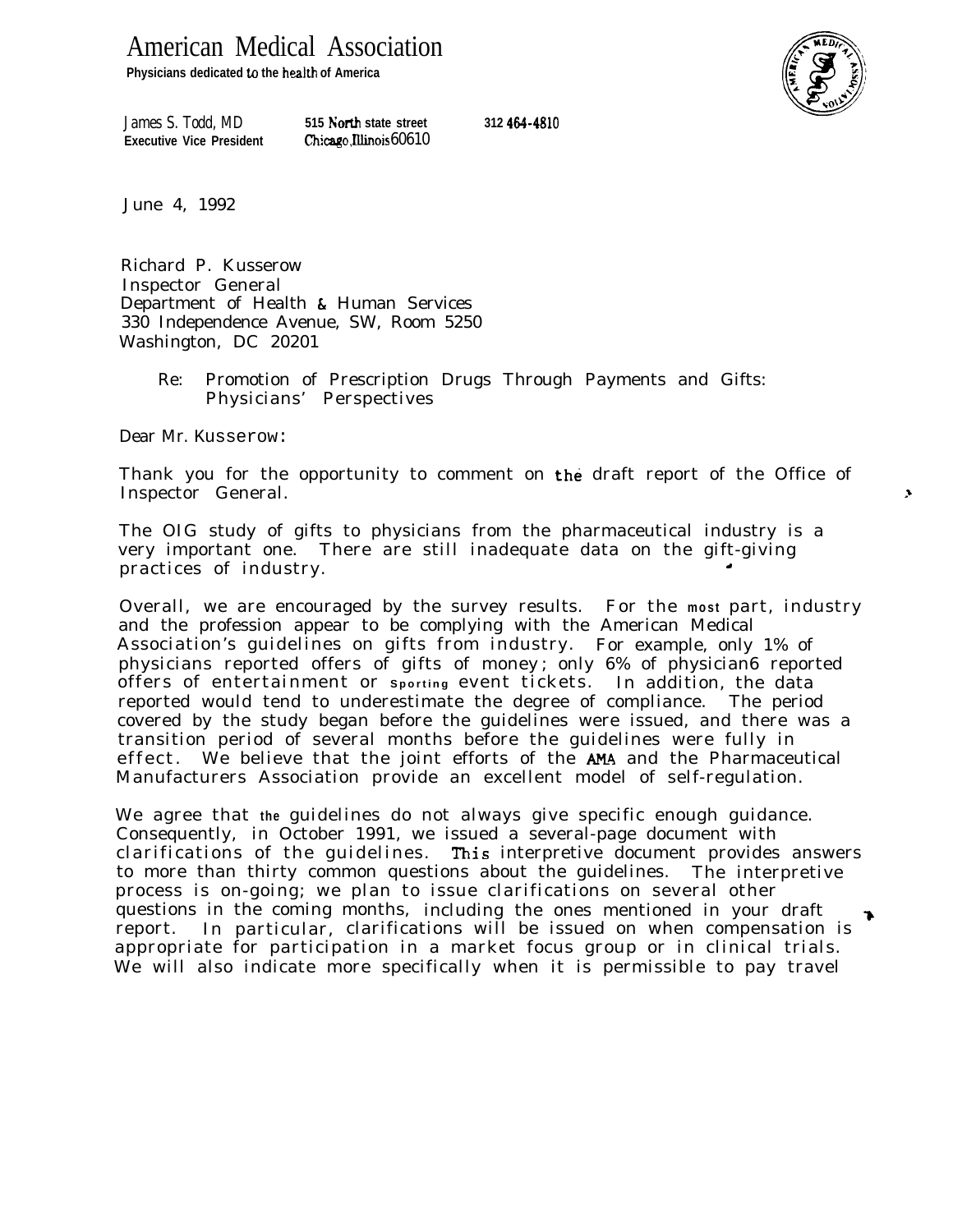## Page 5, Bottor Boussy - aphand in Appendix C

The OIG draft report makes reference to the "gifts **by** specialty" breakouts. Many of the high percentages appear questionable because they are based on one or two individuals in each category. To mitigate this problem, the OIG should determine whether there are data that would allow the specialties to be combined as a function of frequency of prescribing. We believe a combined table would make a better presentation.

#### Paqe 9, First Paraqraph, Second Sentence

We believe the phrase, "prior to the guidelines' development," should be changed to "prior to the guidelines' promulgation." This would clarify that the offers **under question took place,** before or after the issuance of **the guidelines and not during** the development of the guidelines.

### Appendix B, Paqe B-2, Paragraph Under "Profile of Respondents"

The percentage reported as undeliverable (or ineligible) in the original sample is misleading. The sentence states "Of the **38**  percent who did not respond . . ..B percent, were returned **as**<br>...." In fact, the number represents **8** percent of the <u>total</u>; 21 percent of the 380 non-responses.

#### Appendix B, Pase B-2, Paragraph Under "Potential Biases"

We believe the OIG should address that **these data are** subject to a recall bias that would overemphasize the physicians' most recent experiences and underemphasize their experiences in the early part of the period covered. Accurate recall of events drops precipitously after 2 weeks. Therefore, **the physicians** were probably more likely to recall their latest experiences with pharmaceutical company offers, which took place subsequent to dissemination of the quidelines. This is a factor which would be likely to bias the data in favor of underreporting both the number and value of any offers **made.**

### Appendix B, "Methodology"

Although there is a brief discussion of potentially biasing factors in the methodology appendix, we are concerned that most of the readers of these reports would not read **the** appendices and the discussion may **be lost.** We believe that it would be worthwhile to discuss **in the text of the report the likelihood** that offers were underreported because **those who received the** most (and/or most valuable) offers were **likely to be** overrepresented in the non-respondent category. The specialty breakout offered does not address this more general issue.

 $\mathbf{A}$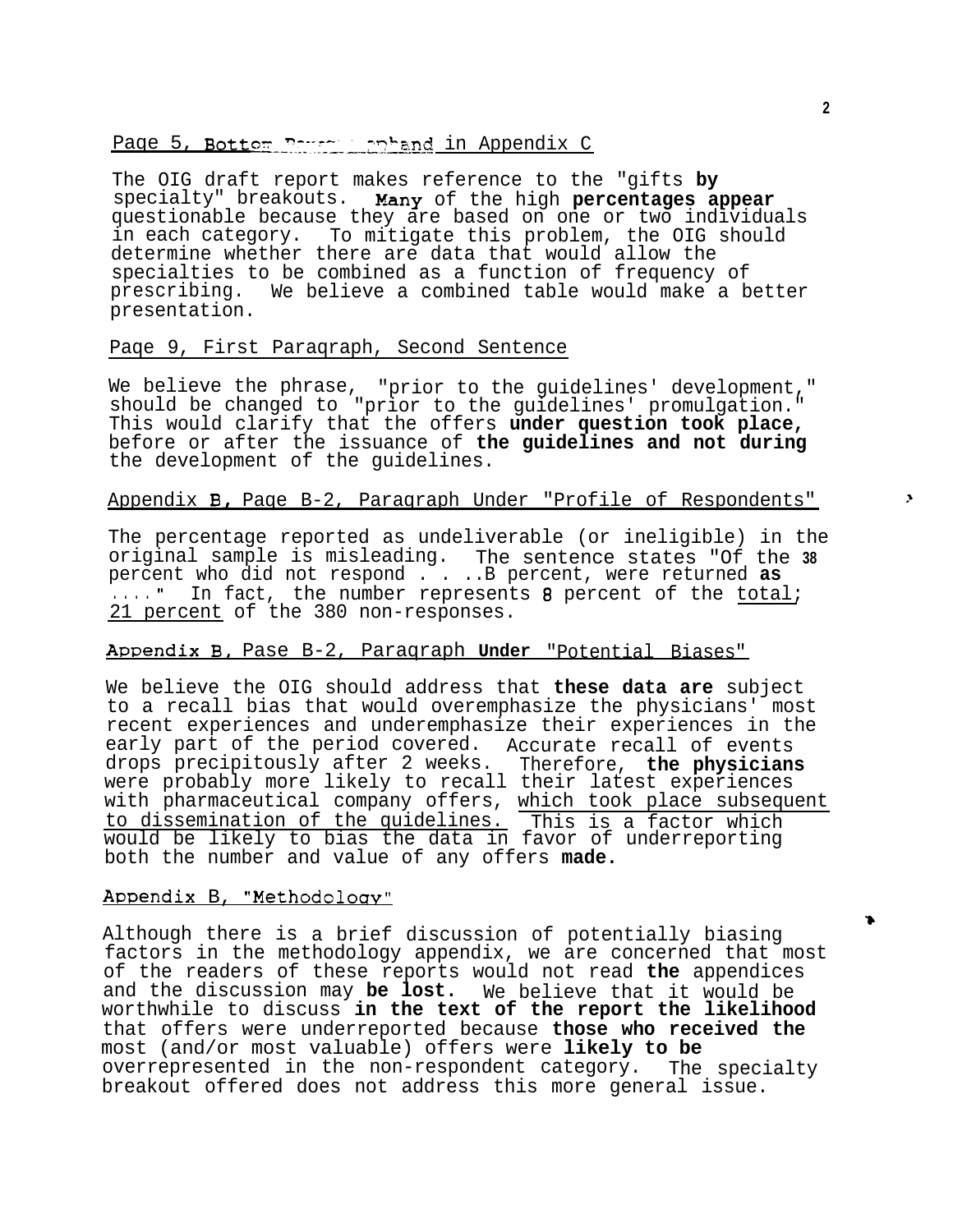c. May contributions to a professional society's general fund be accepted from industry?

The guidelines are designed to deal with gift6 from industry which affect, or could appear to affect, the judgment **of** individual practicing physicians. In general, a professional society should make its own judgment about gift6 from industry to the society itself.

d. When companies invite physician to a dinner with a speaker, what are the relevant guidelines?

First, the dinner must be a modest meal. Second, the guideline does allow gift6 that primarily benefit patients and that are not of substantial value. Accordingly, textbook6 and other gift6 that primarily benefit patient care and that have a value to the physician in the general range of  $$100$  are permissible.

e. May physicians accept vouchers that reimburse them for uncompensated care they have provided?

No. Such a voucher would result directly in increased income for the  $\ddot{\phantom{a}}$ 

f. May physicians accumulate "points" by attending several educational or promotional meetings and then choose a gift from a catalogue of educational options?

This guideline permits gifts only if they are not of substantial value. If accumulation of points would result in physicians receiving a substantial gift by combining insubstantial gifts over a relativeiy short period of time, it would be inappropriate.

g. May physicians accept gift certificates for educational materials when attending promotional or educational events?

The Council views gift certificates as a grey area which is not per prohibited by the guidelines. Medical text book6 are explicitly approved as gifts under the guidelines. A gift certificate for educational materials, i.e., for the selection by the physician fror an exclusively medical text book catalogue, would not seem to be materially different. The issue is whether the gift certificate gives the recipient such control as to make the certificate similar to cash. As with chari table donations, pre-selection by the sponsor  $\rightarrow$ removes any quest ion. It is up to the individual physician to make the  $f$  inal judgment.

Individual gifts of minimal value are permissible as long as the <u>Guideline - </u> gifts are related to the physician's work (e.g., pens and notepads).

 $Guigeline 3.$  Subsidies tc underwrite the costs of continuing medical education conferences or professional meetings can contribute to the improvement of patient care and therefore are permissible. Since the giving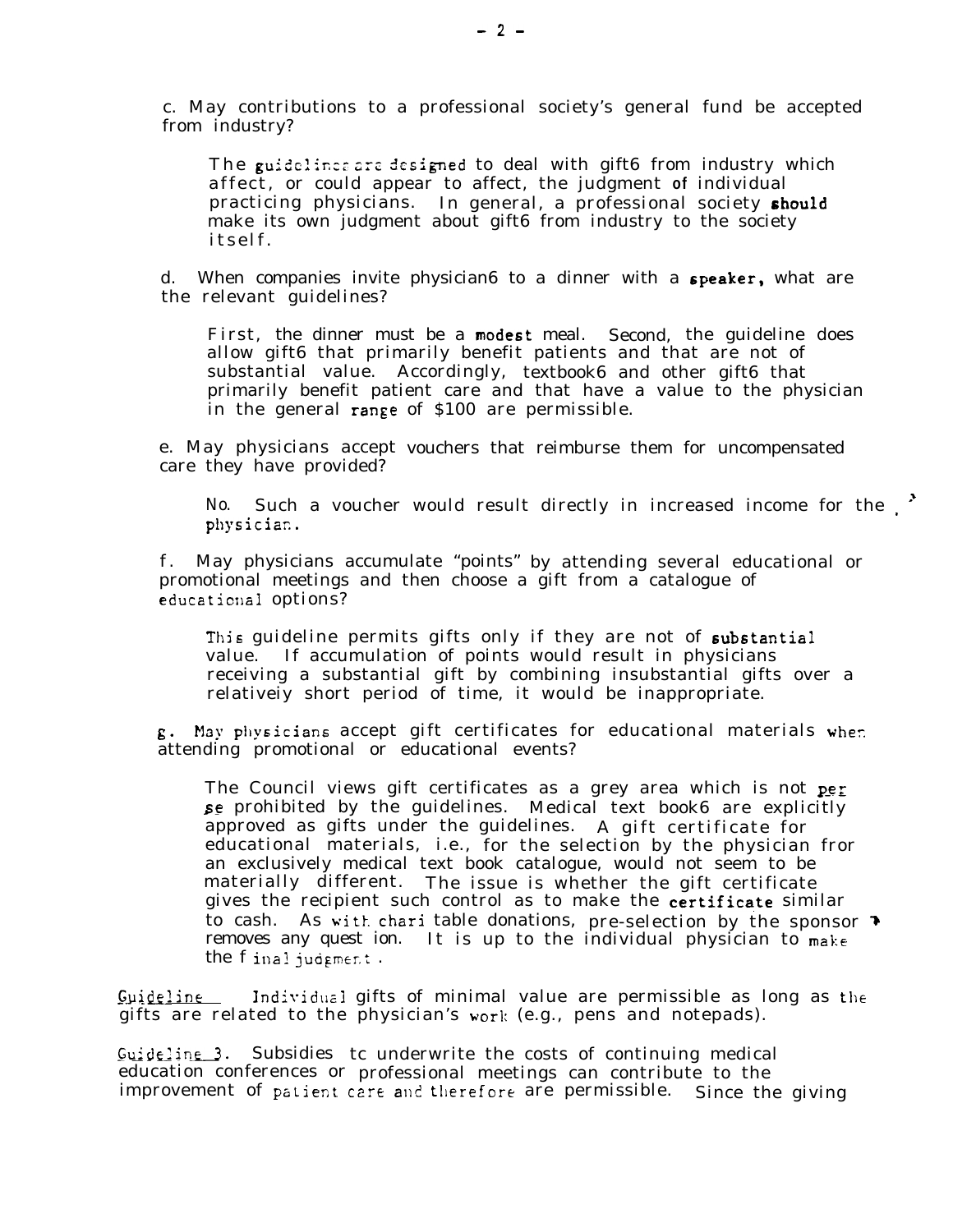$\overline{\phantom{a}}$ 

 $\bullet$ 



 $\mathbf{A}$ 

 $\ddot{\bullet}$ 

 $\bullet$ 

## Annotated Guidelines on Gifts to Physicians from Industry

Council on Ethical and Judicial Affair6 American Medical Association Chicago, Illinois

> Final Version Issued October 9, 1991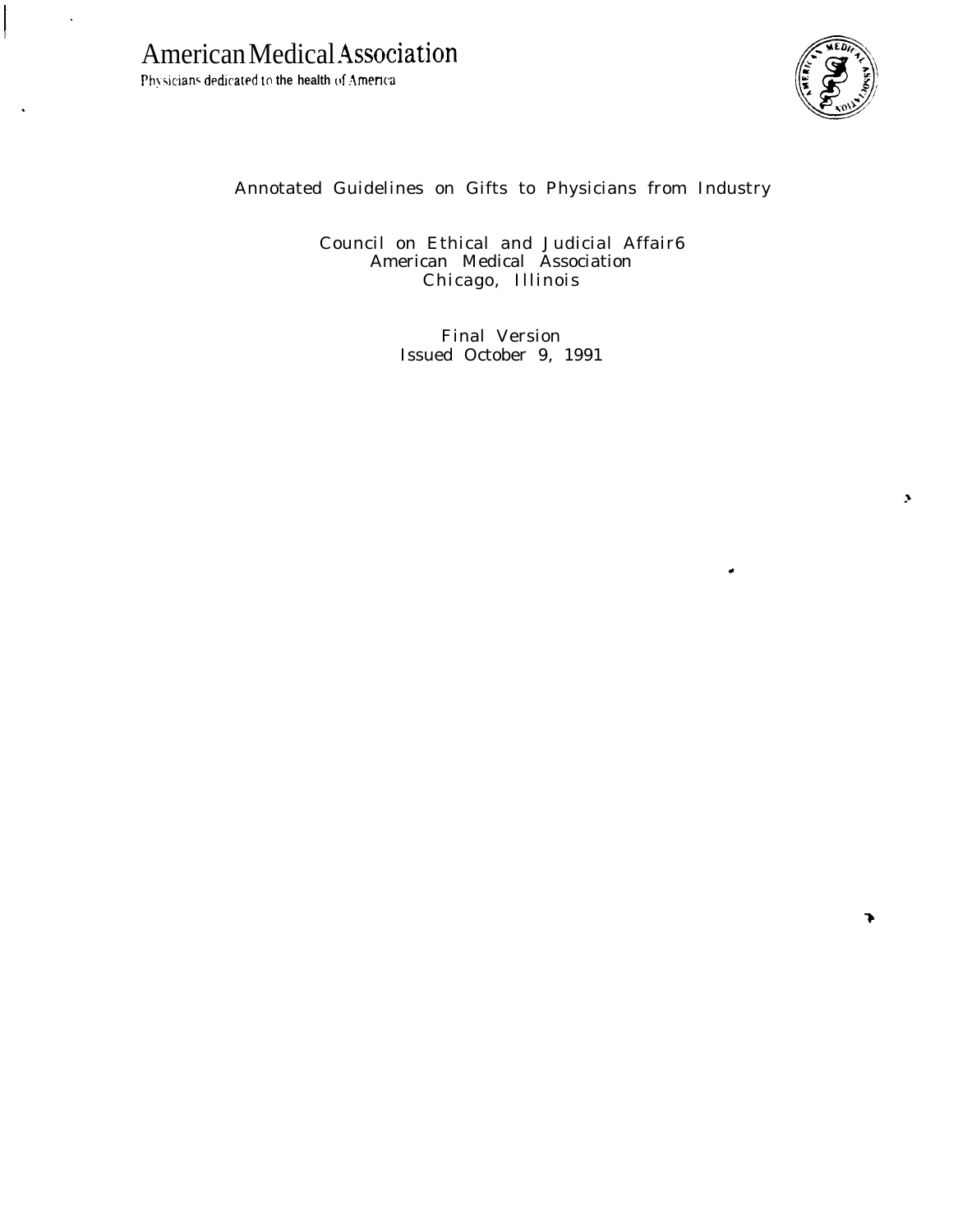k. May continuing medical education conference6 be held in **the** Bahamas, Europe or South America?

There arc no restrictions on the location of conferences as long as the attendee6 are paying their own travel expenses.

1. May travel expenses be accepted by physicians who are being trained as speakers or faculty for educational conference6 and meetings?

In general, no. If a physician is presenting a6 an independent expert at a **event** both **the** training and it6 reimbursement raise questions about independence. In addition, the training is a gift because the physician's role is generally more analogous to that of an attendee than a participant. Speaker training sessions can be distinguished from meetings (See 4b) with leading researchers, sponsored by a company, designed primarily for an exchange **of** information about important development6 or treatments, including the sponsor's own research, for which reimbursement for travel may be appropriate.

**m.** What kinds of social event6 during conference6 and meetings may be subsidized by industry?

Social events should satisfy three criteria. First, the value of the ' event to the physician should be modest. Second, the event should facilitate discussion among attendee6 and/or discussion between attendees and faculty. Third, the educational part of the conference should account for a substantial majority of the total time accounted for by the educational activities and social event6 together. Events that would be viewed (as in the succeeding question) as lavish or expensive should be avoided. But modest social activities that are not elaborate or unusual are permissible, e.g., inexpensive boat rides, barbecues, entertainment that draw6 on the local performers. In general, any such events which are a part of the conference program should be open to all registrants.

 $\mathbf{A}$ 

n. May a company rent an 'expensive entertainment complex for an evening during a medical conference and invite **the** physicians attending the conference?

NO. The guidelines permit only modest hospitality.

o. If physicians attending a conference engage in interactive exchange, may their travel expenses be paid by industry?

NO. Mere interactive exchange would not constitute genuine consulting services.

If a company schedules a conference and provides meals for the attendees that fall within the guidelines, **may the** company also pay the costs of **the meals** for spouses?

If a meal falls within the guidelines, then **the** physician's spouse **ma!**  be included.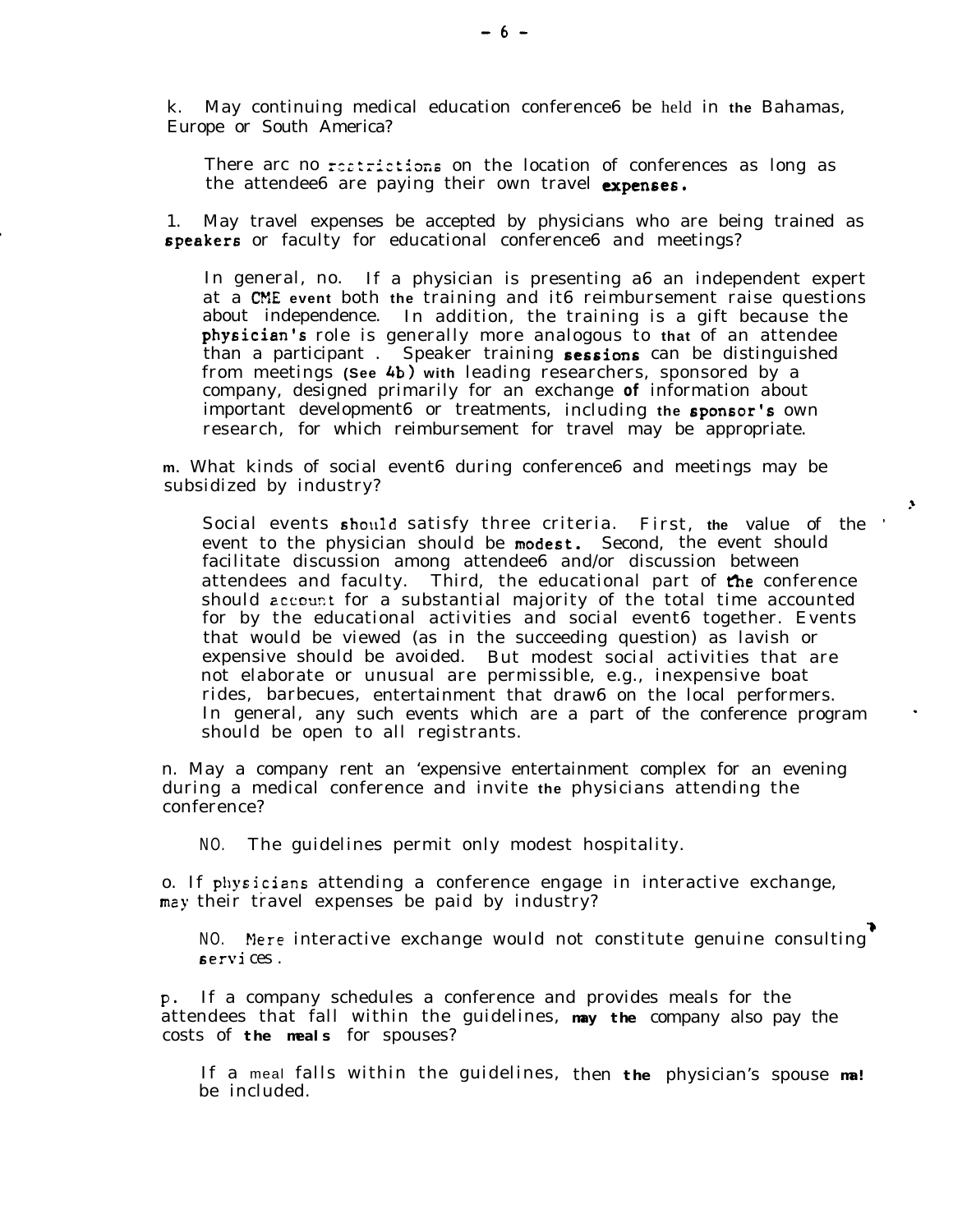of a subsidy directly to a physician by a company's sales representative **may**  create a relationship which could influence the use of the company's products, any subsidy should be accepted by the conference's sponsor who in turn can use the money to reduce the conference's registration fee. Payments to defray the costs of a conference should not be accepted directly from the company by the physicians attending the conference.

a. Are conference subsidies from the educational division of a company covered by the guidelines?

Yes. When **the** Council says "any subsidy," it would not matter whether the subsidy **comes** from **the** sales division, the educational division or some other section of **the** company.

b. May a company or its intermediary send physicians a check or voucher to offset the registration fee at a specific conference or a conference of the physician's choice?

Physicians should not directly accept checks or certificates which would be used to offset registration fees. The gift of a reduced registration should be made across the board and through the accredited sponsor.

 $\bullet$ 

Guideline  $4$ . Subsidies from industry should not be accepted directly or indirectly to pay for the costs of travel, lodging or other personal expenses of physicians attending conferences or meetings , nor should subsidies be accepted to compensate for the physicians' time. Subsidies for hospitality should not be accepted outside of modest meals or social events held as a part of a conference or meeting. It is appropriate for faculty **at** conferences or meetings to accept reasonable honoraria and to accept reimbursement for reasonable travel, lodging and meal expenses. It is also appropriate for consultants who provide genuine services to receive reasonable compensation and to accept reimbursement for reasonable travel, lodging and **meal** expenses. Token consulting or advisory arrangements cannot be used to justify compensating physicians for their time or their travel, lodging and other out-of-pocket expenses.

a. If a company invites physicians to visit its facilities for a tour or to become educated about one of its products, **may** the company pay travel expenses and honoraria? This question has come up in the context of a rehabilitation facility that wants physicians to know of its existence  $s_0$ that they may refer their patients to the facility. It has also come up in the context of surgical device or equipment manufacturers who want physicians to become familiar with their products. **T** 

In general, travel expenses should not be reimbursed, nor should honoraria be paid for the visiting physician's time since the presentations are analogous to a pharmaceutical company's educational or promotional meetings. The Council recognizes that medical device-c, equipment and other technologies may require, in some circumstances, special evaluation or training in proper usage which can not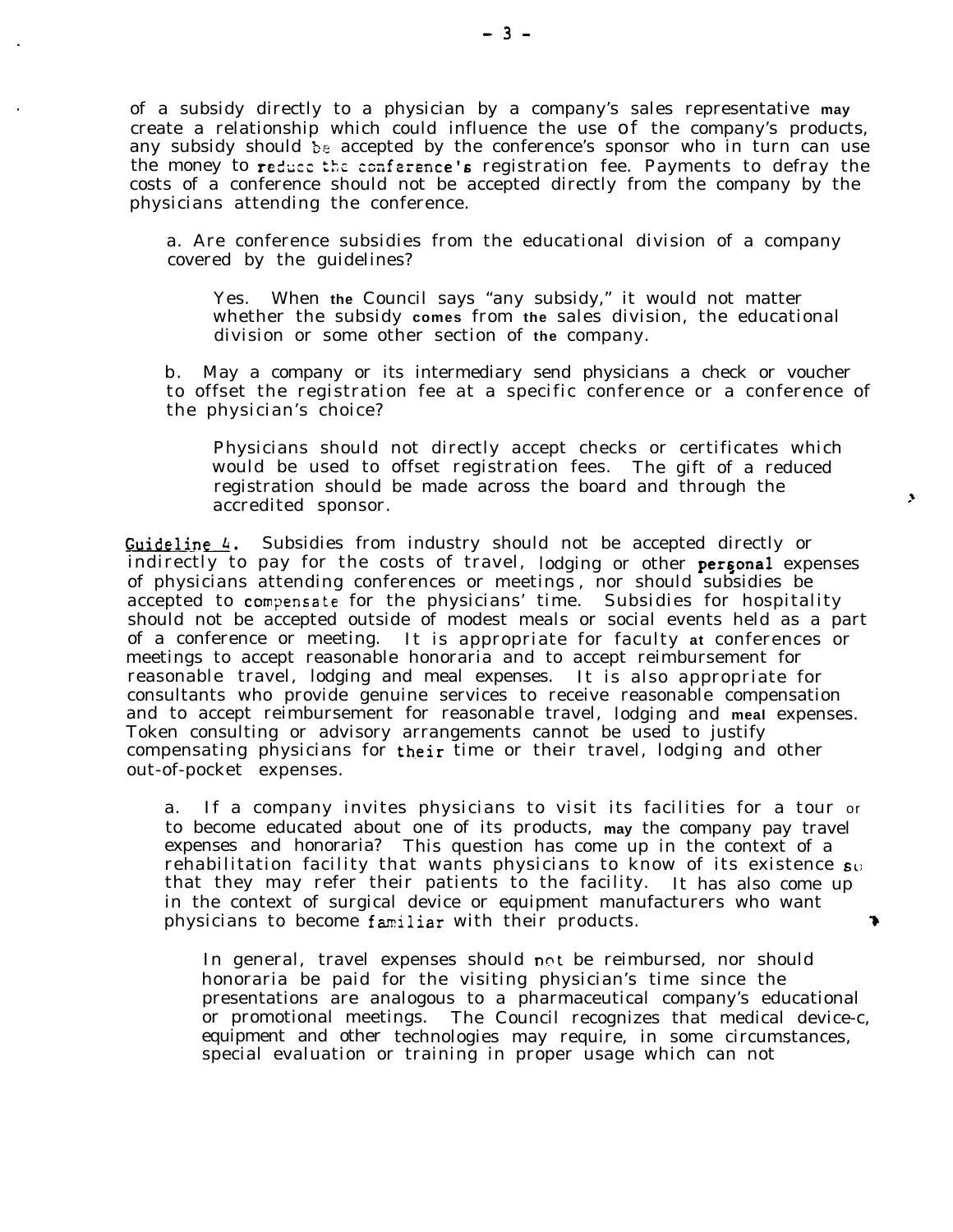f. May a company compensate physicians for their time and travel expenses when they participate in focus groups?

Yes. As long es the focus groups serve a genuine and exclusive research purpose and are not used for promotional purposes, physicians may be compen. . ted for time and travel expenses. The number of physicians used in a particular focus group or in multiple focus groups should be an appropriate size to accomplish the research purpose, but no larger.

**g.** Do the restrictions on travel, lodging and meals apply to educational programs run by medical schools, professional societies or other accredited organizations which are funded by industry, or do they apply only to programs developed and run by industry?

The restrictions apply to all conferences or meetings which are funded by industry. The Council drew no distinction on the basis of the organizer of the conference or meeting. The Council felt that the gift of travel expenses is too substantial even when the conference is run by a non-industry sponsor. (Industry includes all "proprietary health-related entities that might create a conflict of interest" as recommended by the American Academy of Family Physicians.)

 $\bullet$ 

� h. May company funds be used for travel expenses and honoraria of bona fide faculty at educational meetings?

This guideline draws a distinction between attendees and faculty. As was state?., " $[i]$ t is appropriate for faculty at conferences or meetings to accept reasonable honoraria and to accept reimbursement for reasonable travel, lodging, and **meal** expenses."

Companies need to be mindful of **the** guidelines of the Accreditation Council on Continuing Medical Education. According to those guidelines, " $[f]$ unds from a commercial source should be in the form of an educational grant made payable to the CME sponsor for the support of programming.

i. May travel expenses be reimbursed for physicians presenting a poster or a "free paper" at a scientific conference?

Reimbursement **may** be accepted only by bona fide faculty. The presentation of a poster or a free paper does not by itself qualify person as a member of the conference faculty for purposes of these guidelines.

When a professional association schedules a long-range planning meeting, is it appropriate for industry to subsidize the travel expenses of **the meeting** participants?

The guidelines are designed to deal with gifts from industry which affect, or could appear to affect, the judgment of individual practicing physicians. **In** general, a professional society shouid its own judgment about gifts from industry to the society itseif.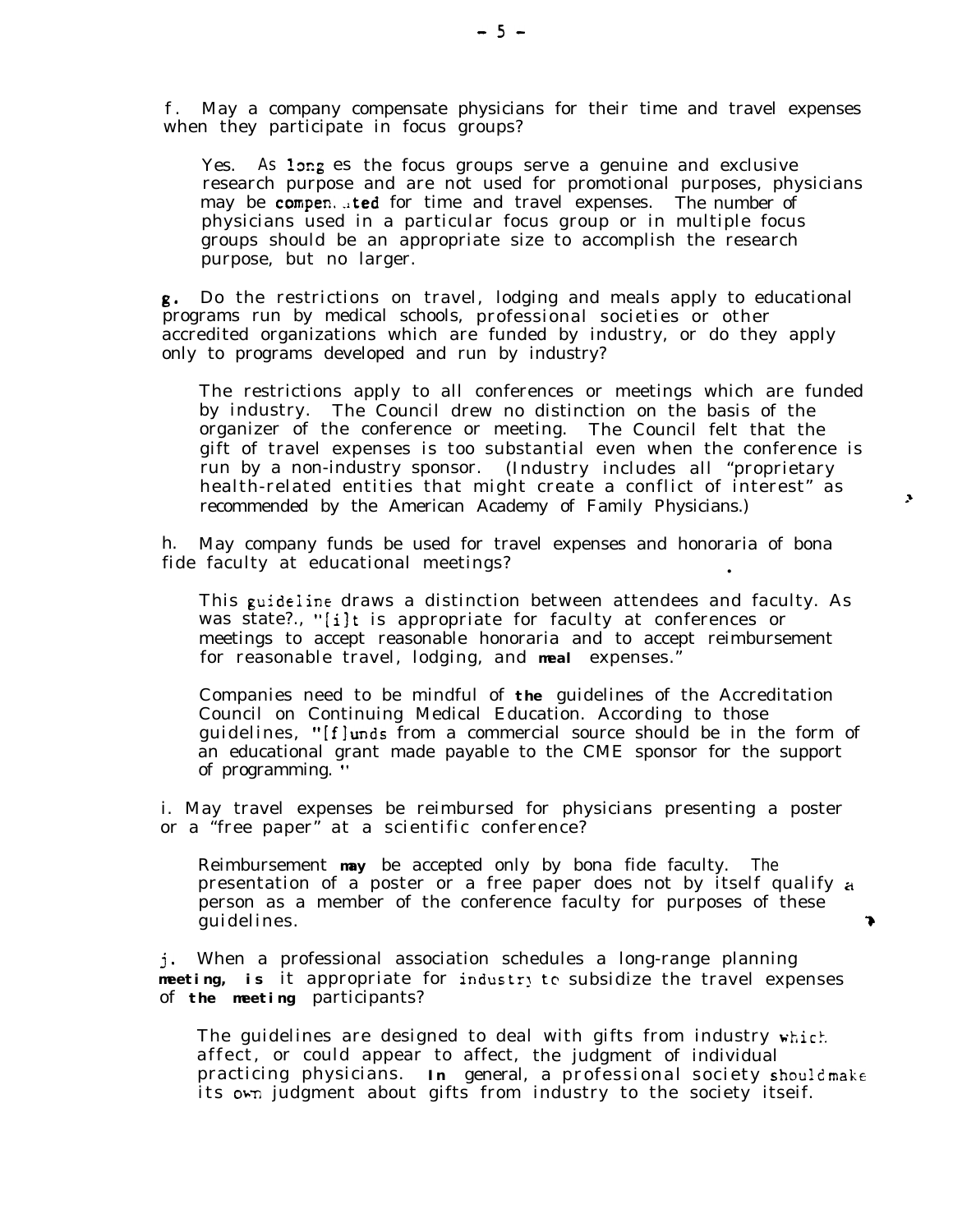practicably be provided except on site. Medical specialties are in a better position to advise physicians regarding the appropriateness of reimbursement with regard to these trips. In cases where the company insists on such visits as a means of protection from liability for improper usage, physicians and their specialties should make the judgment. In no case would honoraria be appropriate and any travel expenses should be only those strictly necessary.

b. If the company invites physicians to visit its facilities for review and comment on a product, to discuss their independent research projects or to explore the potential for collaborative research, may the company pay travel expenses and an honorarium?

If the physician is providing genuine services, reasonable compensation for time and travel expenses can be given. However, token advisory or consulting arrangements cannot be used to justify compensation.

c. May a company hold a sweepstakes for physicians in which five entrants receive a trip to **the** Virgin Islands or airfare to the medical meeting of their choice?

No. The use of a sweepstakes or raffle to deliver a gift does not affect **the** permissibility of **the** gift. Since the sweepstakes is not open to the public, the guidelines apply in full force.  $\cdot$ 

 $\mathbf{A}$ 

d. If a company convenes a group of physicians to recruit clinical investigators or convenes a group of clinical investigators for a meeting to discuss their results, may the company pay for their travel expenses?

Expenses may be paid if the meetings serve a genuine research purpose. One guide to their propriety would be whether the NIH conducts similar meetings when it sponsors multi-center clinical trials. When travel subsidies are acceptable, the guidelines emphasize that they be used to pay only for "reasonable" expenses. The reasonableness of expenses would depend on a number of considerations. For example, meetings are likely to be problematic if overseas locations are used for exclusively domestic investigators. It would be inappropriate to pay for recreation or entertainment beyond the kind of modest hospitality described in this guideline.

**e.** How can' a physician tell whether there is a "genuine research purpose?"

 number of factors can be considered. Signs **that a** genuine purpose exists include the facts that there are (1) a valid stud) protocol, (2) recruitment of physicians with appropriate qualifications or expertise, and  $(3)$  recruitment of an appropriate number of physicians in light of the number of study participants needed for statistic21 evaluation.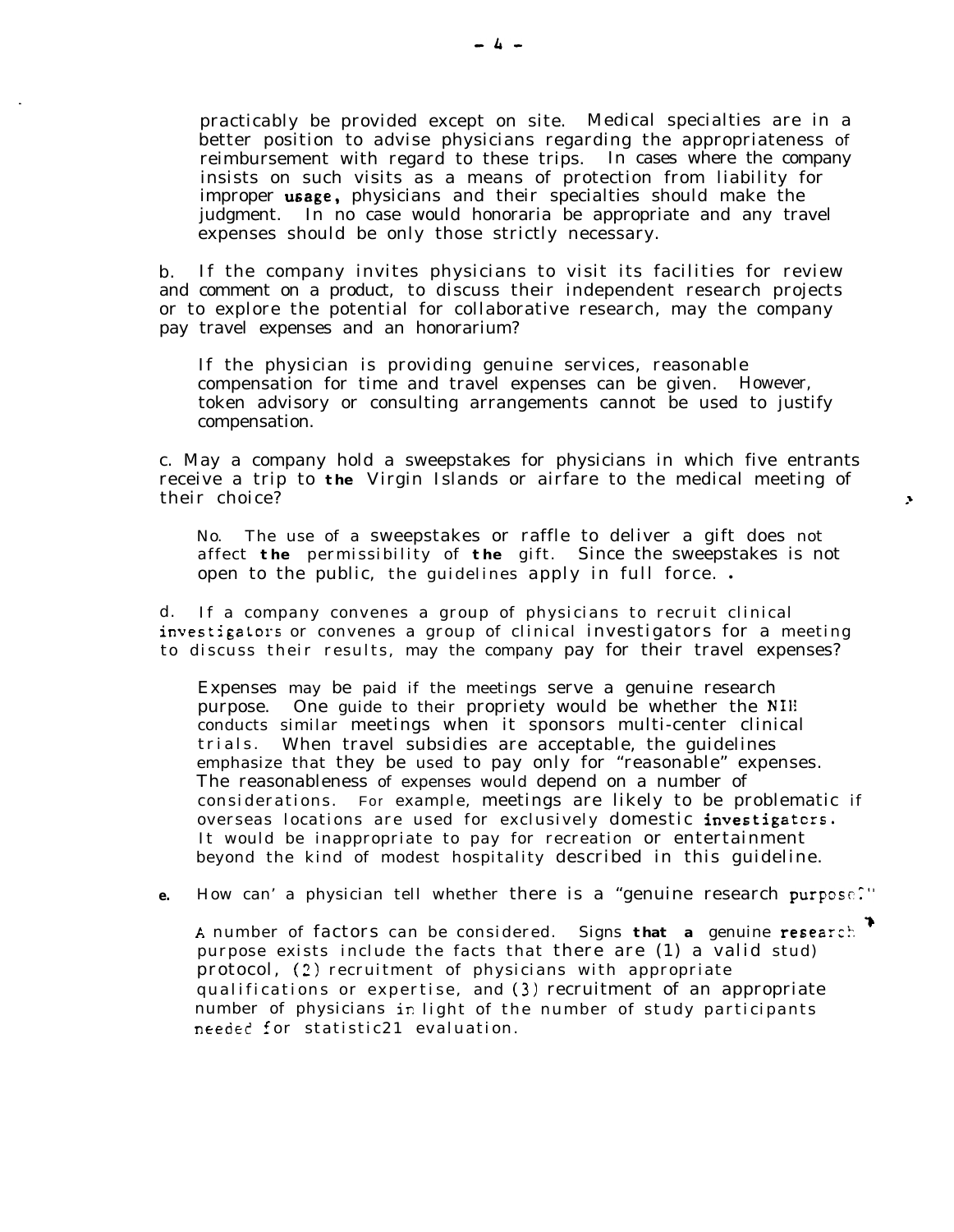9\* May companies donate funds to sponsor a professional society's charity golf tournament?

Yes. But it is sensible if physicians who play in the tournament make **some** contribution themselves to the event.

r. If a company invites a group of consultants to a meeting and a consultant brings a spouse, **may the** company pay **the** costs of lodging or meals of the spouse? Does it **matter** if the meal is part of the program for the consultants?

Since **the** costs of having a spouse share a hotel **room** or join a modest **meal** are nominal, it is permissible for the company to subsidize those ts. However, if **the** total subsidies become substantial, **then they**  become unacceptable.

**Guideline 5.** Scholarship or other special funds to permit medical students, residents and fellows to attend carefully selected educational conferences **may**  be permissible as long as **the** selection of students, residents or fellows **who**  will receive the funds is made by the academic or training institution.

a. When a company subsidizes the travel expenses of residents to an appropriately selected conference, **may** the residents receive the subsidy directly from the company?

Funds for scholarships or other special funds should be given to the academic department6 or the accredited sponsor **of the** conference. The disbursement of funds can then be made by the departments or the conference sponsor.

�

 $\boldsymbol{\lambda}$ 

F.

Guideline 6. No gifts should be accepted if there are strings attached. For example, physicians should not accept gifts if **they are** given in relation to the physician's prescribing practices. In addition, when companies underwrite medical conferences or lectures other than their own, responsibility for and control over **the** selection of content, faculty, educational methods and materials should belong to the organizers of the conferences or lectures.

a. May companies send their top prescribers, purchasers, or referrers on cruises?

No. There can be no link between prescribing or referring patterns and gifts. In addition, travel expenses, including cruises, are not permissible.

b. May the funding company itself develop the complete educational program that is sponsored by an accredited continuing medical education sponsor?

No. The funding company finance **the** development of the program through its grant to **the** sponsor, but **the** accredited sponsor must responsibility and control over the content and faculty of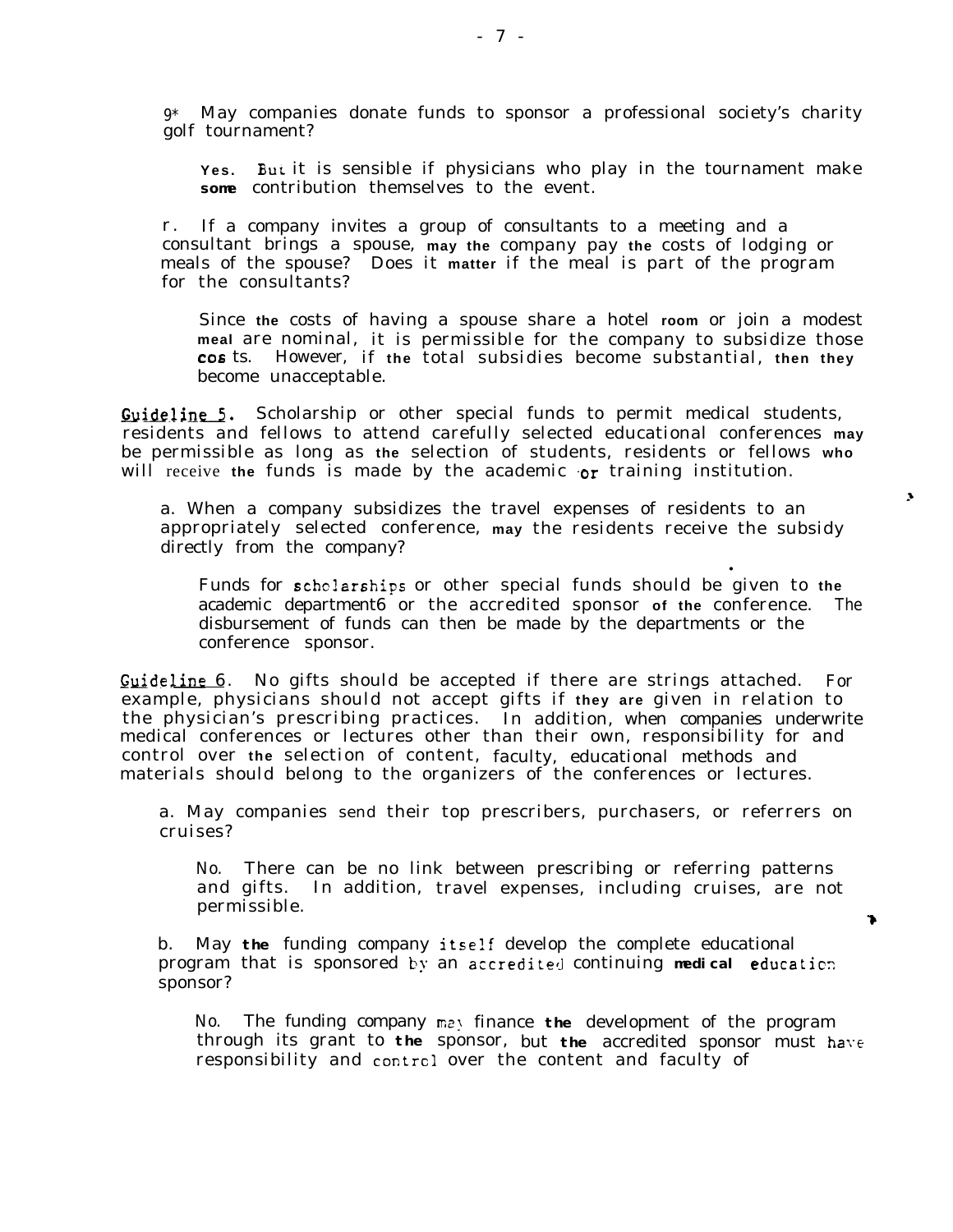conferences, meetings, or lectures. Neither the funding company nor an independent consulting firm should develop the complete educational program for approval by the accredited sponsor.

c. How much input **may** a funding company have in the development of a conference, **meeting,** or lectures?

The guidelines of the Accreditation Council on Continuing Medical Education **on** commercial support of continuing medical education address this question.

 $\mathbf{r}$ 

 $\ddot{\bullet}$ 

 $\bullet$ 

Any questions regarding the guidelines should be directed to **the** Council in care of:

> Kirk B. Johnson, JD General Counsel American Medical Association 515 N. State Street Chicago, Illinois 60610 FAX: 312-464-5846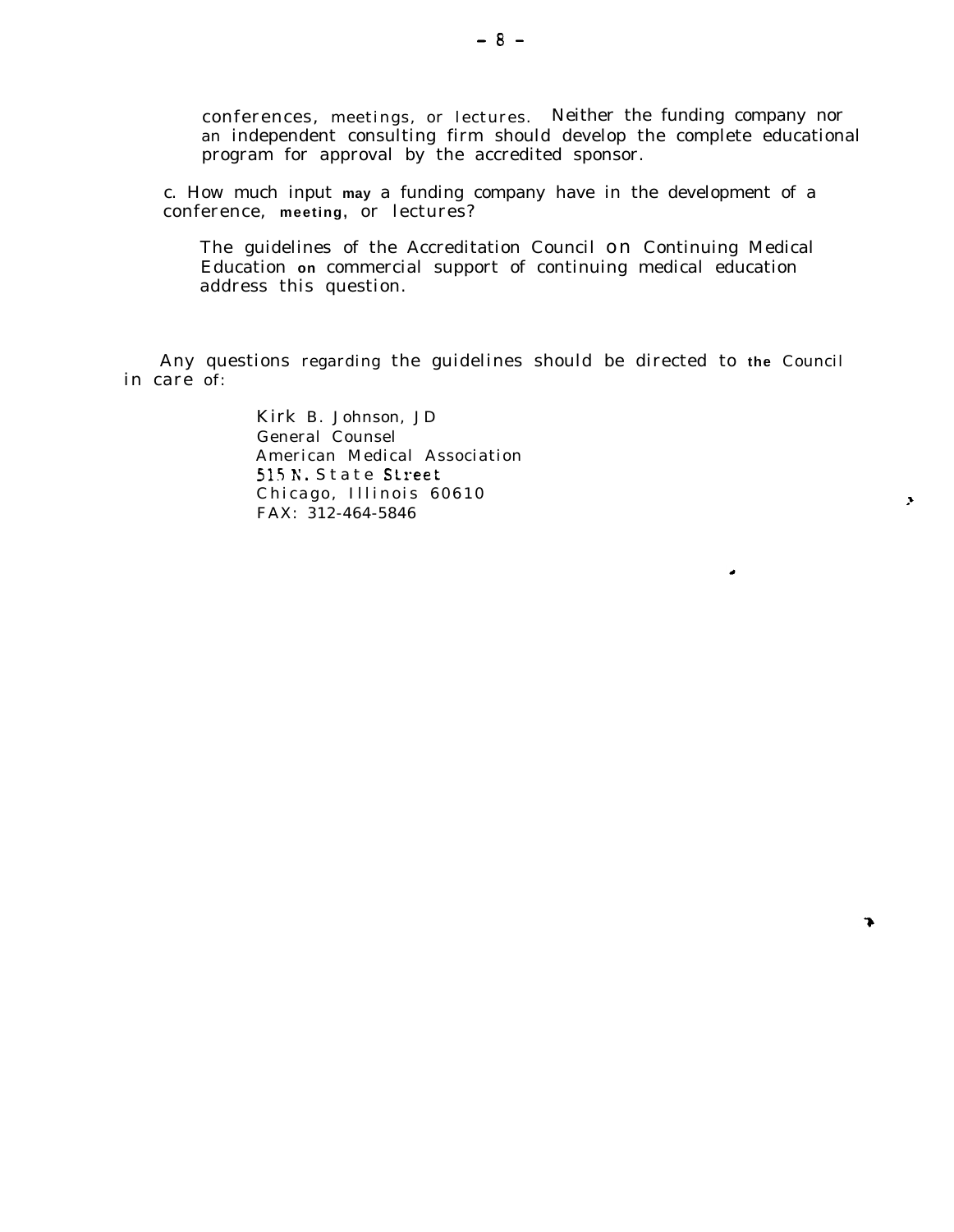$\bullet$ 

 $\mathcal{P}$ 

### April 17, 1992

The Honorable Richard P. Kusserow Inspector General Department of Health and Human Services Washington, D.C. 20201

Dear Richard:

I appreciate the opportunity to provide the comments of the Pharmaceutical Manufacturers Association (PMA) on the draft report "Promotion of Prescription Drugs Through Payments and Gifts: Physicians' Perspectives," Because we have many concerns<br>regarding this report, we were disappointed to see that this<br>draft has been quoted in the press. Because the survey is flawed<br>methodologically, reporting of t tentative or speculative ones, are misleading and inappropriate.<br>**PMA** recommends that the report not be published. However, if the Inspector General's Office is under obligation to publish this report, PMA strongly recommends that the report clearly&state<br>that the data do not support any firm conclusions regarding the status of pharmaceutical marketing **and** promotion activities. I am enclosing more detailed comments on the draft report, but<br>**PMA's** major concerns are summarized below.

Briefly, **PMA's** primary concerns relate to the<br>methodology employed for the survey. As noted in the report,<br>the time period selected for the survey began before industry and AMA adoption of new guidelines regarding gifts to physicians from industry. *Even* after adoption of the guidelines, there was an acknowledged transition period and continuing interpretation of the new guidelines. These additional factors are not *recog*nized in the conclusions drawn in the draft report. The response<br>rate to the survey, only 62 percent, raises significantly the<br>possibility of bias in the results, This potential for bias, and<br>the inability to measure this that conclusions not be drawn from the survey results.

We are also concerned about the way in which results are described and interpreted in the report. Research funding, legitimate reimbursement for consulting services, and appropriate payment of travel expenses to educational events *for* consultant physicians are all described as gifts and payments--interpreted as promotional activities and combined with usual and appropriate gifts to physicians of pens, notepads and other reminder items. Moreover, the average value of \$727 for gifts and payments reported is based on a highly skewed range of physician estimates of questionable accuracy. Most items provided to physicians fall

### America's Pharmaceutical Research Companies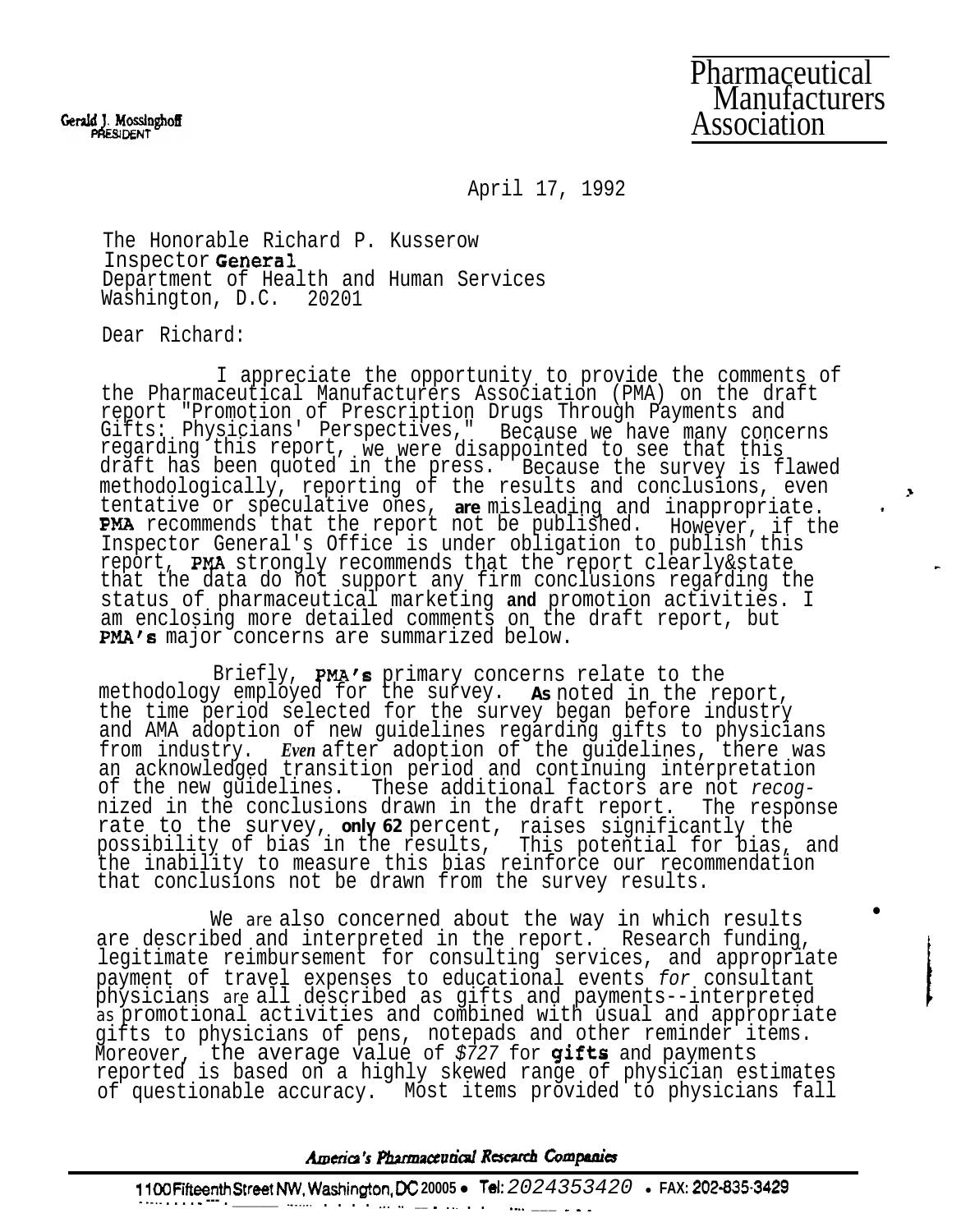well below the AMA's criterion of \$100 for "minimal value" and are of utility in the physician's daily practice.

We believe, and we think AMA would agree, that the guidelines adopted by industry are *working* well. PMA and continue to work closely together to foster better understanding of and adherence to these guidelines. We are also working closely with FDA to ensure that their guidelines on funded continuing medical education programs are reasonable and appropriate. Representatives from both **AMA** and FDA spoke on these topics at a PMA meeting last week attended by more than 100 **senior** marketing executives.

**PMA** feels that dissemination of this survey report would not be productive because of the flaws in the methodology and the lack of any basis for drawing conclusions from the survey results. These results do not accurately reflect the current These results do not accurately reflect the current state of practice in pharmaceutical marketing and promotion and could only serve to reinforce old and invalid perceptions regarding these very necessary and useful activities.

Sincerely, .

Gerald J. Mossinghoff

 $\mathbf{A}$ 

Enclosure

**cc:** Kirk Johnson, American Medical Association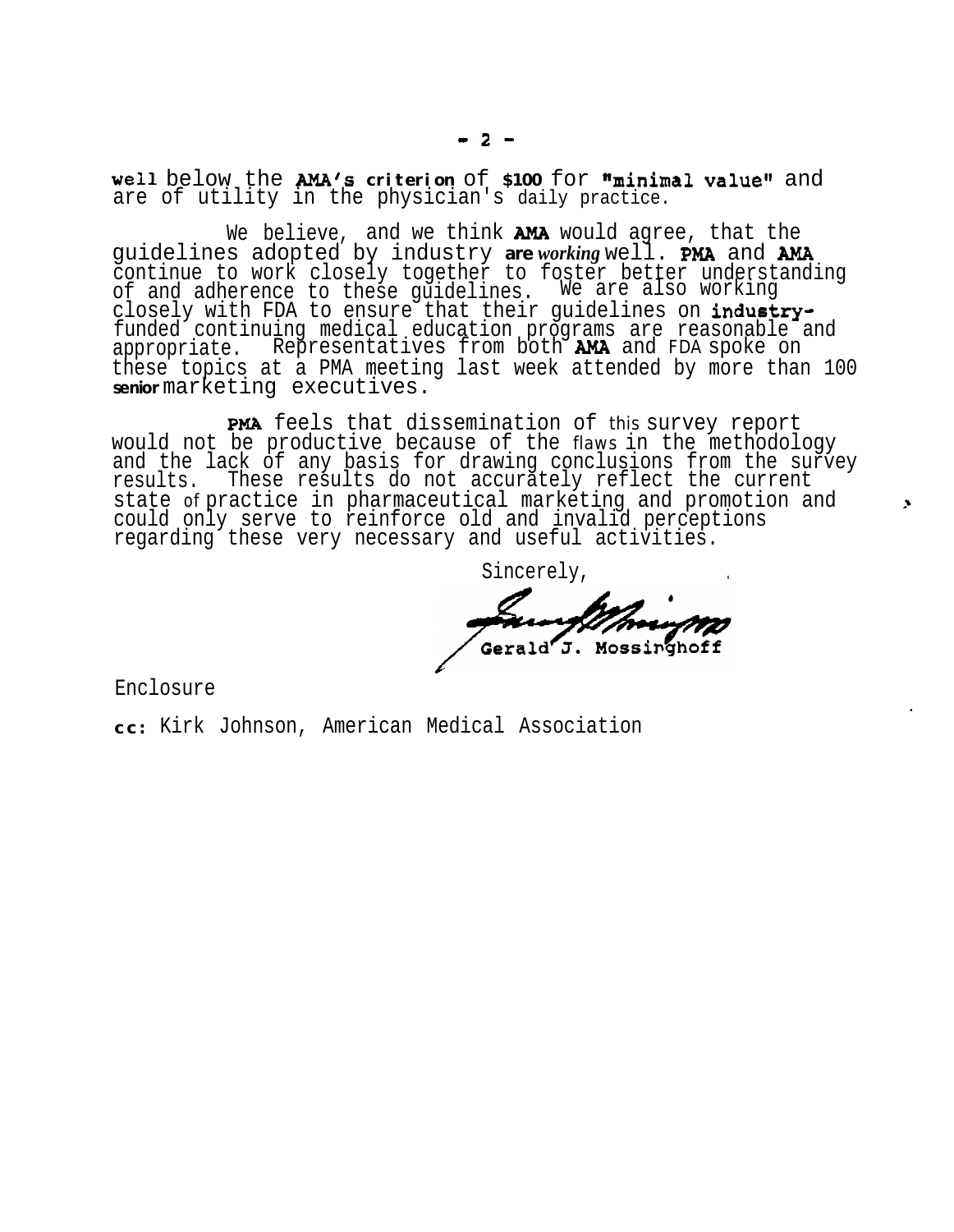## Detailed Comments on **the** Office of the Inspector General's Draft Kepost on Promotion of Prescription Drugs<br>Firough Payments and Gifts

The report from the Office **of** the Inspector General on pharmaceutical promotion through gifts and payments describes the results of a mail survey of physicians, In this survey physi-<br>cians reported on instances in which gifts and payments were cians reported on instances in which gifts and payments were<br>offered by pharmaceutical firms during the 12 months beginning in the fall of 1990. The responding physicians attempted to estimate the value of each gift or offer.

PMA finds serious flaws in the methodology for this survey that cast doubt on the validity **and utility of** the **results**  obtained. We also believe that the way in which the results *are*  summarized and interpreted in the draft report lead to highly Speculative and erroneous conclusions. PMA recommends that the study not be released. However, if the report is released in final form, the report should **not** offer any conclusions, even speculative ones. **PMA's** comments are detailed below.

#### Methodoloav

The report acknowledges that the **time** period focused on in the survey began before AMA and industry adoption of new guidelines on industry gifts to physicians. Consequently, it is impossible from the survey results to assess **the** degree of com-<br>pliance with the guidelines. This is further complicated by the fact that AMA acknowledged the need for a transition period after adoption of the guidelines because many firms and physicians already had contractual and financial commitments for activities that would occur within a few months after the guidelines were adopted. In addition, during the first several months, AMA was in the process of developing more specific interpretations of the guidelines and subsequently provided these interpretations to the industry in July 1991.

Mail surveys typically suffer from the problem of gaining an **acceptable** response rate. This survey is no exception. Only 62 percent of surveyed physicians responded, thus exposing the **re**sults to the potential for substantial bias. to assess adequately the degree of bias, because **as** the report states "there is no information that we know about nonrespondents that obviously correlates with interactions with pharmaceutical companies." Any speculations regarding the direction of the bias are just that, speculation.

The survey questionnaire asked physicians to estimate the value of offers and gifts that were received from pharmaceutical companies. These valuations are unreliable, yot are reported and<br>analyzed in the survey report with unwarranted precision. The analyzed in the survey report with unwarranted precision. figures provided by physicians represent a highly skewed set **of**  data, and yet the focus of the analysis is on **arithmetic** averages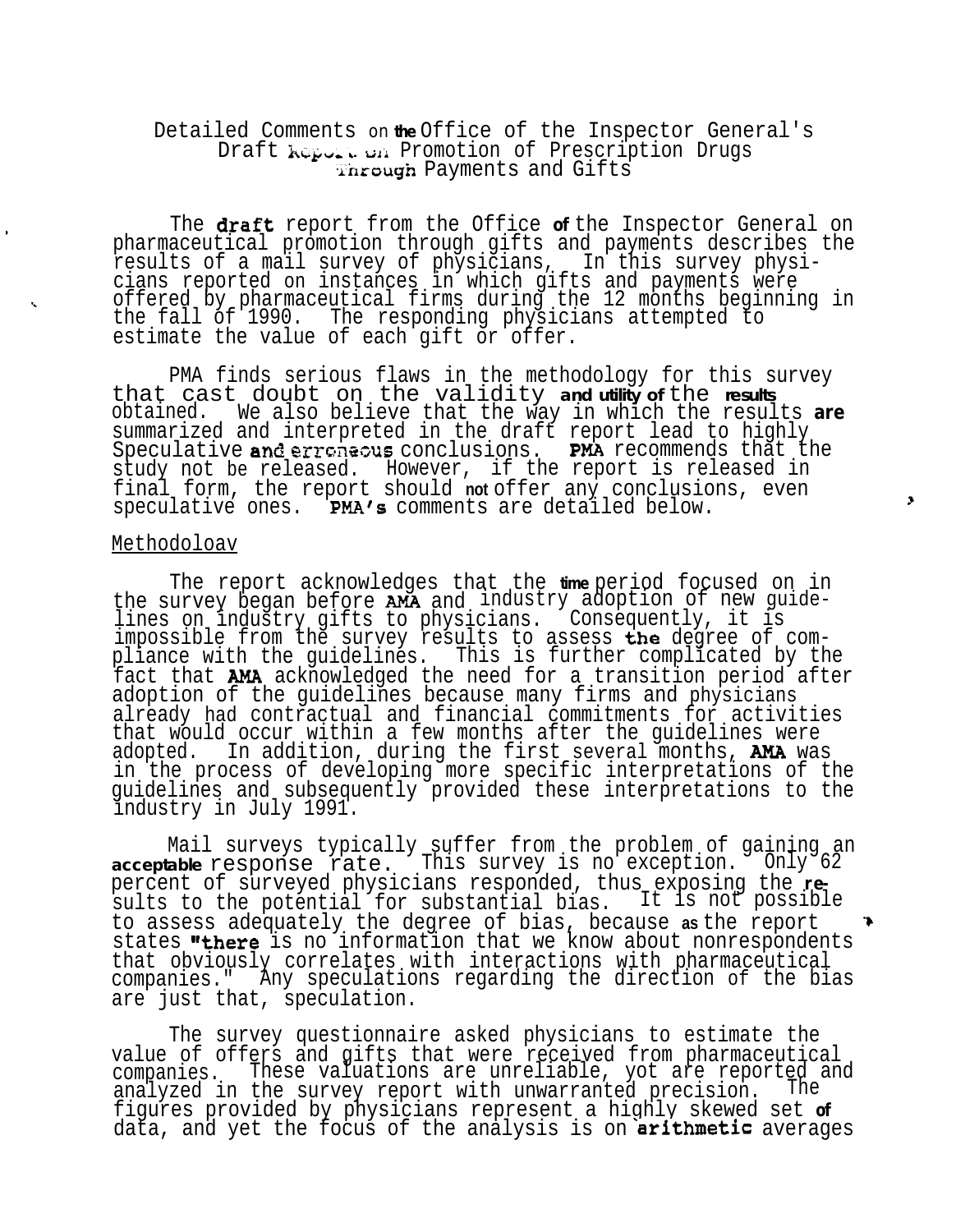that are significantly affected by a few large estimates from physicians, **some** of which represented payments for conducting clinical studies unrelated to marketing and promotion. *For*  example while the average value **for** gifts or payments is reported as \$727, the median value is only \$125, just above the established criteria for "minimal value." Placing o dence intervals around such questionable averages is without any statistical validity.

### Interpretation of Results

Marketing and promotion activities directed to physicians<br>are legitimate and necessary ways of bringing products to physicians' attention and facilitating the use of those products.<br>**Reminder** items such as **pens, notepads, and other small gifts** serve to remind physicians of certain products, but **physicians**  still are responsible for understanding how to use products appropriately. In addition, there are educational activities that pharmaceutical firms undertake to increase physicians' understanding regarding the use of products. Physicians are also sometimes asked to participate as consultant6 **in** marketing research activities or in clinical studies that fall outside the realm **of** marketing and promotion. All of these **items** activities **are** combined in the analysis *of* the survey *results* and implicitly interpreted as gifts and payments provided by **com**panies **in** an **effort to influence physician prescribing. The data**  are **presented and interpreted in a** way that *infers* inappropriate activities by pharmaceutical companies.

Compensation to physicians for participation in clinical studies should **not** be aggregated with other results from the survey. As noted above, these amounts **are** largely the reason for the degree to which the combined results are unrepresentative of the skewed nature of the data **collected.** Similarly, physicians are asked to and do participate in marketing research **activities such** as focus groups and are often compensated for their services. Inclusion of these figures *in* overall averages also tends to skew the aggregate results from the survey.

All of the interpretations **in** the report are tentative and qualified in **some** way. **In** fact, the survey results provide no gaddesidence that any guidelines or regulations were exceeded<br>by any of the activities reported by physicians. The report by any of the activities reported by physicians. **unfortunately speculates that such excesses** may have **occurred**  without any basis *for* such speculation. PMA recommends that all such speculations be eliminated and believes that the only firm conclusion that may be drawn from this study is that the data are *not* conclusive in any way.

\*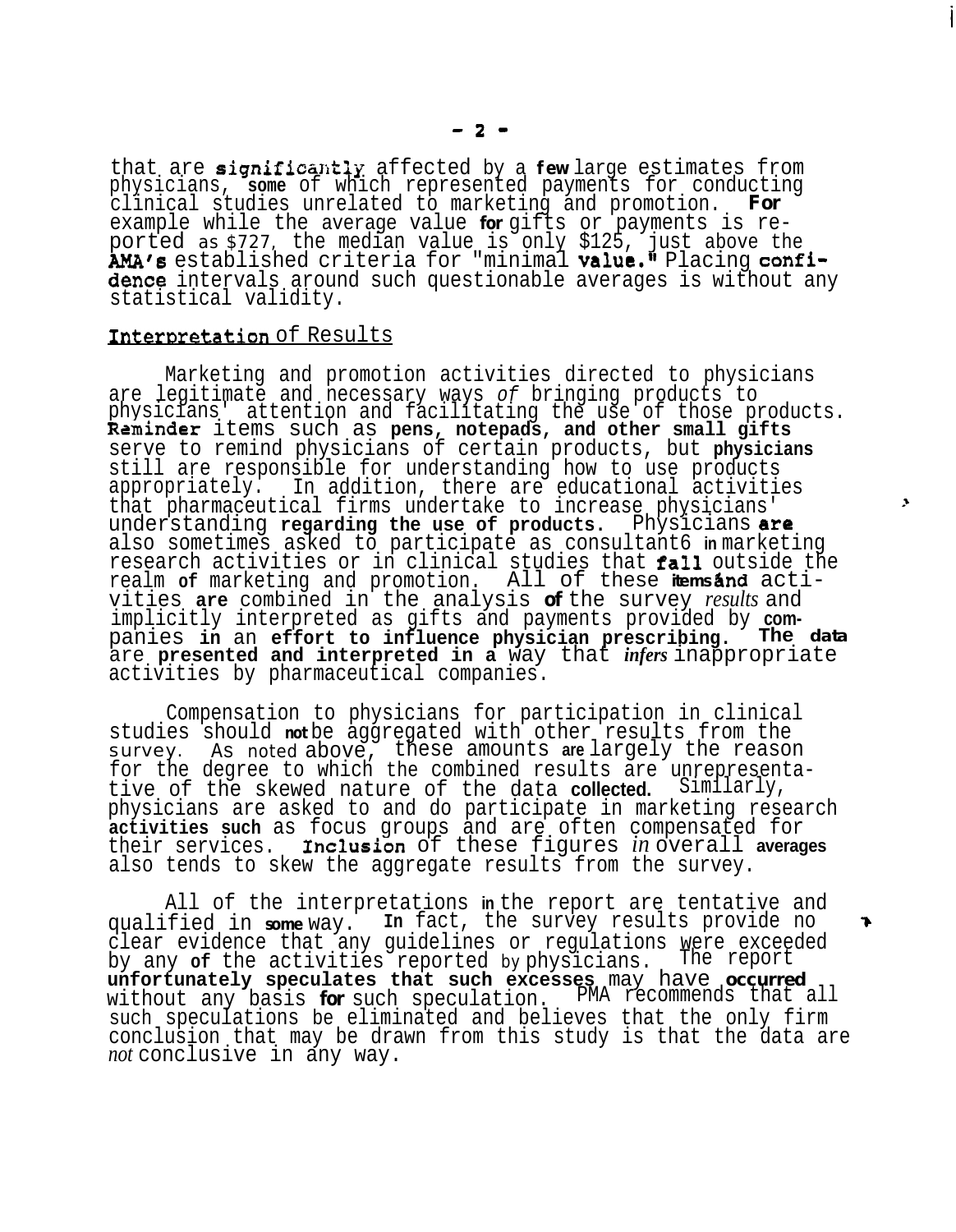

## **Accreditation Council for Continuing Medical Education**

P. 0. Box 245 51-B Sherwood Terrace Lake Bluff, IL 60044 (708) 295-1490 FAX # (708) 295-3759

7 April 1992

Richard R. Kusserow **Inspector General** Department of Health & Human Services Washington, DC 20201

Dear Mr. Kusserow:

Thank you for forwarding the draft inspection report, "Promotion of Prescription Drugs Through Payments and Gifts: Physicians' Perspectives".

The HHS draft report serves to highlight some of the problems that interested organizations, including the Food and Drug Administration, have been attempting to address, by a variety of methods. The Accreditation Council for Continuing Medical Education has been working closely with the FDA during the revision of the ACCME "Guidelines for Commercial Support of Continuing Medical Education". These Guidelines address the behavior of *institutions and organizations* sponsoring continuing medical education activities, unlike the AMA Guidelines that address the behavior of *individual physicians* accepting gifts and gratuities. It is the hope of the ACCME that all of these efforts to control pharmaceutical and device industry "freebies" will work together to minimize and restrict what has been an increasingly egregious problem.

We appreciate the opportunity to comment.

Sincerely,

etbau

Frances M. Maitland **Acting Secretary** 

 $FMM:jh$ 

*American Board o/Medical Specialties One Rotary Center. 805 IL 60201* 

**American Isospital Association MON** Lake Shere Drive *Chicago*, *IL 605* 11

*Medical* **Association** 515 N. State St. *Chicago. IL 60610*

*Association for Hospital* **Medical** *Education Connecticut N.W. LX 20036*

*Association of American Medical Colleges 2450 N Street, N.W. Washington. DC 20037*

**Council** *of Medical Specialty Box 70* Lakt Forest, IL 60045

**Federation of State Medical Boards of the US., Inc.** 6000 Western Place, Suite 707 *Fort Worth. 76102*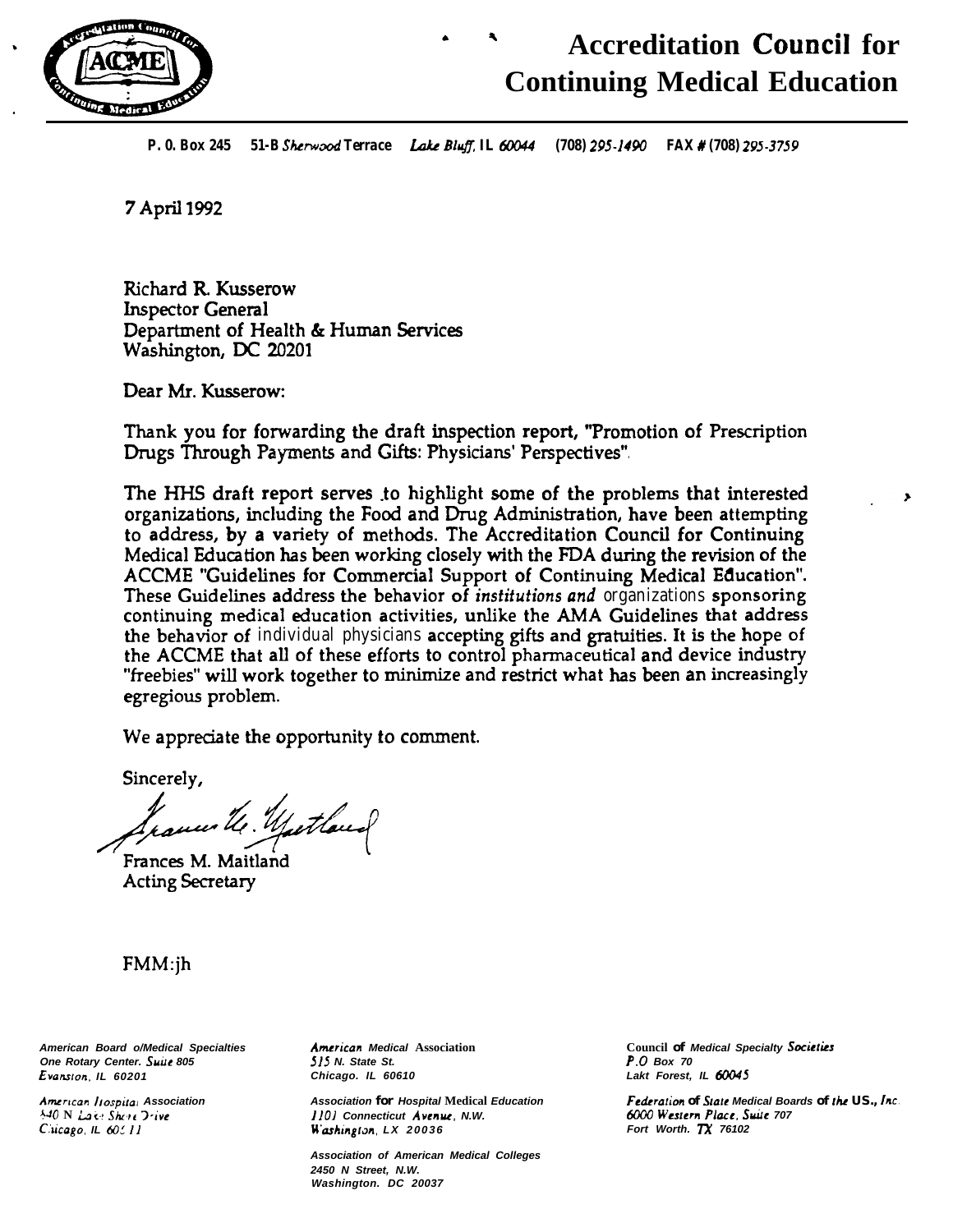$\mathcal{L}$ 

Accreditation Council for Continuing Medical Education

## *STANDARDS FOR COMMERCIAL SUPPORT OF CONTINUING MEDICAL EDUCATION*

## **PREAMBLE**

The purpose of continuing medical education (CME) is to enhance the physician's ability to care for patients. It is the responsibility of the accredited sponsor of a CME activity to assure that the activity is designed primarily for that purpose.

Accredited sponsors often receive financial and other support from non-accredited commercial organizations. Such support can contribute significant to the quality of CME activities. The purpose of these Standards is to describe appropriate behavior of accredited sponsors in planning, designing, implementing, and evaluating certified CME activities for which commercial support is received.

## **STANDARDS**

### *1. General Responsibilities of Accredited Sponors*

Accredited sponsors are responsible for the content, quality and scientific integrity of all CME activities certified for credit. identification of continuing medical education needs, determination of educational objectives, and selection of content, faculty, educational methods and materials is the responsibility of the accredited sponsor. Similarly, evaluation must be designed and performed by the accredited sponsor.

a. *Basic Design Requirements for CME Activities* 

In designing educational activities, the accredited sponsor must assure that the activities have the following characteristics: They must be free of commercial bias for or against any product; If the activities are concerned with commercial products, they must present objective information about those products, based on scientific methods generally accepted in the medical community.

b. *Independence of Accredited Sponsors* 

The design and production of educational activities shall be the ultimate responsibility of the accredited sponsor. Commercial support $\bullet$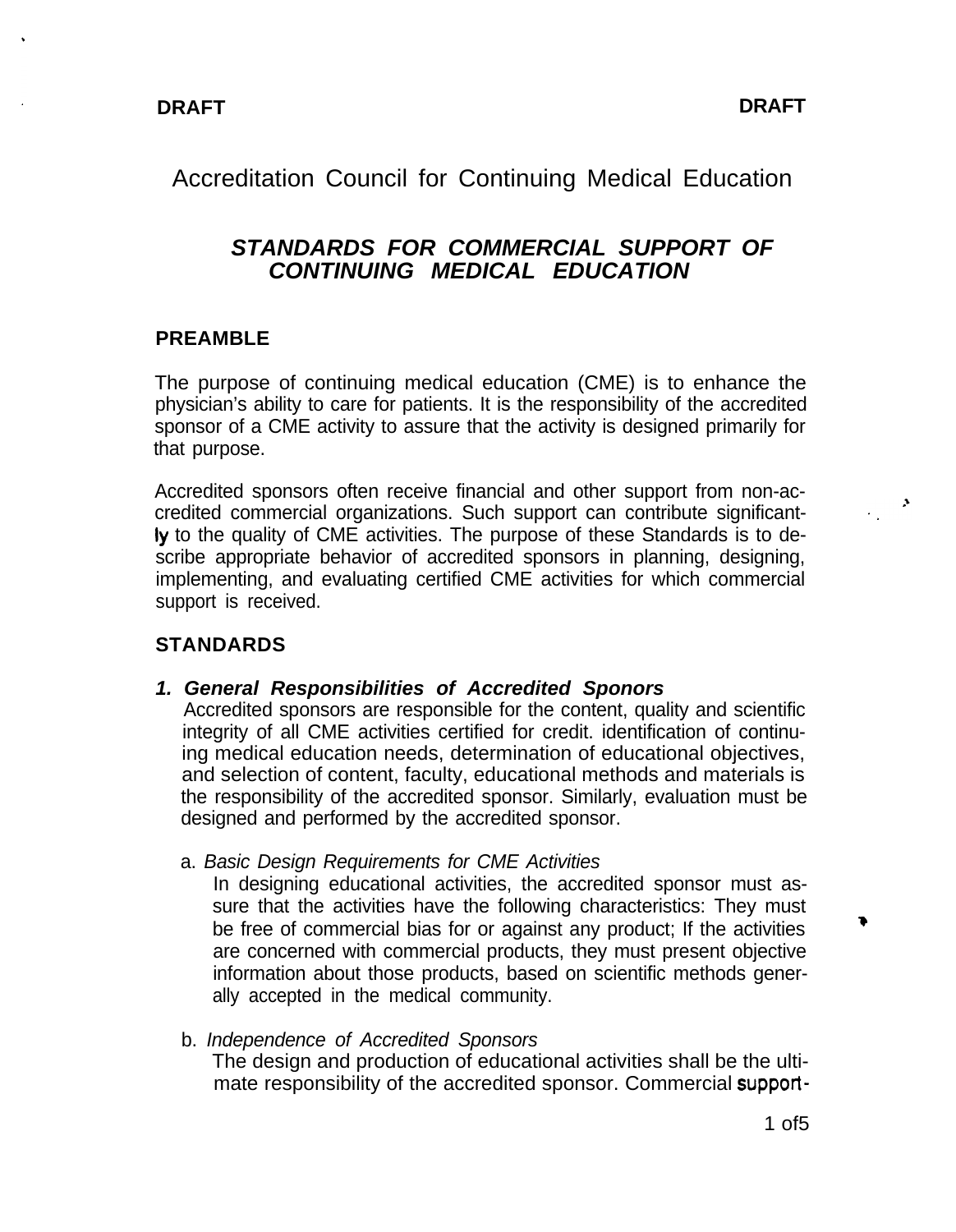$\bullet$ 

## *2. Enduring Materials*

The **accredited** sponsor is responsible for the quality, content, and use of enduring materials for purposes of CME credit. (For the definition, see ACCME "Standards for Enduring Materials.")

## 3. Identifying Products, Reporting on Research, and Discussing *Unlabeled Uses of Products*

### *a Generic and Trade Names*

Presentations must give a balanced view of therapeutic options. Faculty use of generic names will contribute to this impartiality. If trade names are used, those of several companies should be used rather than only that of a single supporting company.

### b. *Reporting Scientific Research*

Objective rigorous, scientific research conducted by commercial companies is an essential part of the process of developing new pharmaceutical or other medical products or devices. It is desirable that direct reports of such research be communicated to the medical community. An offer by a commercial entity to provide a presentation reporting the results of scientific research shall be accompanied by a detailed outline of the presentation which shall be used by the accredited sponsor to confirm the scientific objectivity of the presentation. Such information must conform to the generally accepted standards of experimental design, data collection and analysis.

### *c. Unlabeled Uses of Products*

When an unlabeled use of a commercial product, or an investigational use not yet approved for any purpose is discussed during an educational activity, the accredited sponsor shall require the speaker to disclose that the product is not labeled for the use under discussion or that the product is still investigational.

## *4. Exhibits and Other Commercial Activities*

a. *Exhibits* 

When commercial exhibits are part of the overall program, arrangements for these should not influence planning or interfere with the presentation of CME activities. Exhibit placement should not be a condition of support for a CME activity.

## b. *Commercial Activities During Educational Activities*

No commercial promotional materials shall be displayed or distribut $t$ : d in tho same room immediately before, during, or immediately after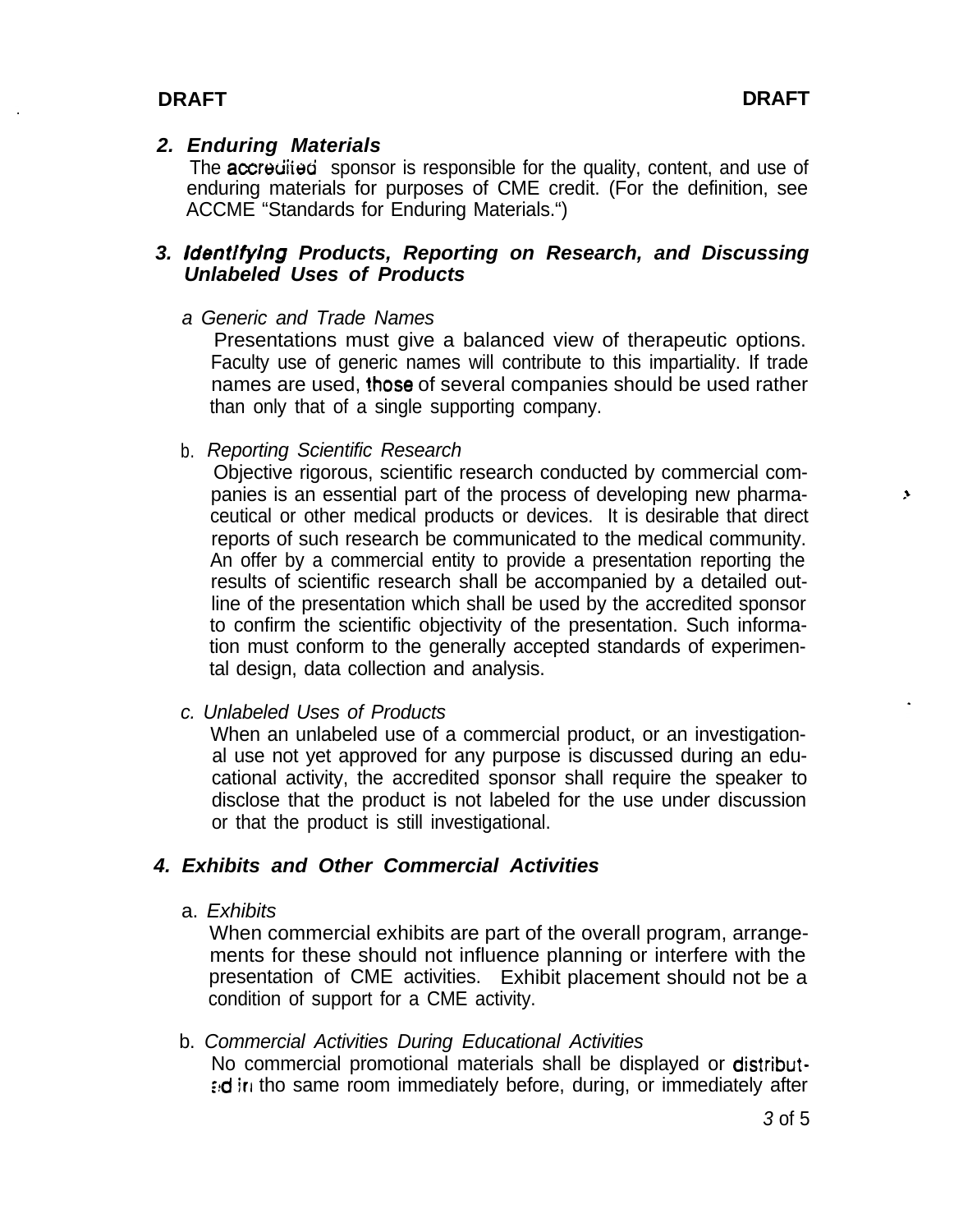$\bullet$ 

 $\ddot{\phantom{1}}$ 

an educational activity certified for credit.

*c. Commercial Supporters at Educational Activities* Representatives of commercial supporters may attend an educational activity, but may not engage in sales activities while in the room where the activity takes place.

## *5. Management of Funds from Commercial Sources*

### *a Independence of the Accredited Sponsor in the Use of Contributed Funds*

The ultimate decision ragarding funding arrangements for CME activities must be the responsibility of the accredited sponsor. Funds from a commercial source should be in the form of an educational grant made payable to the accredited sponsor for the support of programming. The terms, conditions and purposes of such grants must be documented by a signed agreement between the commercial supporter and the accredited sponsor. All support associated with a CME activity, whether in the form of an educational grant or not, must be given with the full knowledge and approval of the accredited sponsor. No other funds from a commercial source shall be paid to the director of the activity, faculty, or others involved with the supported activity.

b. *Payments to Faculty* 

Payment of reasonable honoraria and reimbursement of out-of-pocket expenses for faculty is customary and proper.

*c Acknowledgement of Commercial Support* 

Commercial support must be acknowledged in printed announcements and brochures, however, reference must not be made to specific products.

d. *Accountability for Commercial Support* 

Following the CME activity, upon request, the accredited sponsor should be prepared to report to each commercial supporter, and other relevant parties, information concerning the expenditure of funds each has provided. Likewise, each commercial supporter should report to the accredited sponsor information concerning their expenditures in support of the activity.

### *6. Commercially Supported Social Events*

Commercially supported social events at CME activities should not compete with, nor take precedence over the educational events.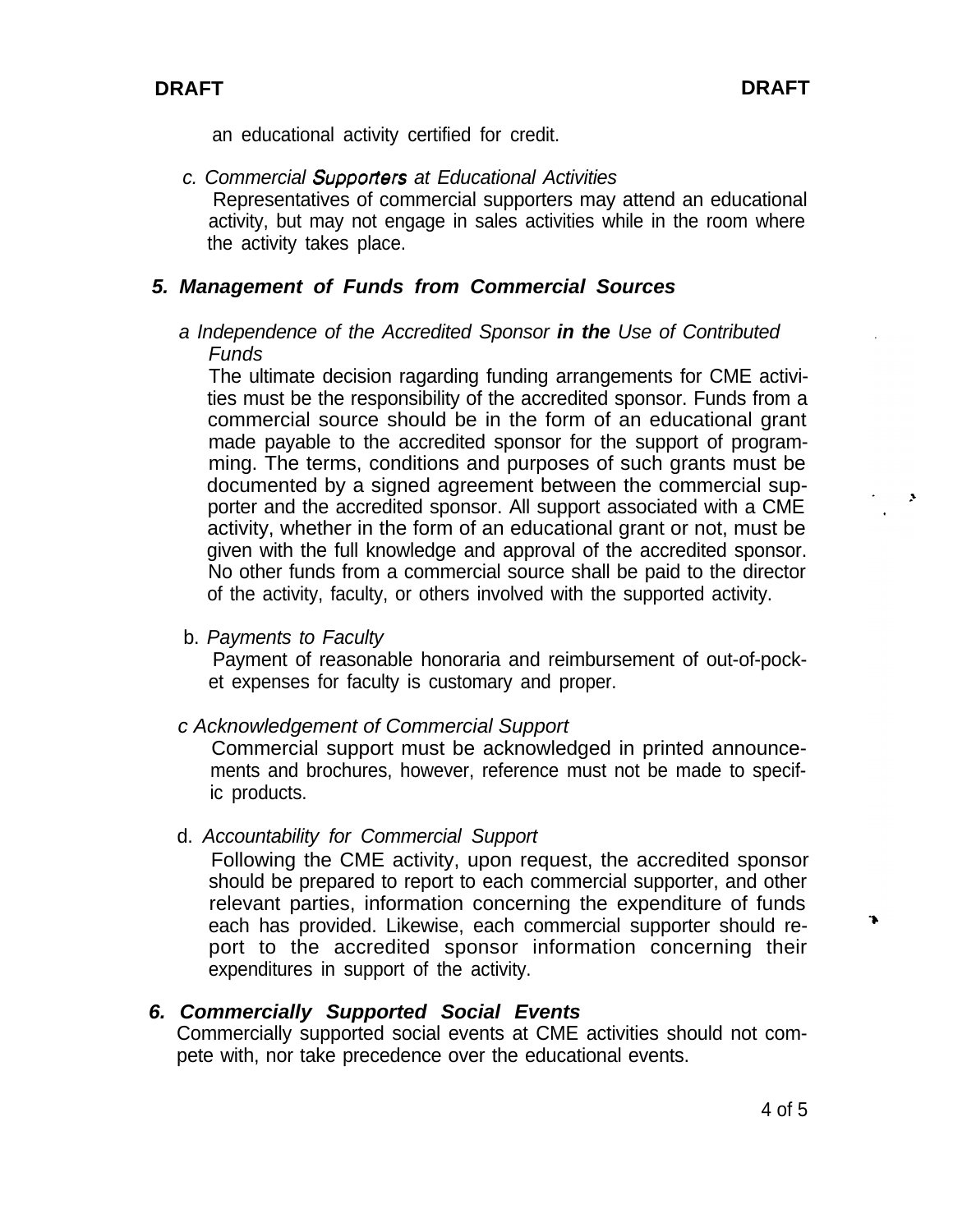## **DRAFT** DRAFT

 $\boldsymbol{\beta}$ 

 $\ddot{\phantom{1}}$ 

## *7. Policy on Disclosure of Faculty and Sponsor Relationships*

## *a Disclosure Policy for All Activities*

An accredited sponsor shall have a policy requiring disclosure of the existence of any significant financial interest or other relationship a faculty member or the sponsor has with the manufacturer(s) of any commercial product(s) discussed in an educational presentation. All certified CME activities shall conform to this policy.

## b. *Disclosure in Conference Materials*

CME faculty or sponsor relationships with commercial supporters shall be disclosed to participants prior to educational activities in brief statements in conference materials such as brochures, syllabi, exhibits, poster sessions, and also in post-meeting publications.

## *Disclosure for Regularly Scheduled*

In the case of regularly scheduled events, such as grand rounds, disclosure shall be made by the moderator of the activity after consultation with the faculty member or a representative of the supporter. Written documentation that disclosure information was given to participants shall be entered in the file for that activity.

## *8. Financial Support for Participants in Educational Activities*

### a. *Expenses of Non-Faculty Attendees*

In connection with an educational activity offered by an accredited sponsor, the sponsor may not use funds originating from a commercial source to pay travel, lodging, registration fees, honoraria, or personal expenses for non-faculty attendees. Subsidies for hospitality should not be provided outside of modest meals or social events that are held as part of the activity.

### b. *Scholarships for Medical Students, Residents and Fellows*

Scholarship or other special funding to permit medical students, residents, or fellows to attend selected educational conferences may be provided, as long as the selection of students, residents or fellows who will receive the funds is made either by the academic or training institution, or by the accredited sponsor with the full concurrence of the academic or training institution.

3/20/92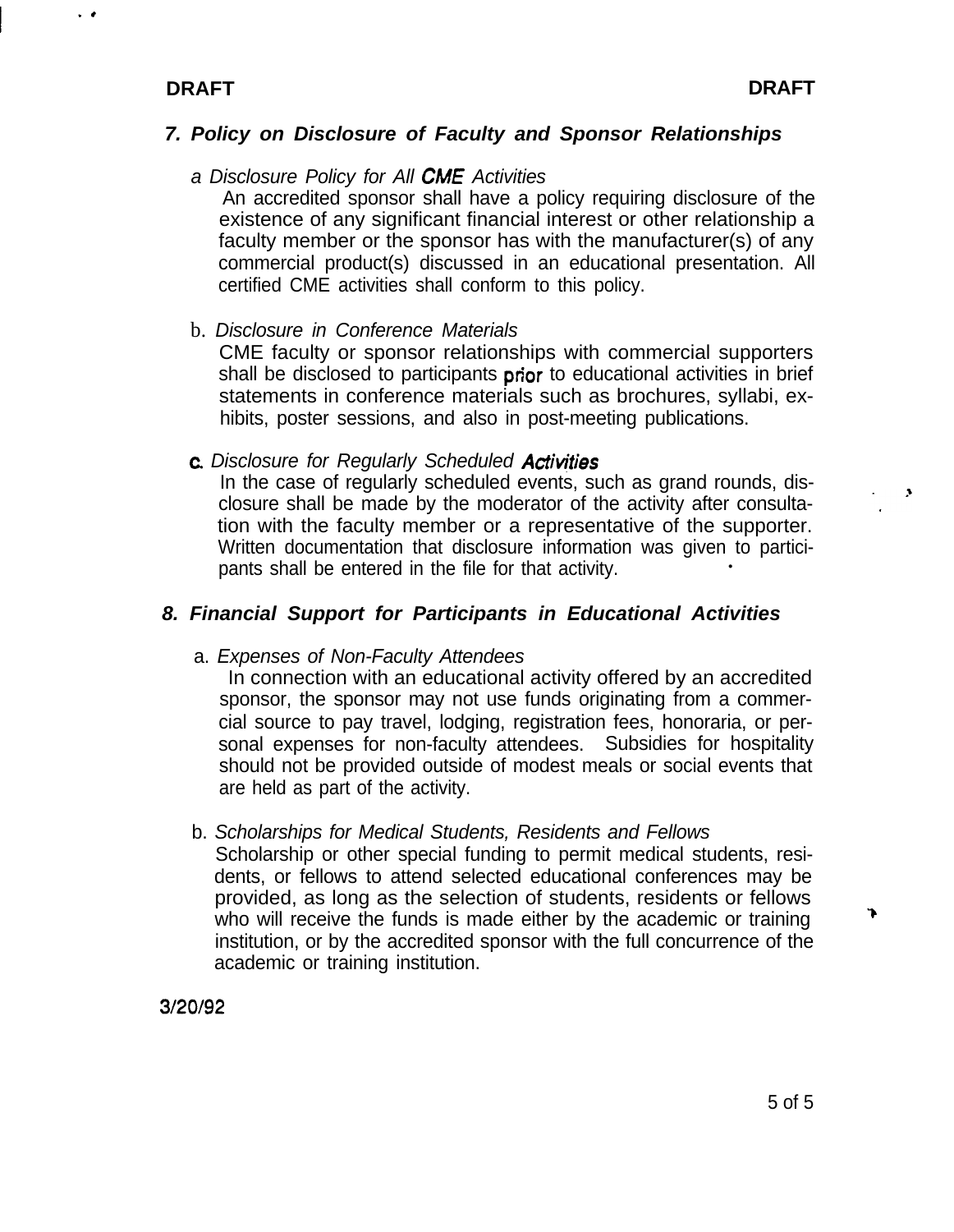



Buyers Up ' Congress Watch . Critical Mass . Health Research Group . Litigation Group

Ralph Nader, Founder

May 15, 1992

Richard P. Kusserow Inspector General 330 Independence Ave. SW Room 5246 Washington, DC 20201

Dear Mr. Kusserow:

Public Citizen is not surprised by the massive scope of doctor bribing described in your report, 'Promotion of Prescription Drugs Through Payments and Gifts: Physicians' Perspectives," but we are disappointed by the timidity of the report's conclusions.

In detailing the brazen efforts of pharmaceutical companies to influence prescribing decisions of physicians, you have done American health consumers a great service. Consumers now know how often drug companies try to bribe their doctors and what form these bribes take. An astounding 82 percent of surveyed physicians reported being offered gifts and payments by the phamaceutical industry between fall 1990 and fall 1991.

Your study also highlights the failure of the AMA/PMA ethical guidelines to stop the most outrageous types of bribes. Despite the fact that the guidelines were in effect for 10 of the 12 months of the survey period, 27 percent of physicians surveyed still received blantantly unethical offers of gifts from pharmaceutical companies. Only someone with a wild imagination could believe that all of these abuses took place in the two months of the survey before the guidelines were adopted. Even if half took place in this period, another half represent violations of the ethical code. In addition, the total number of violations is likely an underestimate, as doctors who accepted these offers might have been ashamed to report them.

The results confirm what we have long suspected: In the absence of a reliable enforcement mechanism, no voluntary ethical code or set of guidelines will stop the pharmaceutical industry from attempting to buy off doctors. At Public Citizen, we continue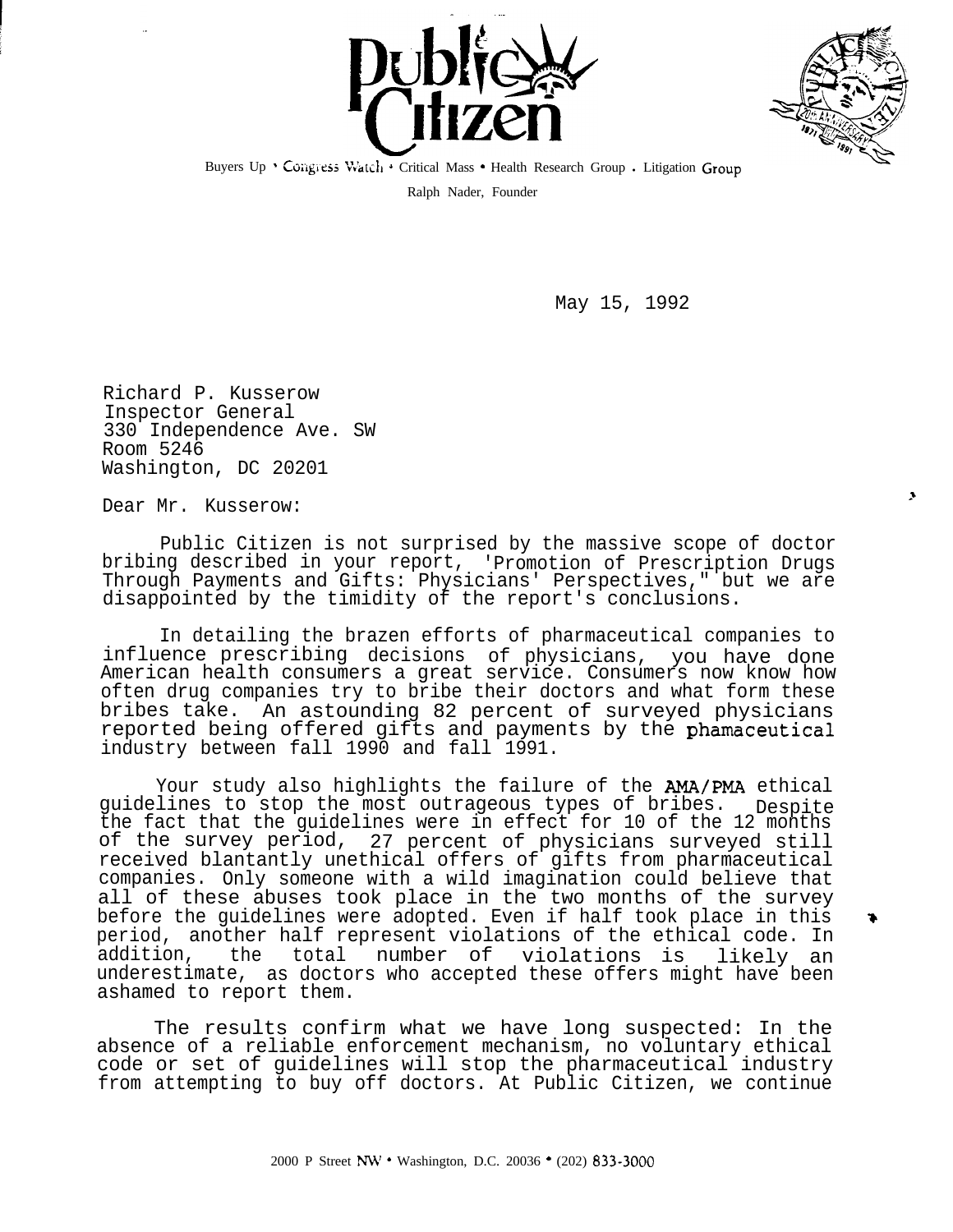to receive reports of unethical gift offers -- offers that blatantly violate the AMA/PMA guidelines -- now 16 months after the voluntary code was adonted.

Unfortunately, your report draws only two weak conclusions from its landmark survey: (1) The Food and Drug Administration<br>should "finalize guidelines defining what it considers promotional activity and what it considers scientific interchange" and (2) "The Pharmaceutical Manufacturers Association should work with the American Medical Association to more specifically define lines of propriety in the remaining gray areas of their guidelines."

Neither recommendation addresses the heart of the issue - what will finally stop the pharmaceutical industry from bribing doctors and sticking U.S. consumers with the bill. Even the clearest voluntary guidelines are being flaunted today. We believe the evidence of this failure is compelling enough to justify a role for the federal government in protecting consumers and defending the integrity of medicine.

Accordingly, you should recommend legislation modeled on Senator Edward Kennedy's 1977 proposal to outlaw "the transfer . . . of any gift, product, premium, prize or other things of value" to a doctor or pharmacist from the drug industry "if the purpose of such transfer is to influence the prescribing, administering or dispensing of any such drug."

Mr. Kusserow, you have taken the lead in exposing the corrupting influence of pharmaceutical companies in medicine. We hope that you will not shy away from the fight to eradicate it.

Sincerely,

Joshua M. Shayetan

Joshua M. Hayutan Sulpe mn. Researcher, Public Citizen Director, Public Citizen

Health Research Group

 $-$  - 2  $-$ 

 $\Delta$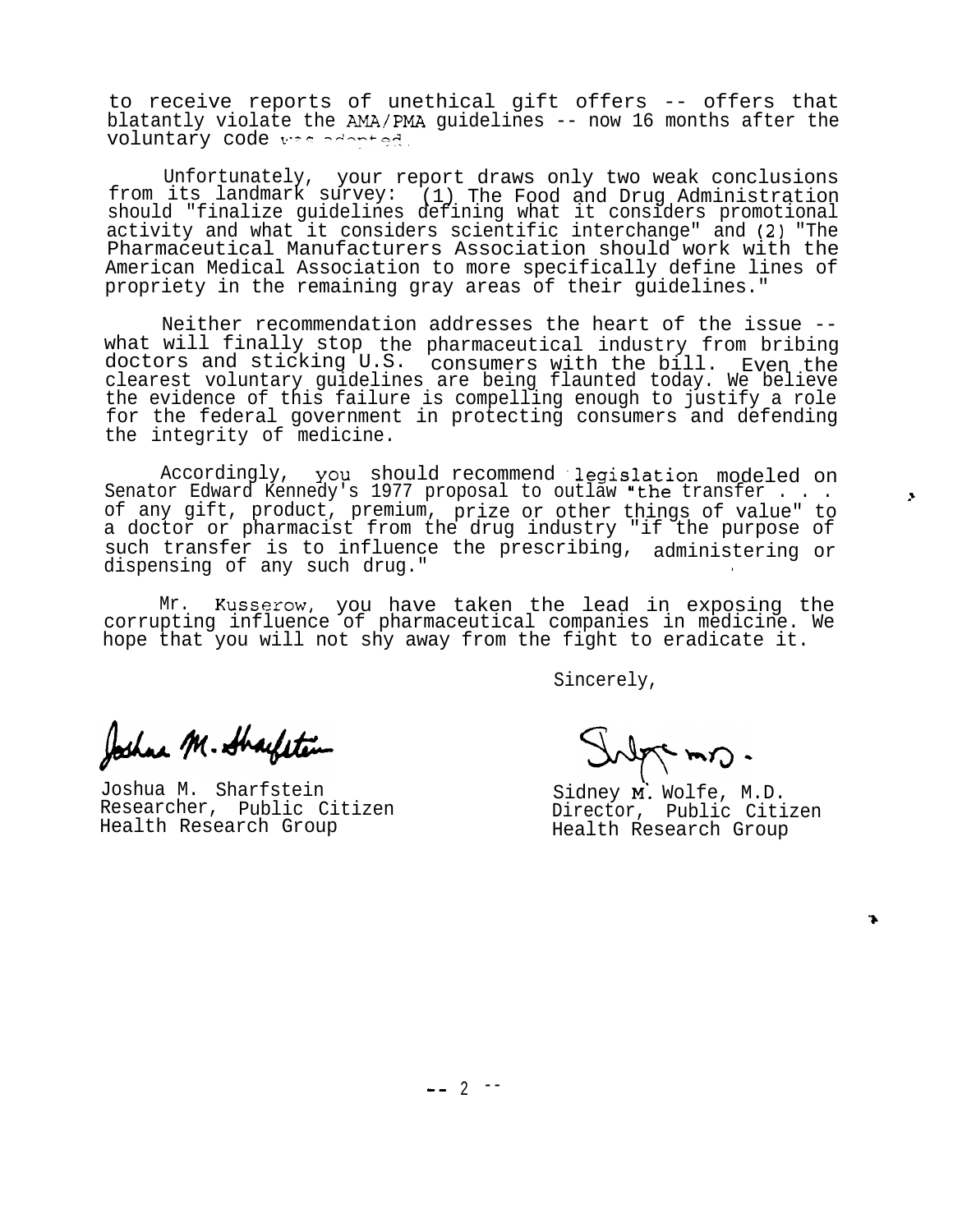## *NOTES*

- *1.* The AMA and PMA allowed a transition period of a few months to allow already committed obligations to be carried out.
- 2. U.S. Department of Health and Human Services, Office of Inspector General, "Promotion of Prescription Drugs through Payments and Gifts," August 1991, OEI-01-90-00480.
- 3. One observer of relationships between physicians and pharmaceutical companies noted the following: "Whenever a physician accepts a gift from a drug company, an implicit relationship is established between a physician and the company or its representative. Inherent in the relationship is an obligation to respond to the gift; this obligation may influence the physician's decision with regard to patient care." M. Chren, C.S. Landefield, and T. Murray, "Doctors, Drug Companies and Gifts," *Journal of the American Medical Association 262,*  no. 24 (1989): 3448-3451. Further, the American Medical Association Council on Ethical and Judicial Affairs acknowledged the subtle effects of gifts: 'There is no evidence that physicians knowingly or intentionally compromise their patients' care as a result of gifts from industry. Nevertheless, the practice of gift-giving may mobilize subtle influences that can result in practice patterns based on considerations that go beyond scientific knowledge and patient needs." Gifts to Physicians from Industry, American Medical Association, Council on Ethical and Judicial Affairs, Report G, Adopted
- 4. The American Medical Association guidelines on gifts from industry, which were fully adopted by the Pharmaceutical Manufacturers Association state that "Some gifts that reflect customary practices of industry may not be consistent with principles of medical ethics" (see appendix A for the complete text).
- *5.* Observers such as the AMA's general counsel note dramatic effects of the guidelines in positive respects: "As a general rule, today, unlike this time last year, physicians are not receiving substantial inducements -- in forms of travel, lodging, and cash -- to attend either educational or promotional events which are funded by drug companies." C. Culhane, "... But AMA, PMA Say Guidelines Working," *American Medical* News (September 2, 1991): 3. In contrast, *Consumer Reports* cited efforts by the pharmaceutical industry to comply with the letter but not the spirit of the guidelines: "Consulting firms who design and run campaigns for drug companies are even placing ads in trade publications bragging of their ability to put on sales-boosting dinner meetings that comply with the AMA rules." "Pushing Drugs to Doctors," *Consumer Reports,* February 1992, 89.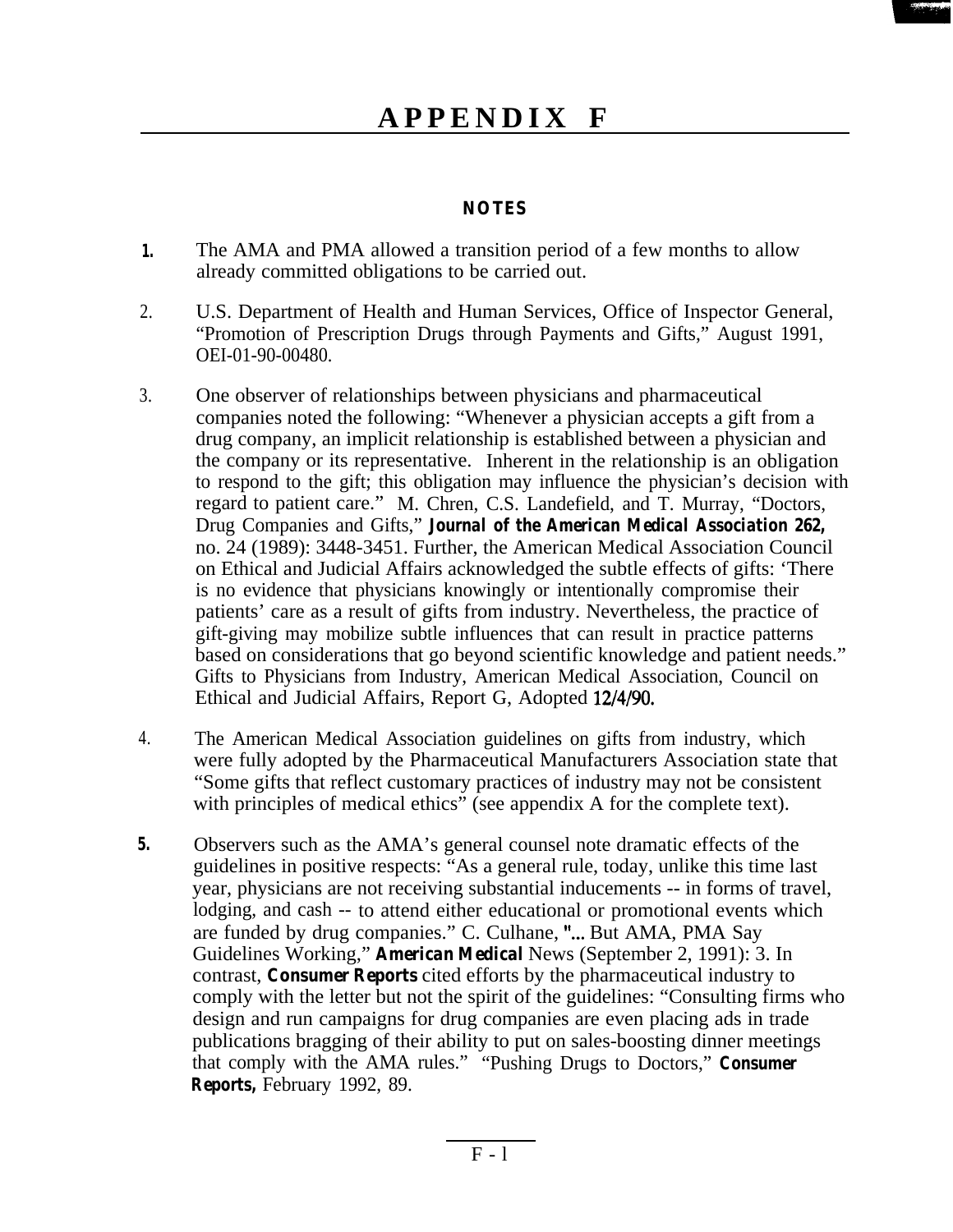- *6.*  As of December 27, 1991, 55 of the calls to the hotline have generated information degmed as "possible investigative leads" into inappropriate or illegal advertising cr promotional practices. "Snitchline Proves Professionals Want to Talk to FDA  $\&$  Not Just about Ads," **PMA Newsletter,** January 13, 1992, 4-5.
- *7.*  The 95 percent confidence interval around these estimates are 79 percent to 85 percent and 75 percent to 83 percent.
- *8.*  Based on 460 physicians who answered the question. The 95 percent confidence interval around this estimate is 24 to 32 occasions.
- *9.*  The 95 percent confidence interval around the percent offered gifts and payments other than small gifts is 67 percent to 75 percent; the 95 percent confidence interval around the number of occasions is 10 to 16.
- 10. Based on 460 physicians who answered the question. The mean value was \$727, but this was clearly skewed by some very high values. Accordingly, the 95 percent confidence interval around the mean is \$457 to \$1,013. We feel the median more accurate describes the central value of the offers.
- 11. Again the mean was skewed by some high values. The 95 percent confidence interval around the mean is \$24 to \$66.
- 12. We tested the hypothesis that physicians who write 50 or more prescriptions per week were as likely as physician who write less than 50 prescriptions per week to be offered a payment or gift on at least one occasion. We rejected this hypothesis because the chi-square value was 50 at 1 degree of freedom.
- 13. Council on Ethical and Judicial Affairs, "Gifts to Physicians from Industry," *Journal of the American Medical Association 265, no. 4 (1991): 501.*
- 14. Focus group sessions pose this issue particularly pointedly. Pharmaceutical manufacturers often hire marketing consultants to organize and gather focus groups to discuss the marketing plans for a new or existing drug. These focus groups consist of several physicians who are paid for their time. The physicians are asked to judge the relative effectiveness of various sets of marketing material. Meanwhile, they are being given a variety of messages about the effectiveness and power of the drug in the material. It is not clear whether this type of consulting arrangement is token or not, probably not even to the physician involved. It could very well be that these sessions have dual purposes: (1) to provide direct marketing to the physician and (2) to get some advice on marketing plans.
- 15. We asked physicians whether they had been offered entertainment or sporting event tickets, pharmaceutical samples for personal/family use, and other items for personal/family use. We question whether the pharmaceutical samples for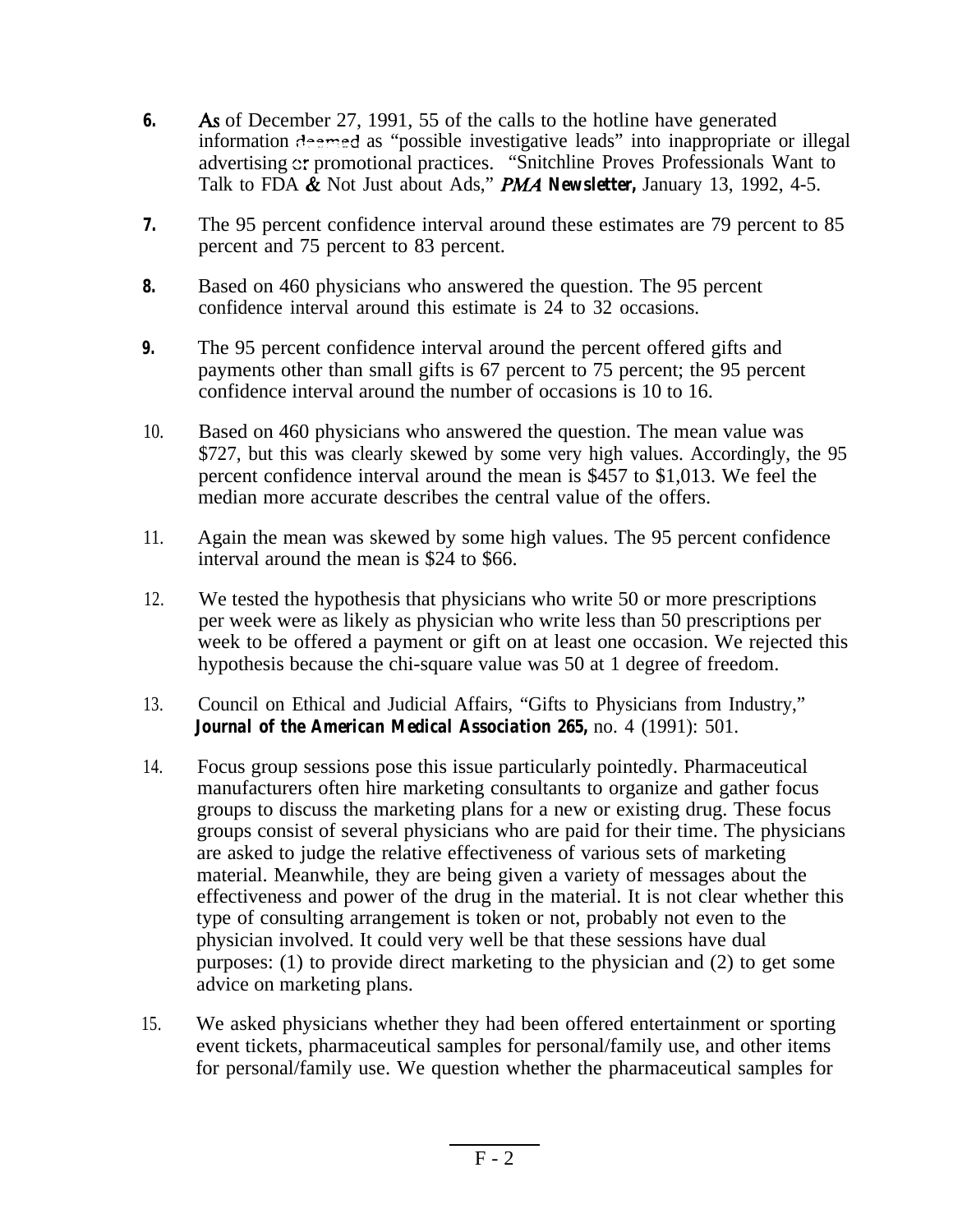personal/family use fall within the **AMA/PMA** guidelines and for that reason did not include them in this analysis.

- 16. The 95 percent confidence interval on the overall proportion of physician extended at least one offer defined by the guidelines as inappropriate is 23 percent to 31 percent.
- 17. The rate of offers was significantly lower for physicians who prescribe less frequently. For example, the chi-square comparing rates for physicians who write less than 5 prescriptions a week to physicians who write at least 5 was 10 with 1 degree of freedom; at 10 or more prescriptions per week vs. less than 10 per week it was 15.5 (1 degree of freedom), and at 50 or more prescriptions per week vs. less than 50 per week it was 22 (1 degree of freedom).
- 18. It may be that physicians did not answer this question entirely correctly, and that pharmaceutical companies are not offering samples for this use, but physicians are requesting them for this use.
- 19. See Office of Inspector General, op. cit., pp. 13-14. Other medical organizations are more clear about defining research funding that constitutes unethical behavior by their members. The American College of Obstetricians and Gynecologists' guidelines do not allow pharmaceutical companies to control the design of studies or the publishing of data. The Infectious Diseases Society of America disapproves of accepting research funding directly from a pharmaceutical company, and instead advises that funding flow through an institution.
- 20. See our earlier report on this issue for a description of FDA's roles and activity in this area.
- 21. Food and Drug Administration, "Drug Company Supported Activities in Scientific or Educational Contexts: Draft Concept Paper", October 26, 1991.
- 22. The AMA's general counsel has stated that he perceives practices to have changed significantly because of the guidelines: "The major gifts to physicians that raised the most controversy, lodging and travel to educational events are, for the large part, over." T. Randall, "AMA, Pharmaceutical Association for 'Solid Front' on Gift-Giving Guidelines," *Journal of the American Medical Association 265,* no. 18 (May 8, 1991): 2304.
- 23. All specialties with less than 30 sampled were grouped into an Other category.
- 24. "IG to Survey MDs on Gifts from Pharmaceutical Firms," Medicare Compliance Alert, V.3, N.9, April 29, 1991, p. 2.
- 25. SAS Institute Inc., SAS Language Guide for Personal Computers, Version 6 *Edition.* Cary, NC: SAS Institute Inc.. 1985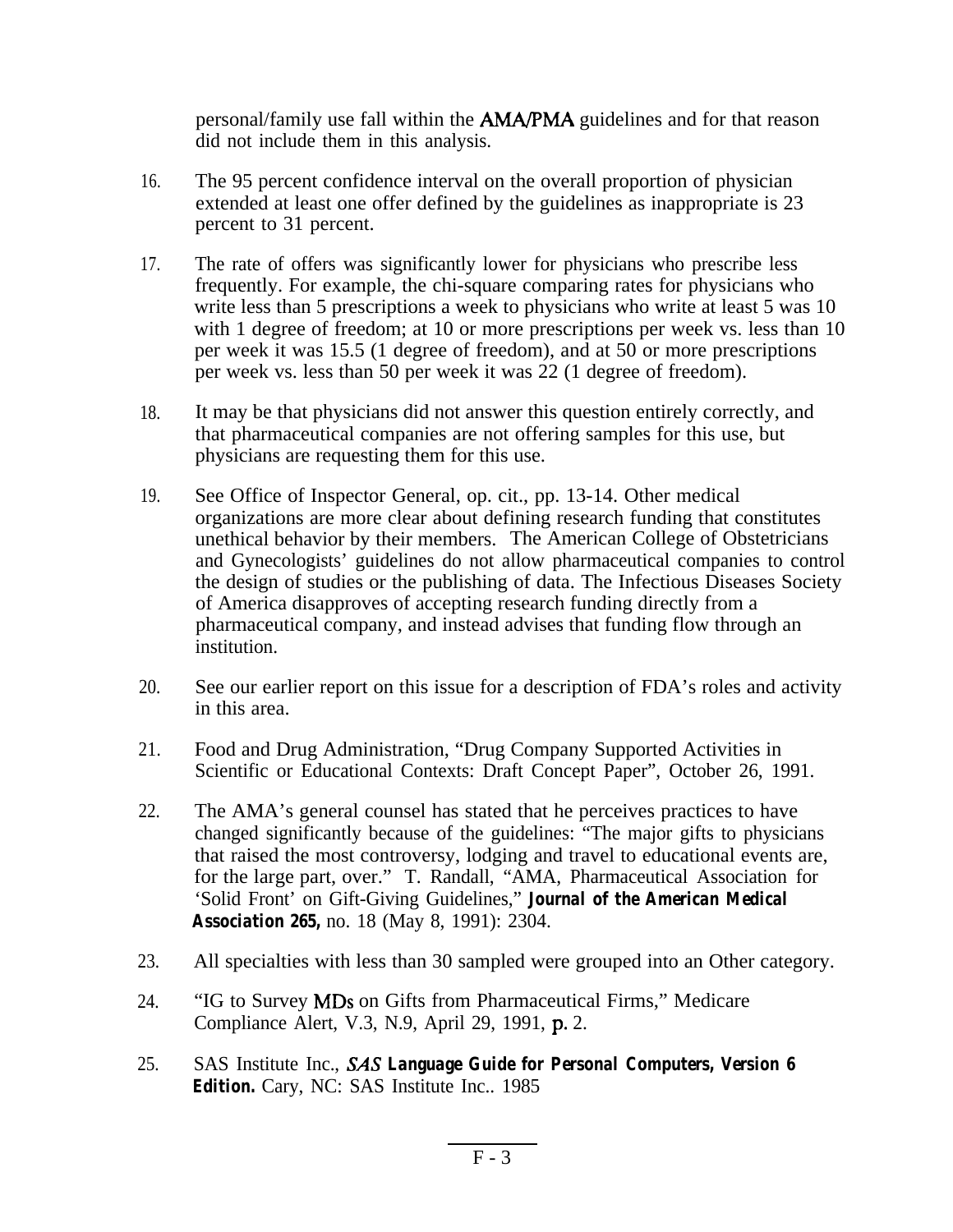26. This section of the survey relates to another inspection on adherence to the Prescription Drug Marketing Act of 1987.